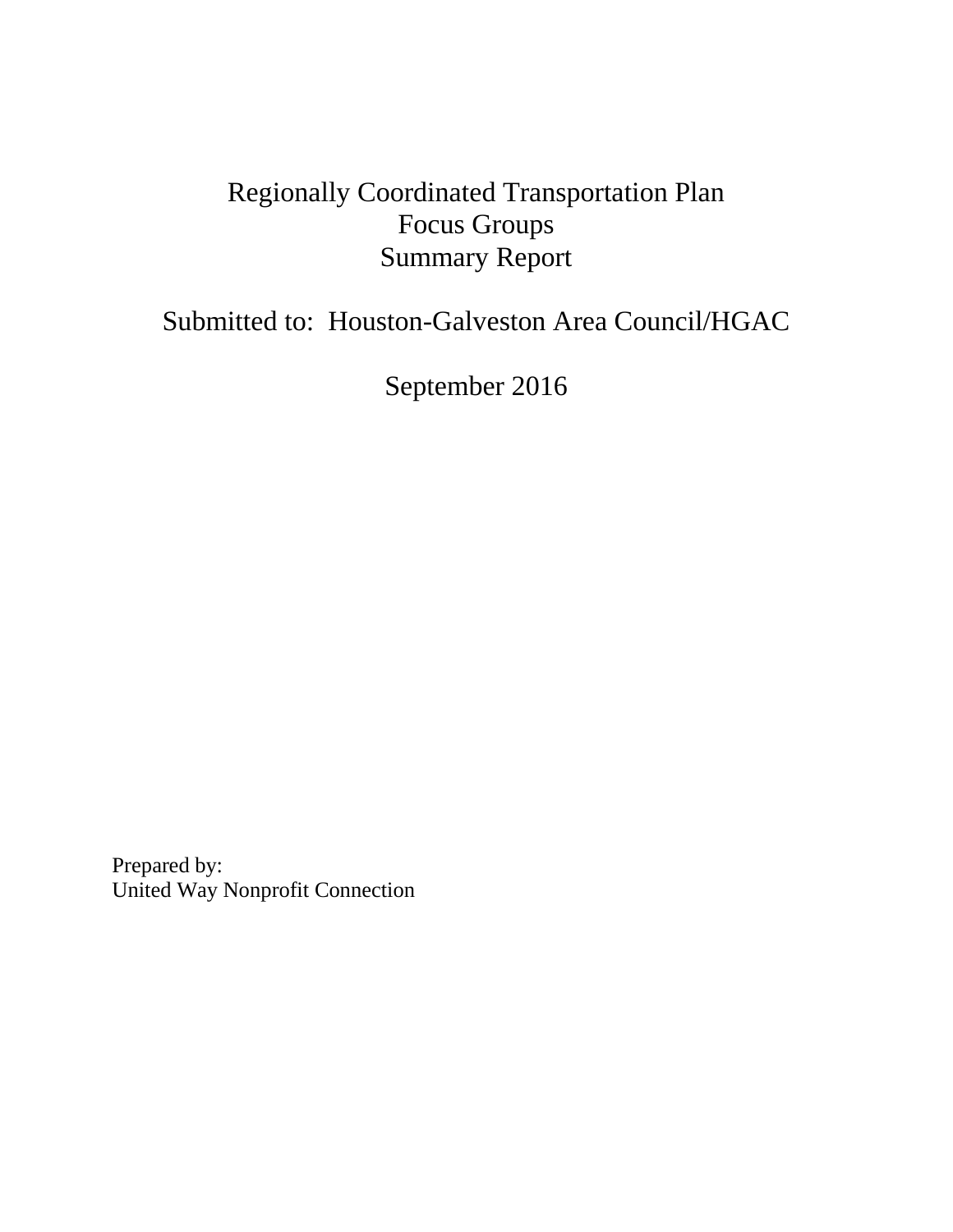# **Regionally Coordinated Transportation Plan Focus Groups Project Final Report**

# **Table of Contents**

# **I. Report Narrative**

# **II. Individual Focus Group Transcriptions (by date of focus group)**

- Community Family Centers
- Neighborhood Center West End Senior Center
- Santa Maria Hostel
- Houston Area Urban League
- University of Houston Downtown
- Career and Recovery Resources
- The Houston Center for Independent Living

# **III. Demographic Summary**

# **IV. Transportation Focus Group Zip Codes and Map**

# **V. Appendix**

- Focus group questions (English and Spanish)
- Demographic information sheets (English and Spanish)
- $\bullet$  Sign in sheet
- RCTP Focus Group Comment Card
- HGAC Talent Release Form (English and Spanish)

# **VI. Addendum – October 12, 2016**

• Disclaimer



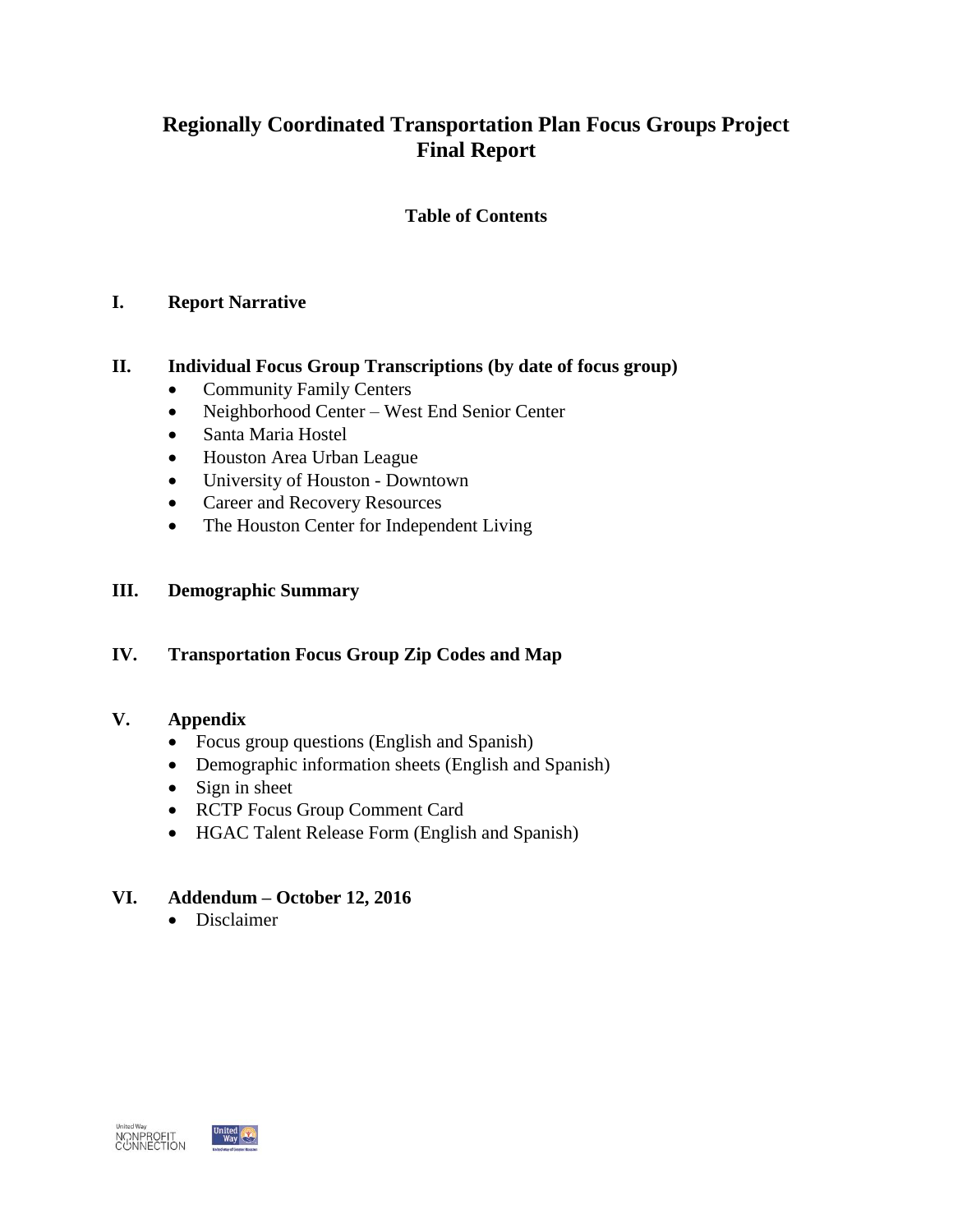# **Regionally Coordinated Transportation Plan-Focus Groups Summary Report**

# **Background**

Houston Galveston Area Council on behalf of the *Regional Transit Coordination Subcommittee (RTCS)* engaged United Way Nonprofit Connection(NPC) to secure feedback from diverse stakeholders in order to guide RTCS planning and coordination of activities needed to address currently unmet transportation related needs. Nonprofit Connection conducted a series of seven (7) facilitated focus groups for the purpose of identifying current transportation obstacles and opportunities. Participants in the focus groups represented a broad spectrum of the target population to ensure that all constituent groups were well represented. Such representatives included:

- Seniors
- Persons with disabilities
- Persons with low-incomes
- Youth/students
- Veterans
- Low English proficiency populations
- Users of public transportation

# **Project Overview**

United Way Nonprofit Connection staff planned, coordinated and implemented a series of seven focus groups comprised of participants in each group of essential stakeholders. Focus groups ran approximately 90 minutes in length and were hosted at participating social service provider locations. This provided a familiar and trusted setting for the focus group discussions.

The goal of the focus groups was to identify and document participant transportation-related needs, perceptions of the underlying causes of barriers encountered, and recommended solutions to address those needs. Where appropriate, discussions were conducted in both English and Spanish. Demographic information sheets, comment cards, and video release forms were available in English and Spanish.

NPC staff facilitated the focus group meetings and documented the information shared during each meeting using large flip chart Post-It pads so that participants could see that their comments were captured accurately. Notes were transcribed and results incorporated into a final report. This report provides an integrated summary of all focus group discussions, and identifies overarching themes to be considered for planning purposes. The narrative reflects the contributions of focus group participants. There is no editorial or opinion content contained herein.

In addition to their contributions to focus group discussions, participants were invited to provide individual observations via comment cards prepared by HGAC. Further, HGAC offered videotaping to focus group participants who were willing to share their personal comments on video. HGAC release forms were provided to secure appropriate permissions for taping.



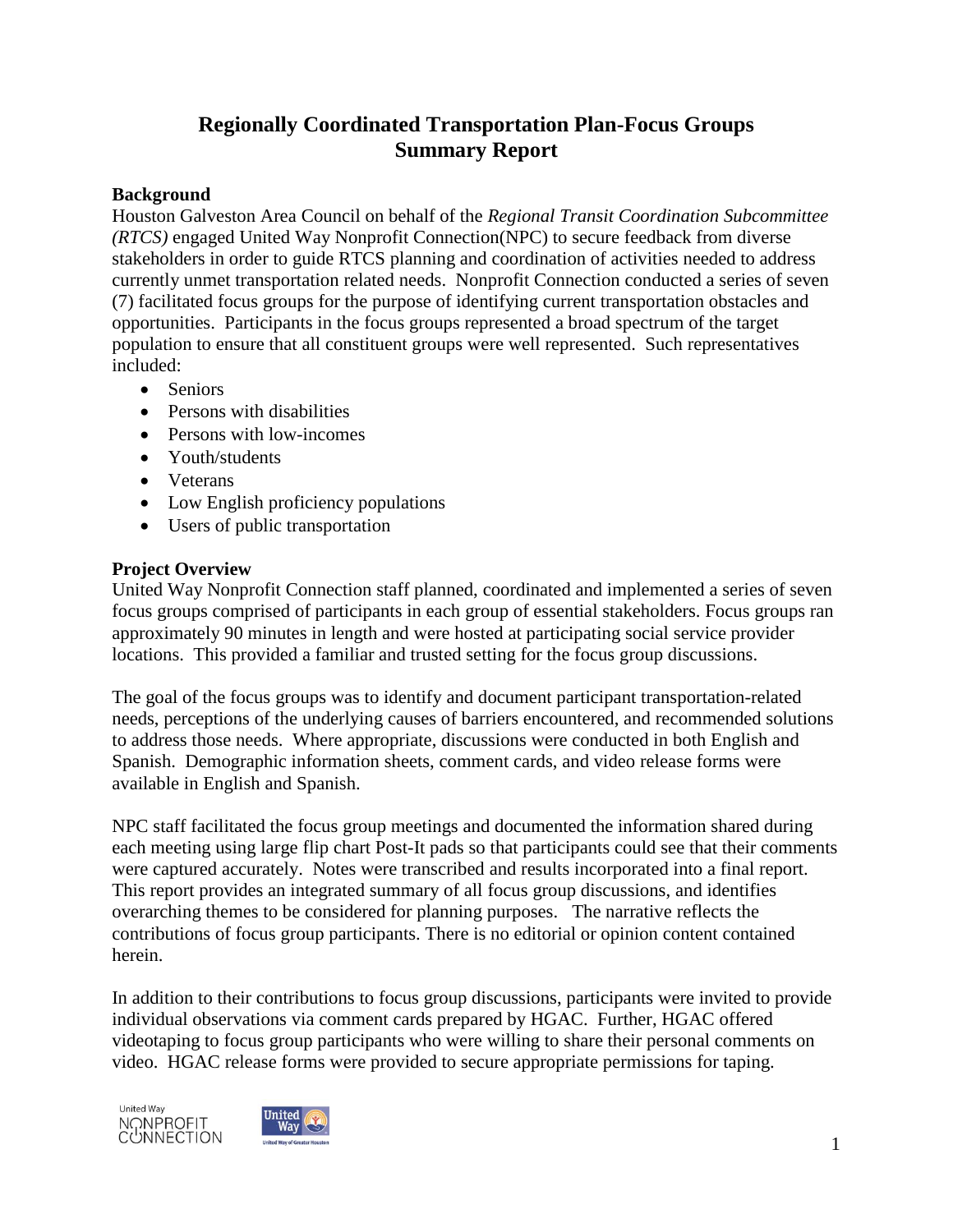# **Participants**

Nonprofit organizations serving target demographics were identified. Focus groups were hosted at these locations since clients were accustomed to visiting these sites and were more likely to be comfortable in familiar settings. Groups were mixed and typically contained several of the demographic categories identified by HGAC. These organizations included:

- Career and Recovery Resources
- Community Family Centers
- Houston Area Urban League
- Neighborhood Center West End Senior Center
- Santa Maria Hostel
- The Houston Center for Independent Living
- University of Houston Downtown

Several other groups were identified as potential partner organizations but their participation did not materialize. Local Initiatives Support Corporation/LISC declined as they were conducting their own series of transportation focus groups in conjunction with a large planning grant. Veteran-serving organizations including Combined Arms, Goodwill Industries, Grace After Fire and Lone Star Veterans were invited to participate, but timing did not work for their constituents. However, veterans did participate in other groups, making it possible to engage a meaningful number in the discussions.

# **Timing**

Nonprofit Connection conducted all focus groups during the month of September 2016.

# **Introductory Observations**

It should be noted that focus groups fall into the category of qualitative research. Purposive samples were used to ensure inclusion of desired target demographics. Information gathered represents the perceptions, beliefs and experiences as reported by focus group participants. At times, data may appear to contradict policy or practice intended by transportation service providers. Nonetheless, participant feedback represents information perceived to be accurate based on their personal experiences.

This report has captured themes and dominant content areas. Individual focus group transcriptions included in the appendix include the detailed commentary provided by participants.

# **Summary of Focus Groups by Topic**

The following provides an overview of responses.

**Question 1: When you think about the places you need to go on a regular basis – doctor, grocery store, physical therapy, pharmacy – what obstacles get in your way?** Consistently, travel to outlying areas ranging from Channelview and Deer Park, Humble, Missouri City, Webster, Galveston, and The Woodlands proved extremely difficult for focus group participants. Those seeking employment in the energy industry cited lack of transportation



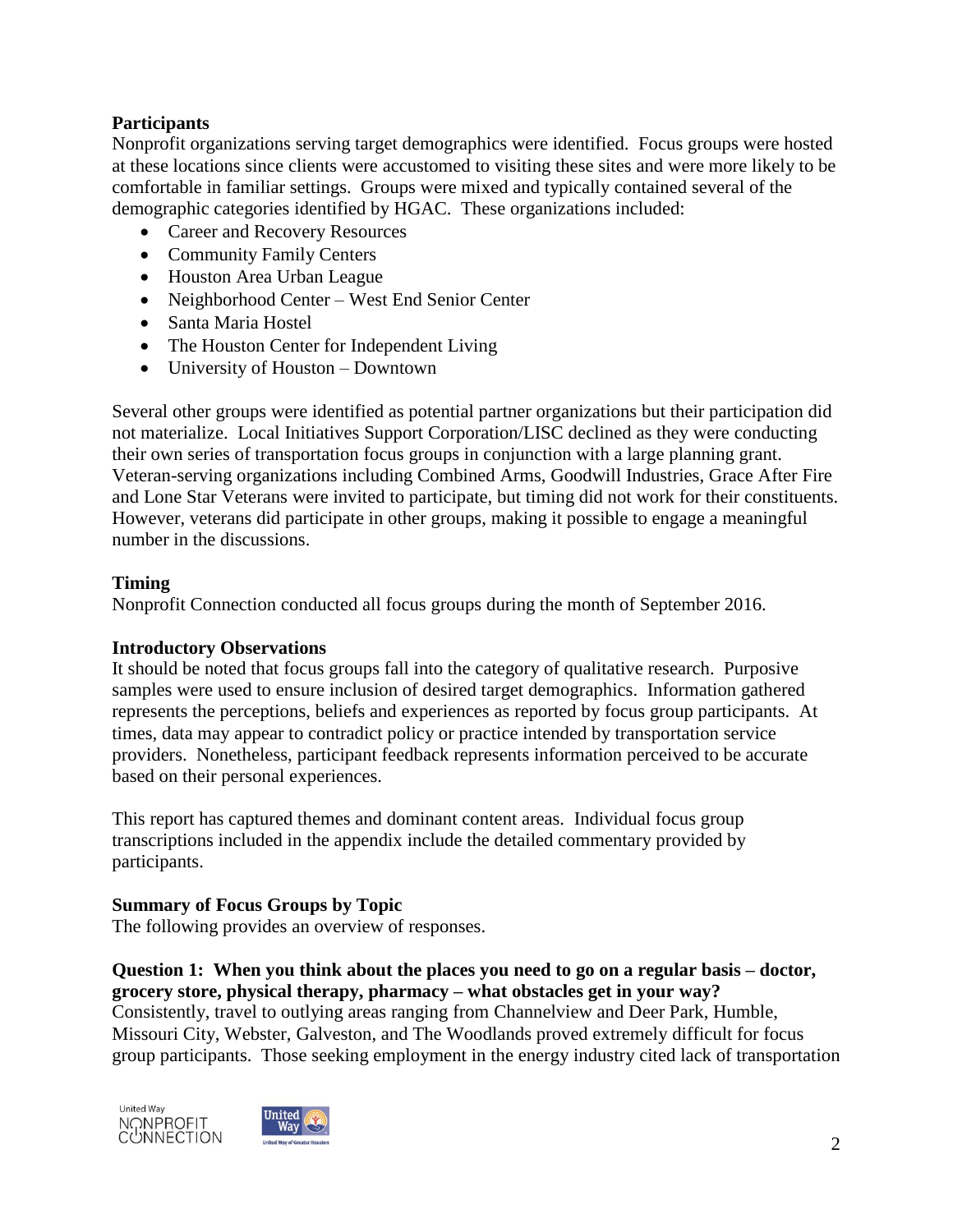to these industrial areas as a major barrier to job opportunities. Medical appointments were difficult, as erratic bus schedules resulted in late arrivals. Shopping choices were constrained by METRO stops that were not near preferred retailers such as Walmart and Kroger. Entertainment and recreational activities were limited*.* Boarding public transportation with bags and packages was difficult and drivers were described as impatient with passengers whose packages slowed the board process; mothers with young children and strollers encountered similar problems. Park-and-Ride lots were not convenient and often required a lengthy bus ride to get there.

The recent changes initiated by METRO resulted in an array of challenges for frequent bus patrons. Routes were moved out of neighborhoods, focusing on major thoroughfares, resulting in long walks, often on busy streets with heavy traffic patterns, to reach a bus stop. It is often necessary to cross major thoroughfares to access a stop. Car traffic is not sensitive to pedestrians, creating significant safety concerns for those trying to access a bus or transit stop. Many stops lack shelters; long waits between buses are especially difficult in Houston's unpredictable weather. Some stops are inclined to flood when it rains. Both cars and buses race through pooled water, splashing those waiting for a bus. Lack of sidewalks, or poorly maintained sidewalks create dangerous conditions, especially for the elderly or those with disabilities. Safety concerns were raised, especially in the evening where long walks to or from a bus stop require passing through unsafe areas.

Bus schedules were described as erratic. Buses that run late were cited frequently as a significant problem. A missed bus results in long waits and increases the likelihood of missed connections at other points in the system, resulting in tardiness at work, or inability to get to medical appointments or job interviews in a timely fashion. Drivers sometimes drive past waiting passengers, failing to stop even when hailed. Bus service was described as unreliable. Driver transfers cause delays. Some drivers appear to be unfamiliar with the new schedules; this seems especially likely with new drivers. Drivers are not consistent on routes. There is the expectation that printed bus schedules will be available on buses, but that is not often the case. While schedules are available online, not all riders have a smart phone or the technical expertise required to take advantage of the new technologies.

Bus connections are complicated, requiring excessive amounts of time to navigate from one bus route to another, or from bus to train. The bus transfer system is confusing. The three-hour time window between transfers was considered insufficient, especially when patrons were facing multiple transfers that could require substantial amount of time. Criteria determining number of METROLift transfer tickets required does not seem to follow an understandable pattern based on distance or destination.

There were many concerns identified with respect to payment of fares. In order to secure a discounted pass (students, seniors, those with disabilities), a trip to a Transit Center is necessary. Q-Cards should be available from the drivers and from approved retailers, but that is not always the case. While some drivers will allow a passenger to ride for free in the event they have no money, that is not typical. A debit card approach was suggested as a possible solution for these emergencies.



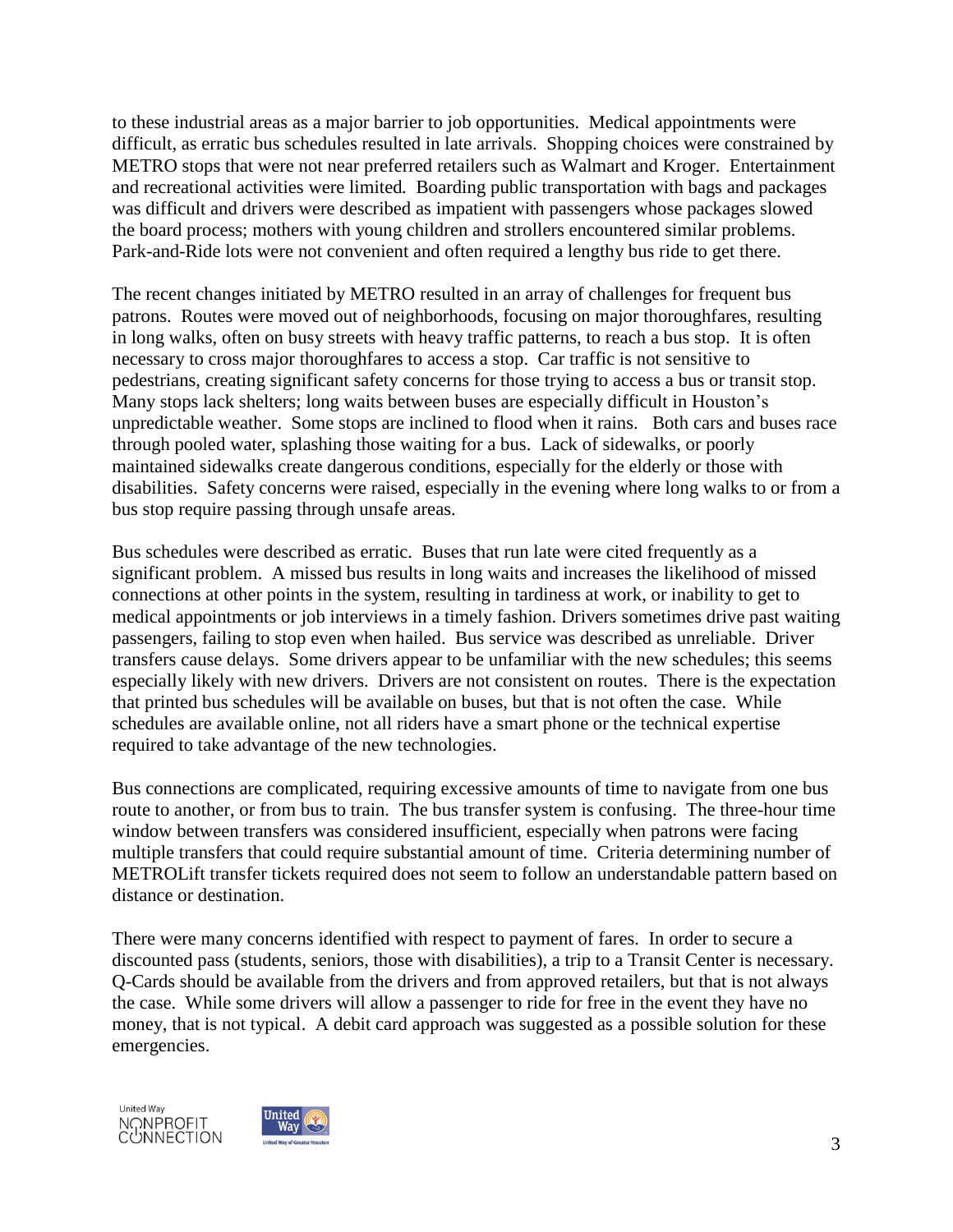Sanitation on buses and trains was described as poor. Vehicles do not appear clean and the smells can be quite unpleasant. There are no restrooms available at transit centers or Park-and-Ride facilities; this could contribute to the unhygienic conditions found on vehicles.

#### **Question 2: How does cost influence your transportation decisions?**

Lower gas prices have made car travel more affordable for those who have vehicles, although maintenance, registration, insurance and parking costs are factors considered in weighing options. For those who don't have cars, access to free gas cards would make it more comfortable for riders to ask a friend or family member to drive them where they need to go. Taxis are described as expensive, but there is a growing interest in using Uber as a lower-cost option where available.

In general, bus and train fares were considered reasonable. Some social service programs do provide free fares for those receiving services. For those on fixed or limited incomes, reduced or free fares are important. In those cases, cost may force choices between visiting the doctor or attending Sunday services, and may limit access to preferred retailers if one requires a less expensive trip than another.

It was suggested that free rides could be provided on weekends and holidays when traffic is light; and free or courtesy rides could be offered to those seeking employment during their job search. The idea of a debit card that would allow those with no money to ride for free until they could replenish funds on their card had strong appeal*.*

It should be noted that the array of fare options can be confusing: bus travel is free for those over 70; half-fare is available for seniors at 65, students and those with disabilities; free fares are earned intermittently when more than \$50 is loaded on a Q Card monthly. Passengers must have cash or a credit card in order to purchase the multi-ride passes. Day passes are available only at Transit Centers. Lost passes must be replaced at a Transit Center for a \$10 fee. Cost of individual tickets is the same for bus or train. Published METROLift base fares are the same as the cost of individual tickets, although a number of respondents thought that the cost of METROLift was higher. It is clear that heavy users of public transportation have spent a good bit of time studying the most effective choices for their needs. It was felt that broader public education about the system and its many permutations would be quite helpful.

There was a general consensus that the way in which fares are calculated does not follow a logical pattern. A ride to a particular destination may cost more for the return trip. A transfer is good for one change, but if a third bus is required, a new ticket is required. Distance does not appear to be a factor in setting fares: some short trips cost more than longer ones; routes do not appear to be the most direct and efficient.



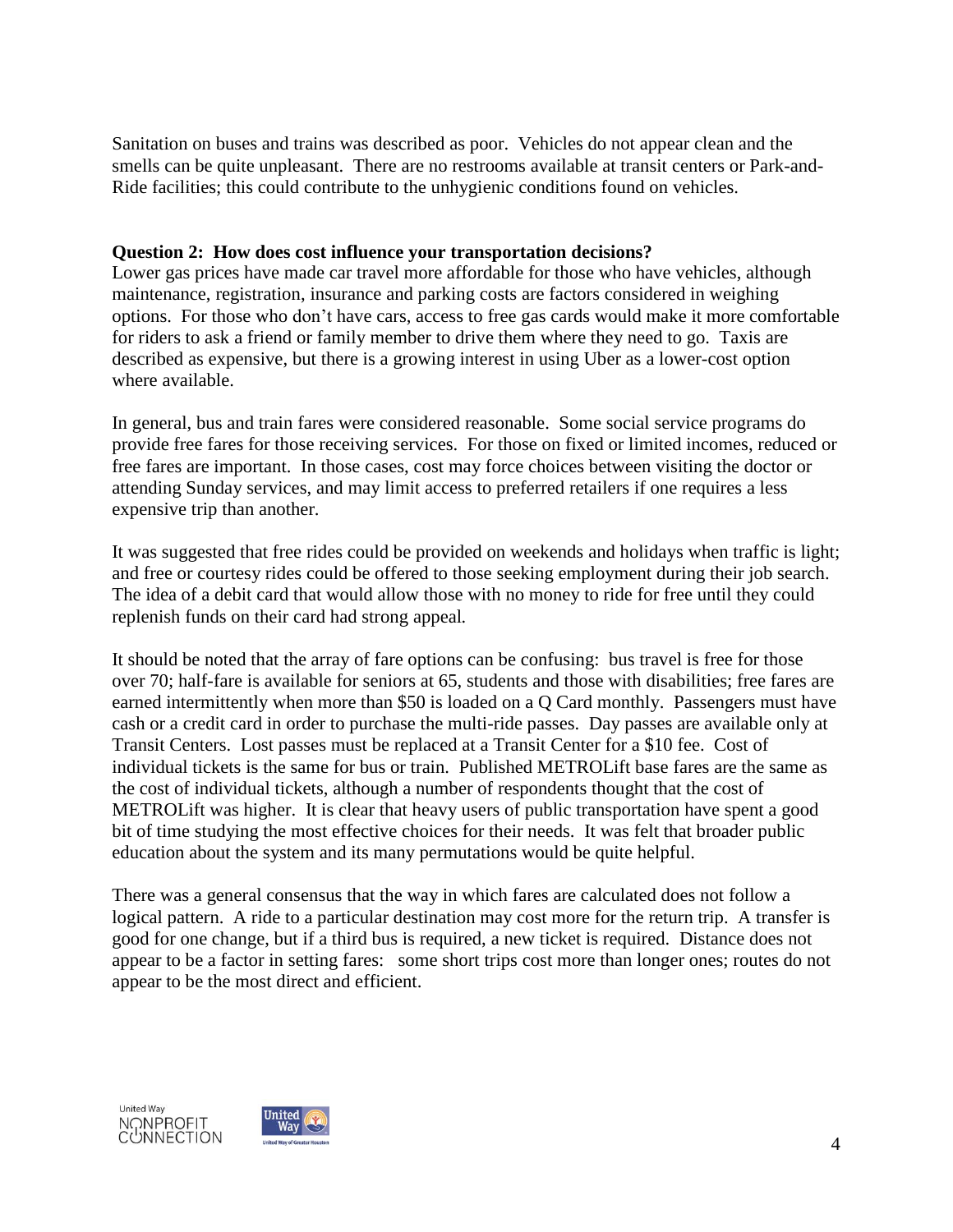# **Question 3. If you have no other transportation methods available, who would you call in an emergency to get where you need to go?**

For some who have no transportation alternative, they simply don't travel. Others will call a friend or family member**.** Uber was an option for several participants who noted that it is cheaper than a traditional taxi and is a better option for getting to the suburbs. Students in particular favored biking as good alternative, though noted that bike routes focused on leisure rather than economic zones. It was noted that there are not enough bicycle-sharing BCycle bike stations. The zip car station at University of Houston Downtown has been removed, eliminating a useful alternative.

# **Question 4: How has your use of available transportation methods changed in the past several years?**

The question was answered from two perspectives. A few participants spoke about the ways in which their personal mode of transportation had changed (from bus to their own vehicle or from car to bus and rail). However, most participants were users of public transportation and described the ways in which they believed the system has changed. In general, the new routes were seen as confusing, making it difficult to plot out destinations. Based on the comments shared, using public transportation requires a great deal of study to determine how to arrive at the desired destination. New routes following the recent changes require longer rides, more bus transfers. One participant described taking the bus as a "humbling experience." Travel time seems longer and more complicated. Drivers are not always familiar with the routes.

In general, rail is well thought of, although a lot of walking is associated with getting from one train to the next.

# **Question 5: What is your favorite method of transportation? Why do you like it best?**

Car travel was not identified as the favorite means of transportation. On balance, Metro buses and trains appear to be the preferred options for most participants, particularly from a cost standpoint. The train is perceived to be faster, more likely to be on schedule and offers a smoother ride. However, it was noted that the train can be crowded and some passengers can be aggressive. Without the presence of security officers, safety can be a concern.

In certain parts of town, the bus can be quite convenient, delivering passengers to doctors, parks and museums. Bus riders would like to see more connected stops, perhaps using a shuttle system to carry riders to shorter destinations. Schedules are likely to be a determining factor in the ultimate choice of travel method. Biking and walking were other preferences cited by some.

# **Question 6: What do you like best about public transportation?**

For the most part, the system gets travelers where they need to go in a comfortable, cost-effective manner. The hybrid vehicles do not pollute. The air conditioning is a plus. Regular schedules can make traveling quick and easy.



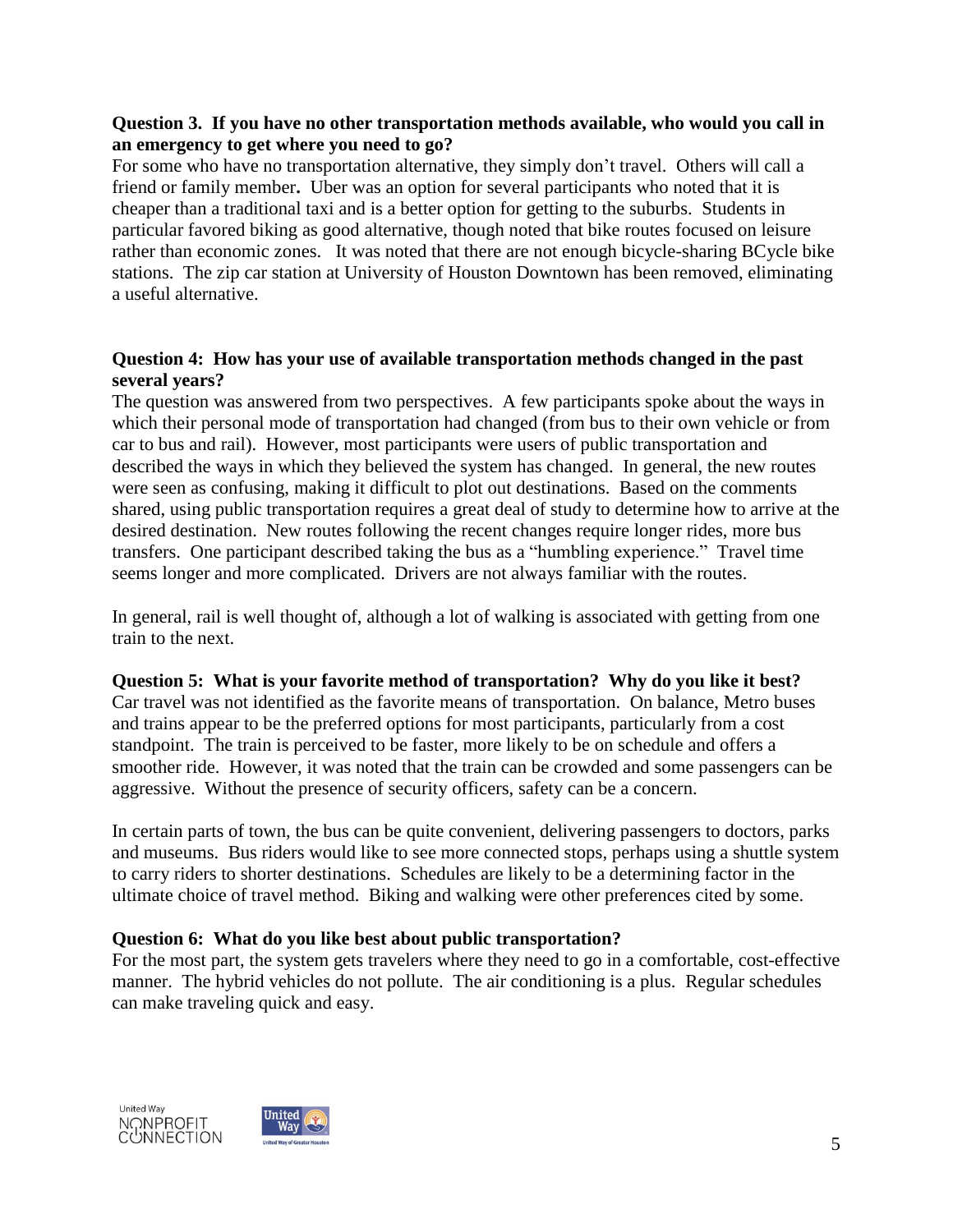However, the limited service to outlying areas such as Pasadena, Humble, and Baytown is a frequently mentioned negative aspect of public transportation.

# **Question 7: If you could improve public transportation in Houston, what options would you like to see?** *and* **Question 8: If you were in charge of updating Houston's transportation, what changes would you recommend?**

With respect to general vehicular traffic, focus group participants recommended greater use of car pools, road construction that takes place at night rather than during peak driving periods, expanded use of HOV lanes; EZ Tags are considered expensive. Bike riders wanted to see an increase in bike lanes that focused on practical rather than leisure destinations.

There were many suggestions for improvements in the public transportation system. Riders would like to see a mixture of options readily available including large and small buses, taxis, bikes and cars. A return to the former routes that were more neighborhood-centric had strong appeal. More frequent stops and shorter distances between bus stops would minimize need to walk long distances. Observing published schedules with on-time arrivals and departures would allow passengers to schedule appointments with more confidence. Schedules should be posted. Well-maintained signage that identifies stops and route numbers would minimize uncertainty for riders. Smoking prohibitions should be enforced. Priority boarding for the elderly and disabled should be ensured, as should access to priority seats for those who need them.

Solutions to safety concerns include better lighting so that drivers can see passengers waiting at stops, seat belts, extra personnel on trains and buses to address disruptive behavior, more shelters that offer protection from sun and rain. Additional safety precautions include working call boxes and intercoms. Improved driver attitudes would minimize the potential for conflict. Acrimonious conversations between the driver and dispatch should not be audible to passengers as they are often offensive.

Better sanitation on buses and trains was an important issue. Lack of restrooms creates significant difficulties for passengers, especially those who are elderly or disabled, and families with small children.

Improved public education about all aspects of travel including schedules and fares was recommended. For example, students may not be aware of the half-price fare available to them. There was consistent interest in expanding locations where passes, Q-cards, tickets and transfers could be purchased, with an emphasis on the ability to make these purchases on the bus.

Many participants cited their desire for expanded train service to other large cities. It was also suggested that train lines should parallel every major freeway.



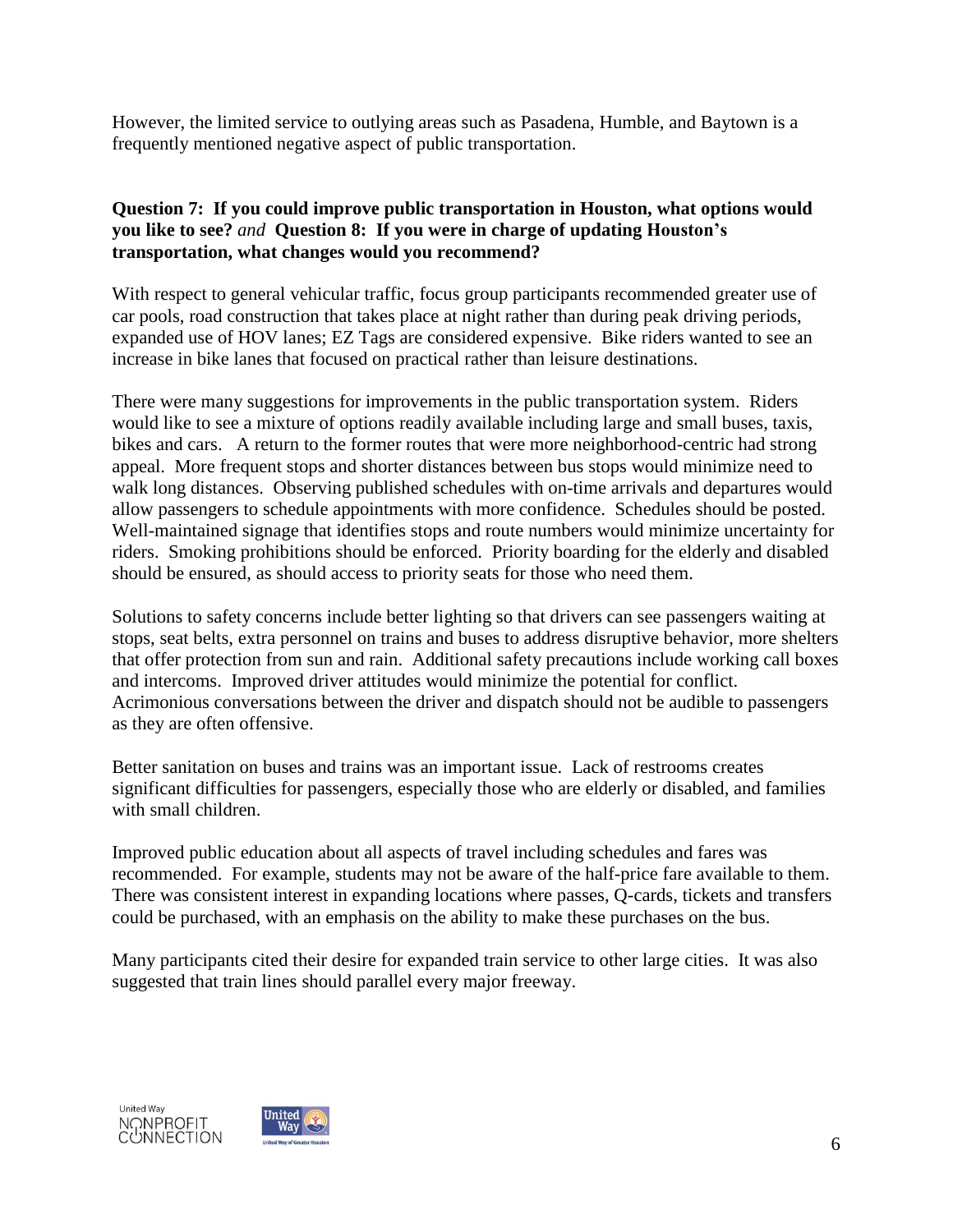# **Question 9: What city that you know about has very good public transportation? What makes it very good?**

Cities that were identified as having superior transit options included:

- Austin : on time, polite drivers, day pass available, other fares paid on bus
- San Diego: connects to outlying areas
- Sacramento: less traffic
- El Paso: priority for seniors, disabled
- Atlanta: Metropolitan Atlanta Rapid Transit Authority/MARTA: controlled access, travels farther out of the city, connects to airport
- New York: subways, buses, train systems
- Chicago: Chicago Transit Authority/CTA
- Dallas: Dallas Area Rapid Transit/DART
- Japan/China: buses run over streets, straddle roads
- Mexico: priority lane for buses

Other cities mentioned included Denver; Washington, DC; Charlottesville, VA; San Antonio, TX; Munich, Germany. Additional features admired in other cities included digital boxes that display bus arrival time at each stop; buses that run from downtown in all directions; frequent schedules; front entrance, rear departure process.

# **Question 10: What questions have we forgotten to ask?**

This question elicited a number of themes captured throughout the discussion. It was felt that Houston's public transportation had not kept up with the current century. Maintenance of older systems was viewed as costly. Lack of weekend transportation and service to outlying areas was an often-repeated concern. There is a desire to see cities connected across Texas by rail or other public means of transportation. For many, there is no transit option that would facilitate a visit to recreation and entertainment centers like Galveston or The Woodlands, nor is it possible to take public transportation to either major airport. More bike racks and hooks on buses and trains would encourage biking.

New users find the system confusing in its present state. From a service perspective, passengers are seeking more direct routes with schedules that are consistent and dependable. Employees in all sectors also need schedules that run early and late to accommodate workers in the many different industries that support the area. Drivers should be familiar with their routes. Route changes were initiated without consideration of the elderly or those with disabilities. Access to paper maps and schedules on the bus and elsewhere are important to those without smart phones, apps and computer skills.

It was recommend that Harris and outlying counties work together to create a regional access plan that includes rail. Smaller, intermediate systems could supplement zones for longer routes. A desire for systems that cross boundaries and provide broad regional access was expressed frequently. Community development should be based on transportation needs and use of mass



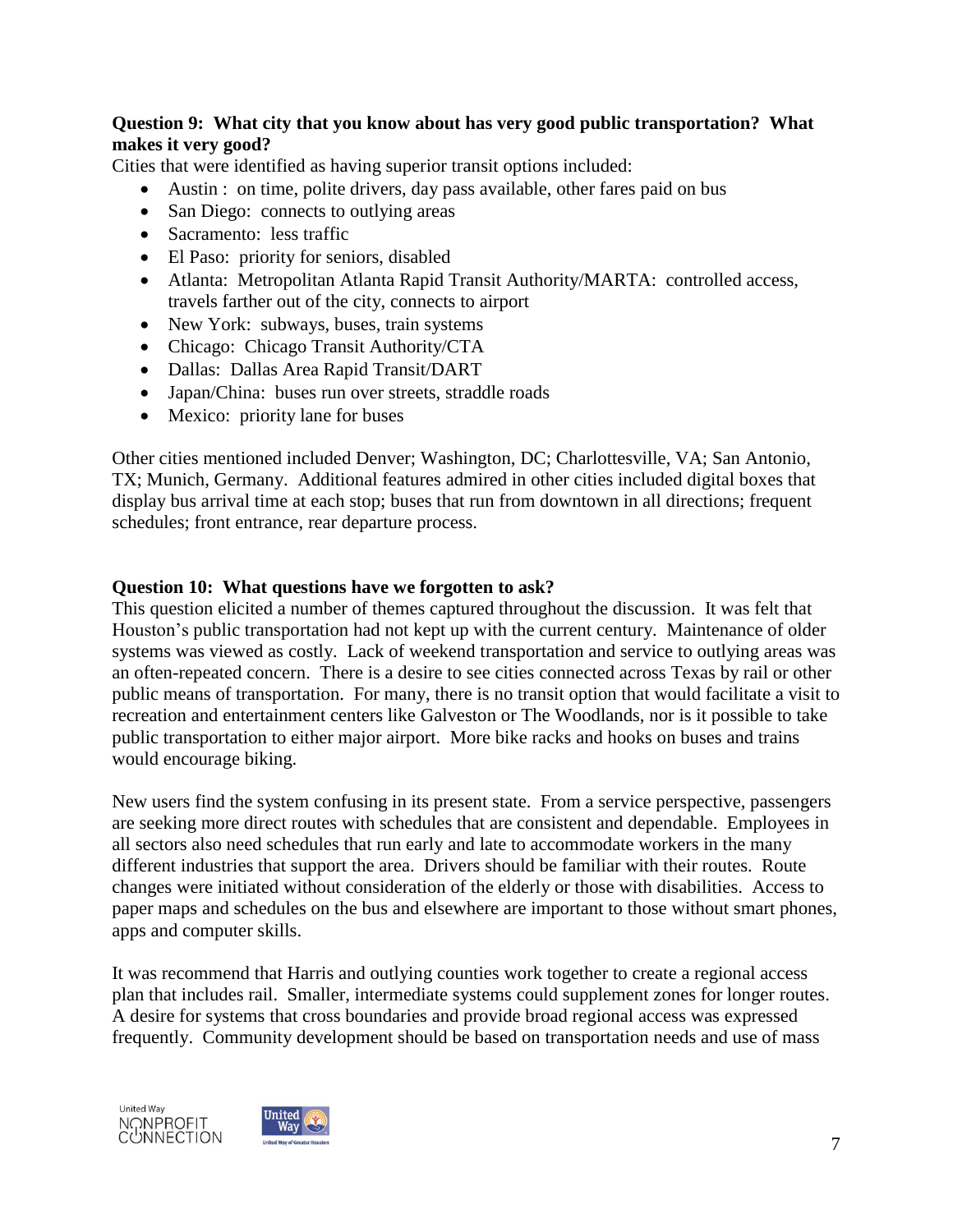transit should be incentivized. Increasing awareness of environmental impacts would support these concepts.

Other suggestions included light rail on Richmond and Westheimer and a second level on the I-10 corridor. Cars could be taxed based on distance traveled rather than by tolls.

# **Focus on Special Needs**

Because the needs of the elderly and individuals with disabilities are unique, this section is intended to highlight the distinctive requirements of that population. These observations were captured principally in the focus group held at the Houston Center for Independent Living.

Ability to access transit stops is often dependent on the placement of curb cuts in relation to bus stops. Poorly maintained sidewalks, overgrown landscaping, haphazard placement of lighting, telephone poles, sewer caps and other utilities can represent a serious safety hazard. Location of bus stops can require traversing multiple traffic lanes on busy thoroughfares.

Wheelchairs and walkers are a particular challenge for boarding and exiting buses and trains. Accessible spaces may be occupied by those not needing special accommodations and drivers seldom enforce restrictions. Wheelchairs are not properly belted to the floor, putting occupants at risk during bumpy rides. While there are kiosks at the rear of the bus for purchase of tickets, it is not possible to navigate the narrow aisles with walkers or wheelchairs.

METROLift requires advance scheduling and is viewed as undependable when it comes to honoring time commitments. Drivers are frequently late, causing riders to be late for or miss important medical or occupational appointments. However, if the client is late, drivers may leave without them. Cumulative missed healthcare appointments can have serious medical consequences. Long waits for pick-ups are not uncommon.

Drivers should receive customer service training to reinforce the practices mandated for those serving clients with disabilities. For many, METROLift may be their only travel option. It was suggested that all METRO board members should be required to ride METROLift to fully understand the experience of those dependent on the service. In contrast, Medical Transportation provides clean, dependable service.

In summary, as one focus group participant stated quite eloquently: "We want to be able to go where everyone else goes."

# **Conclusion**

The seven focus groups conducted provided a broad representation of target populations. Participants were very forthcoming with their comments, complaints and suggestions. Members of all groups welcomed the opportunity to express their views. They appreciated the fact that they were listened to, that their opinions were heard and captured formally, and that they were part of the formal planning process designed to enhance local transportation options. All were interested in receiving a copy of the final report when it is available.



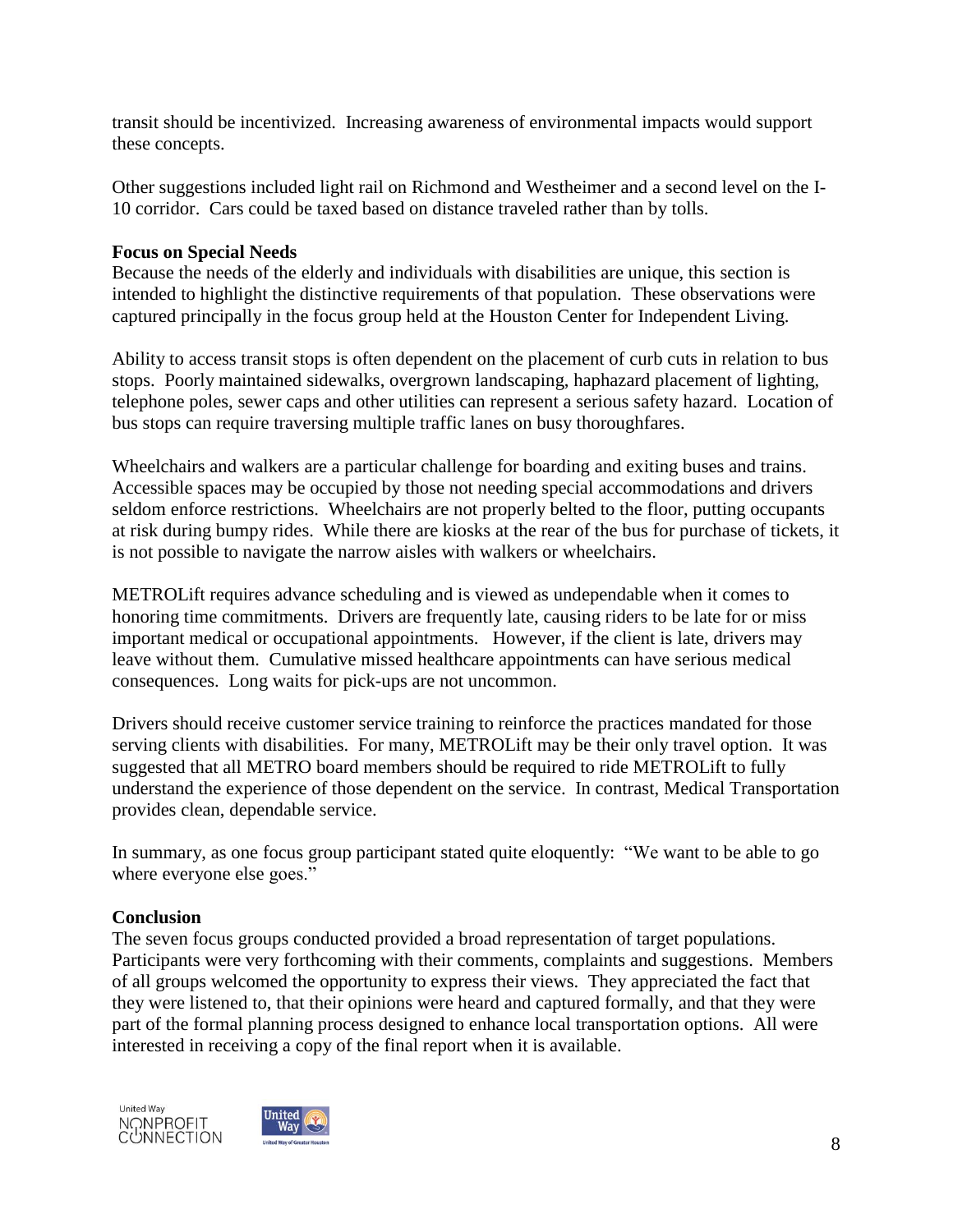The use of focus groups to capture public opinion, especially from targeted populations, is very effective. Unlike paper or online surveys where space limitations may constrain responses, this type of open discussion elicits thoughtful and robust data from present and prospective service users. The focus groups conducted by United Way Nonprofit Connection for the Houston Galveston Area Council/HGAC on behalf of the Regional Transit Coordination Subcommittee (RTCS) have yielded just such insights. This summary report is accompanied by the transcribed notes from each of the seven focus groups.



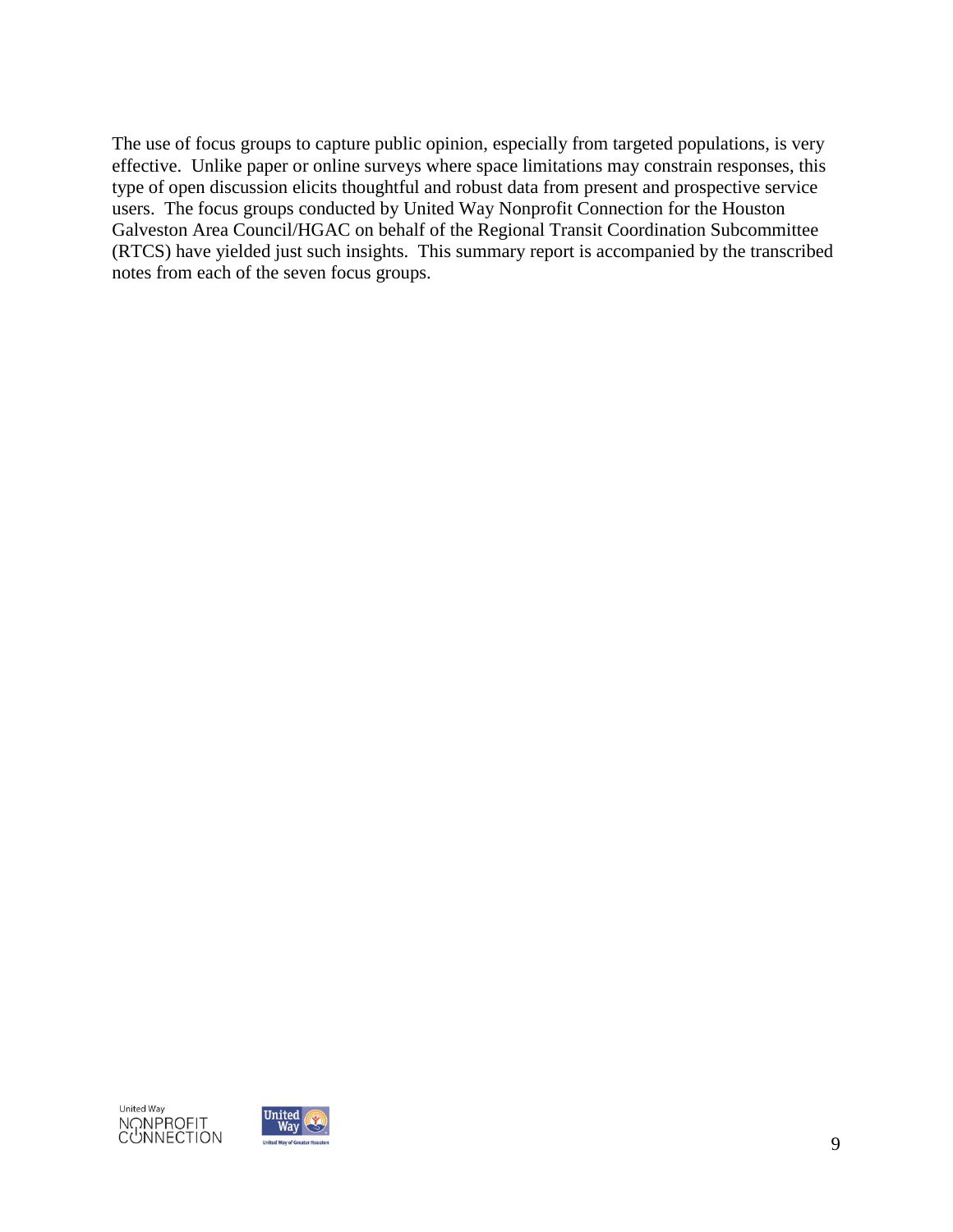# **Project Staffing**

| Project Coordinator: Karen Gooden |                              |
|-----------------------------------|------------------------------|
|                                   | kgooden@unitedwayhouston.org |
|                                   | 713-685-2422                 |
|                                   |                              |

Project Facilitators Becky Jasso [rjasso@unitedwayhouston.org](mailto:rjasso@unitedwayhouston.org) 713-685-2815

> Ronnie Hagerty [rhagerty@unitedwayhouston.org](mailto:rhagerty@unitedwayhouston.org) 713-685-2312

#### *Facilitator Profiles*

**Becky Jasso** has served as the United Way of Greater Houston's lead staff on transportation issues for several years, coordinating the United Way Transportation Initiative, a special program to fund shared ride vouchers to address the transportation gap in services for seniors, persons with disabilities and low income individuals in the outlying areas served by United Way. Additionally, she has served on the Transportation Advisory Council for the American Red Cross-Greater Houston Chapter and the steering committee for the Harris County Rides program. She was co-chair of the Steering Committee convened by the Houston-Galveston Area Council to develop a 13-County Regional Public Transportation Service and Coordination Plan. Jasso has more than 20 years of experience as an executive with nonprofit organizations serving vulnerable populations. She is an experienced strategic planner and facilitator.

**Ronnie Hagerty, Ph.D., CFRE**, leads the United Way Nonprofit Connection. She brings a strong background in marketing and research to her work. As a consultant to national consumer product clients, she designed and executed focus groups and market research that engaged thousands of consumers in information-gathering processes. In the nonprofit sector, she has planned and facilitated diverse groups of stakeholder conversations on an array of issues, capturing feedback and reporting practical and actionable results to conveners. Hagerty is an experienced strategic planner and group facilitator. In addition, she has created and implemented original research products for the United Way of Greater Houston including the biennial *Community Assessment* and the *Wage and Benefit Survey*. Hagerty is a lecturer at the Bush School of Government and Public Service, and an adjunct professor at Rice University's Jones School of Business.



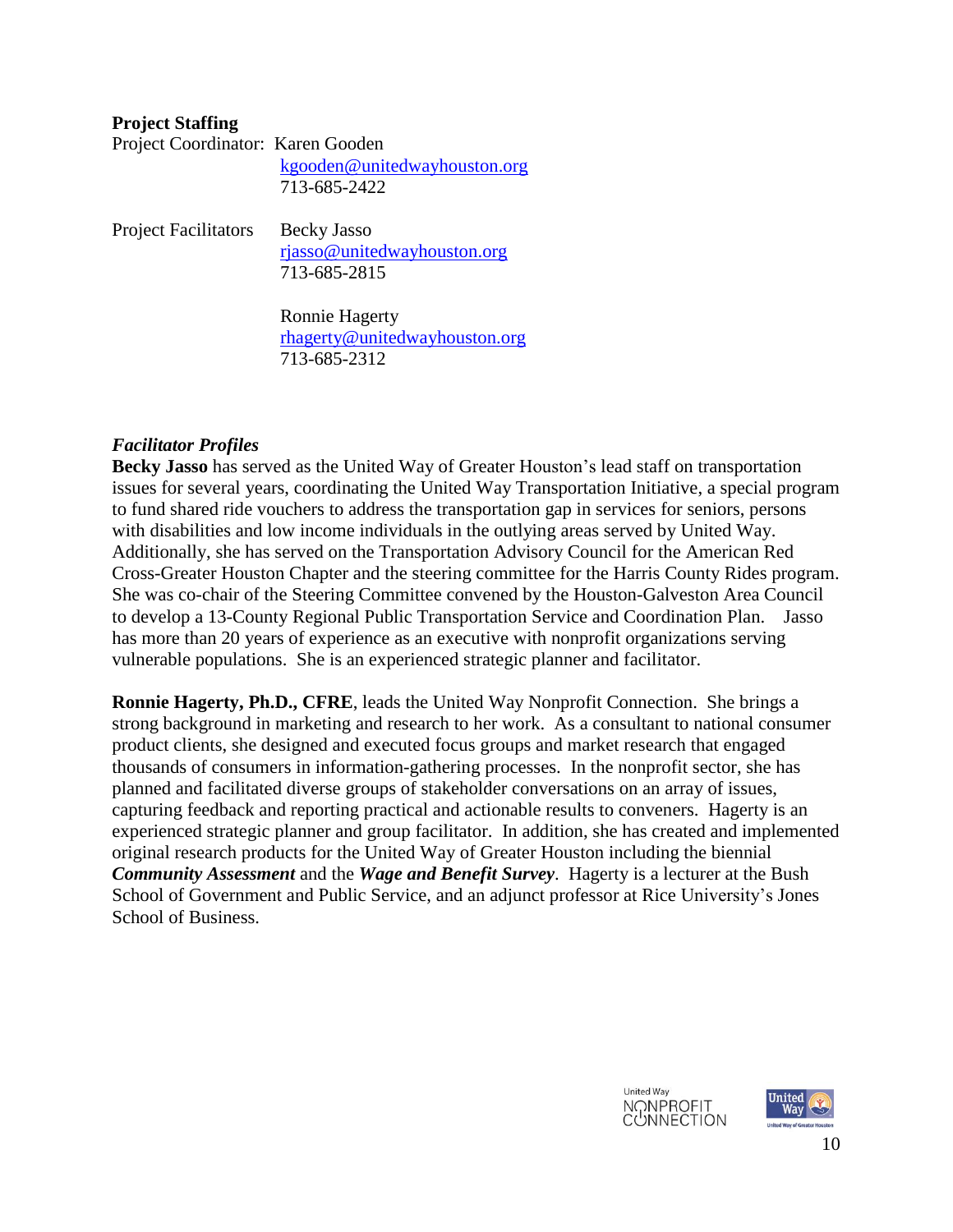# **1. When you think about the places you need to go on a regular basis – doctor, grocery store, physical therapy, pharmacy – what obstacles get in your way?**

| Own car- No problem now                                   |
|-----------------------------------------------------------|
| Price of gas                                              |
| Unreliable bus service                                    |
| always late                                               |
| worse now route change                                    |
| Took bus off navigation-has to walk 6-7 blocks to station |
| Route change makes it harder                              |
| Took away 75 (used to be there)                           |
| Can't get to areas                                        |
| No transportation to Galveston; has to Take Amtrak        |
| Channelview (only one bus)                                |
| Very limited                                              |
| 2 or 3 buses to hospital: Smith Clinic Quentin Meese      |
| Getting to Grocery store a problem                        |
| Drivers don't like when there are a lot of bags           |
| Don't feel safe-Lots of bars                              |
| Going to the doctor, they have to walk several blocks     |

1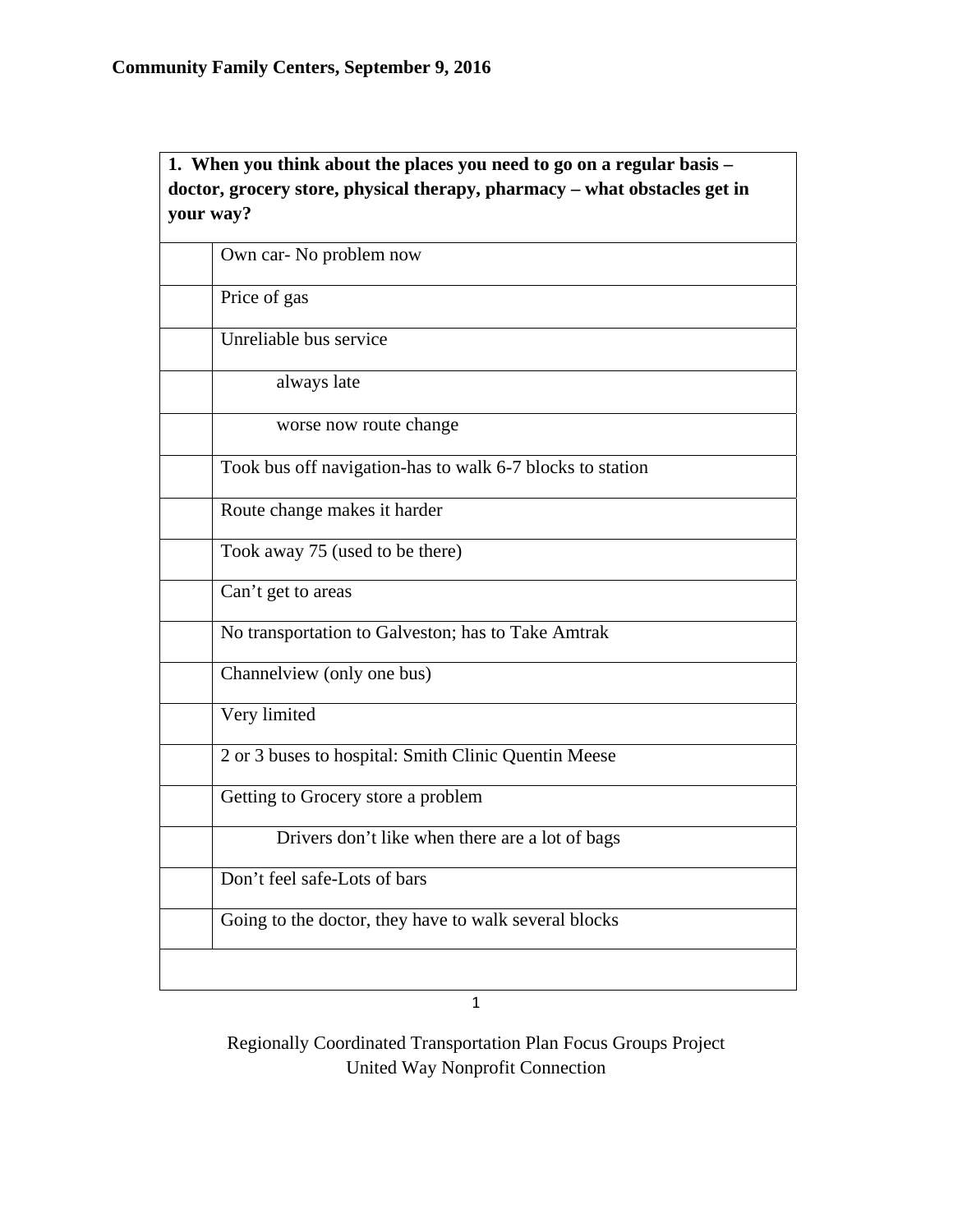| 2. | How does cost influence your transportation decisions?                                                                                               |
|----|------------------------------------------------------------------------------------------------------------------------------------------------------|
|    | Cost is okay except if you have to change buses-every $3rd$ bus pay again<br>(transfer)                                                              |
|    | Change directions-pay new fare (E-W-N-S); sometimes just one block over                                                                              |
|    | One direction no extra usually                                                                                                                       |
|    | Doesn't make sense the way metro charges                                                                                                             |
|    | 5 free fares if you spend \$50.00                                                                                                                    |
|    | Lost card fee                                                                                                                                        |
|    | Can replace at METRO \$10.00                                                                                                                         |
|    | 3. If you have no other transportation methods available, who would you call<br>if something urgent came up and you needed to get somewhere on short |

**notice?** 

| Have to remember to call ahead |
|--------------------------------|
| Short term have to ask friends |

4. How has your use of available transportation methods changed in the past several years?

| Light rail a waste of time-not going anywhere. (Magnolia-Downtown) |
|--------------------------------------------------------------------|
| Can't get where I need to go                                       |
| Likes train on Main                                                |
| Walk lots of blocks in downtown to get to next train               |
| In CFC area no help                                                |
| Choose where I go due to cost                                      |
| Doesn't like to drive in town (uses metro rail to go downtown)     |

2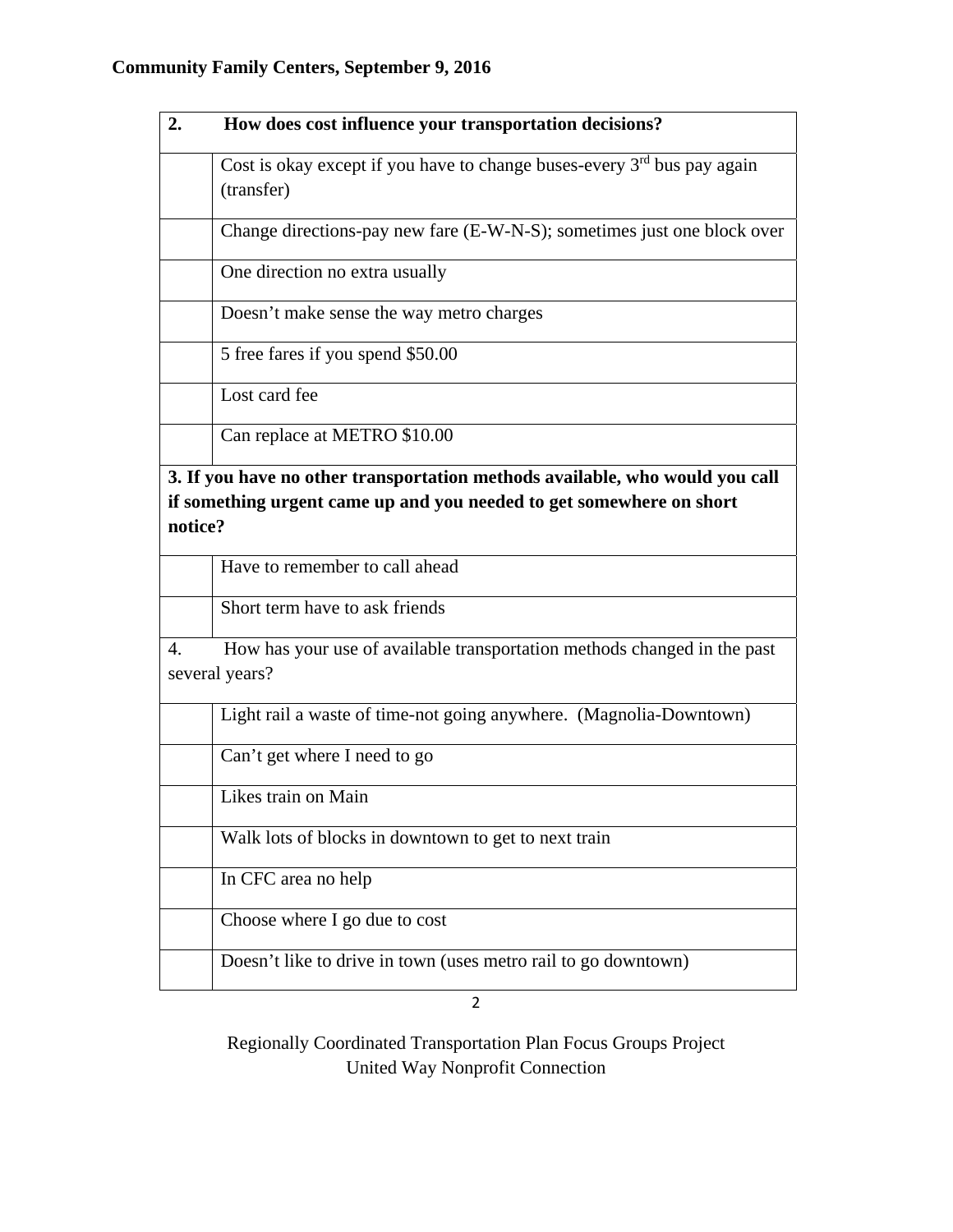| Doesn't use bus (here only 3 months) husband drives                         |  |
|-----------------------------------------------------------------------------|--|
| Doesn't go to town (too confusing)                                          |  |
| Metro lifts takes FOREVER to pick you up                                    |  |
| Call in advance (2 days)                                                    |  |
| Leave you waiting forever (as long as 3 hours)                              |  |
| Metro lift \$70 to come $&$ go                                              |  |
| 5. What is your favorite method of transportation? Why do you like it best? |  |
| Metro                                                                       |  |
| Car                                                                         |  |
| Walking-good for you                                                        |  |
| 6. What do you like best about public transportation?                       |  |
| Nice seats                                                                  |  |
| Hybrid (don't pollute)                                                      |  |
| Save money if they go where they need to-sp                                 |  |
| Even if you are disabled, still have to pay \$10.00                         |  |
| A/C                                                                         |  |
| 7. If you could improve public transportation in Houston, what options      |  |
| would you like to see? and                                                  |  |
| 8. If you were in charge of updating Houston's transportation system, what  |  |
| changes would you recommend?                                                |  |
| Punctuality                                                                 |  |
| Old schedule better                                                         |  |
| Metro doesn't listen to patrons                                             |  |
| More free Sundays                                                           |  |
| Over 70 do not pay                                                          |  |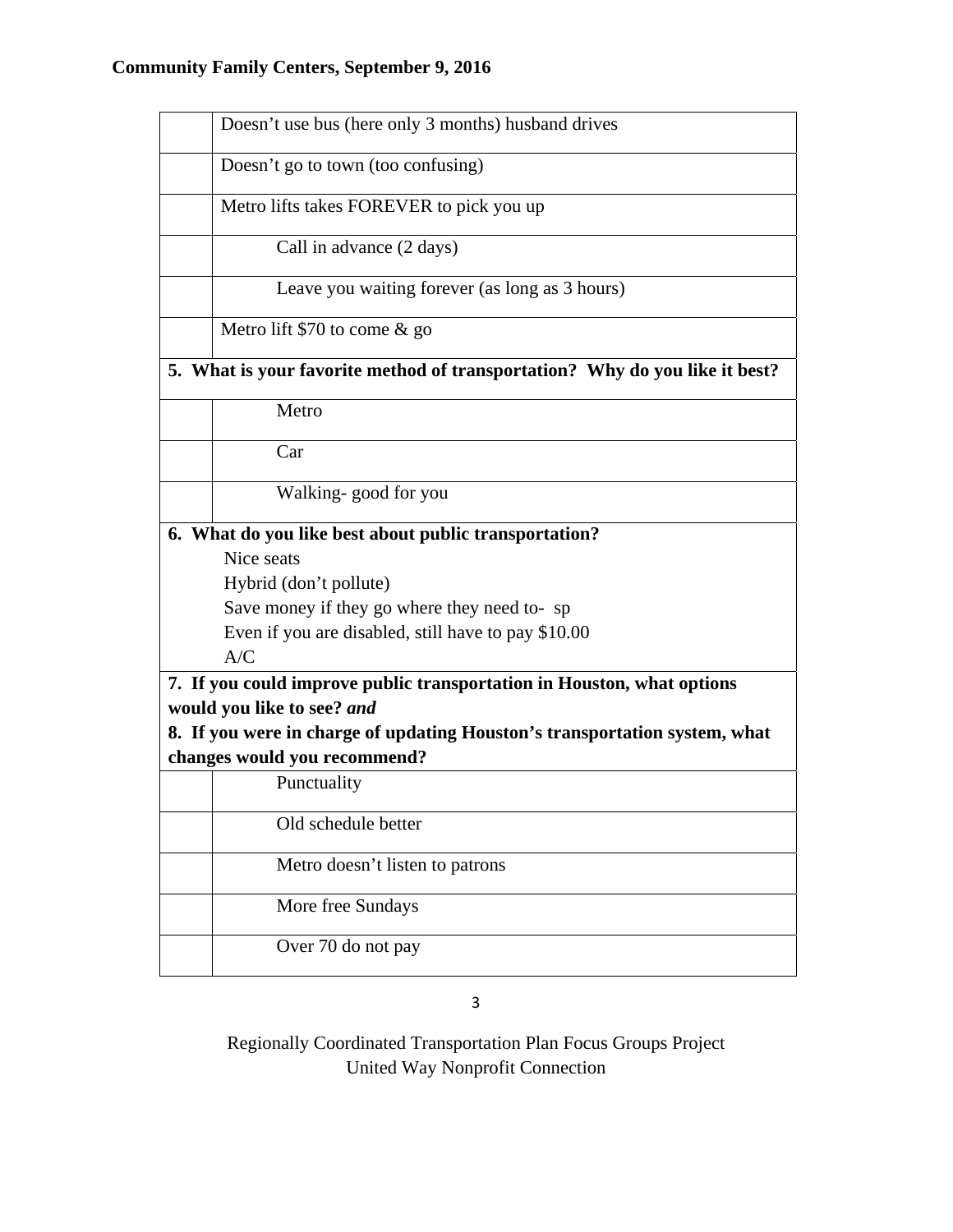|                                                                                            | Bus stops not frequent                                                  |  |
|--------------------------------------------------------------------------------------------|-------------------------------------------------------------------------|--|
|                                                                                            | Get off between stops more convenient                                   |  |
|                                                                                            | No priority boarding for elderly/ disabled                              |  |
|                                                                                            | Have Bus driver enforce priority seats                                  |  |
|                                                                                            | Improve bus driver attitude                                             |  |
| 9. What city that you know about has very good transportation? What<br>makes it very good? |                                                                         |  |
|                                                                                            | Austin-on time, polite                                                  |  |
|                                                                                            | El Paso-priority for seniors, disabled                                  |  |
| 10.                                                                                        | What questions have we forgotten to ask?                                |  |
|                                                                                            | Public transportation needs to be more punctual.                        |  |
|                                                                                            | Don't move bus stops.                                                   |  |
|                                                                                            | Keep same schedule.                                                     |  |
|                                                                                            | Bus driver need to be more considerate to the disabled, and to be kind. |  |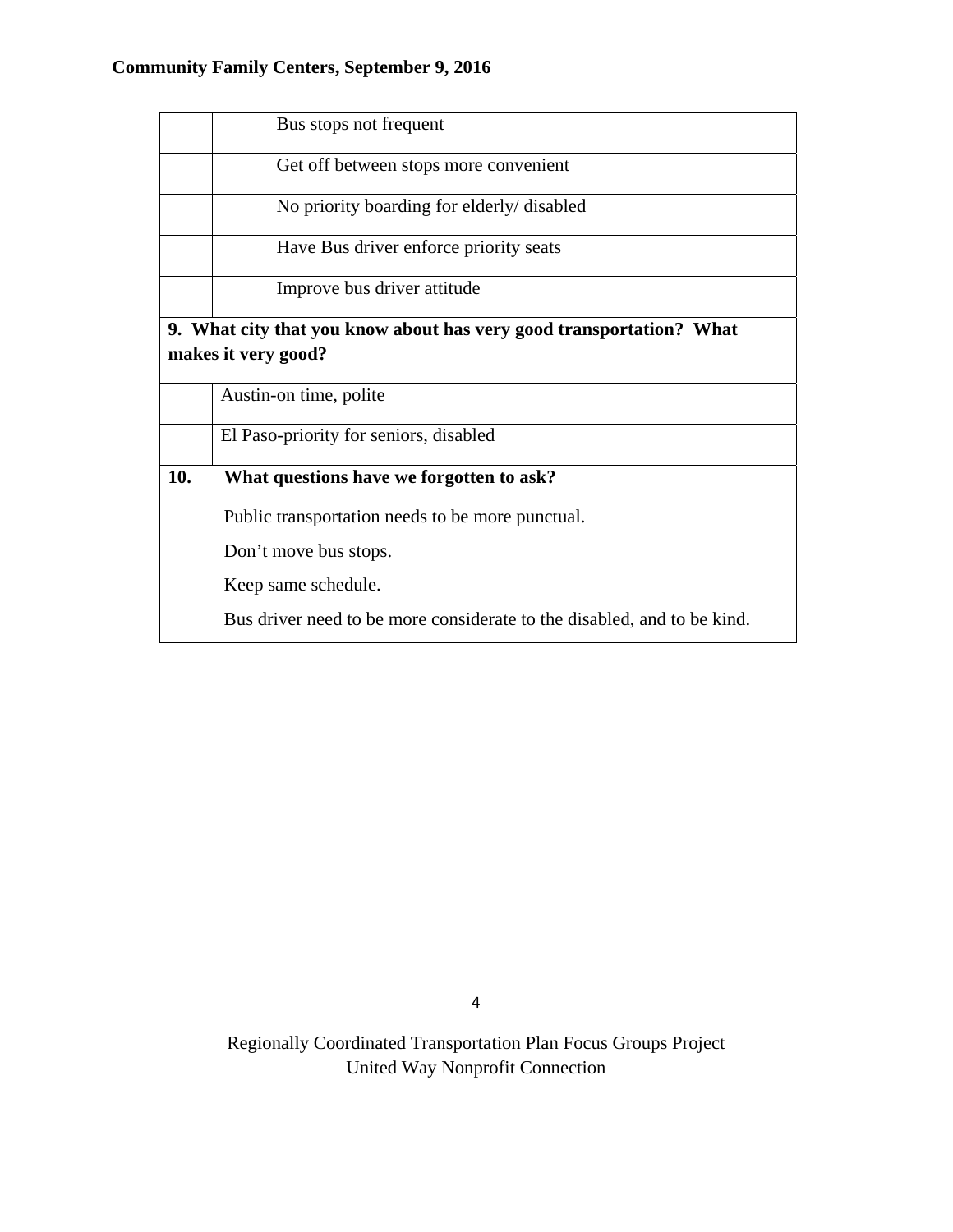| 1. | When you think about the places you need to go on a regular basis – doctor, grocery<br>store, physical therapy, pharmacy – what obstacles get in your way? |  |  |
|----|------------------------------------------------------------------------------------------------------------------------------------------------------------|--|--|
|    | Doctor                                                                                                                                                     |  |  |
|    | Metro Bus 40 to get to volunteer activity                                                                                                                  |  |  |
|    | Hard to get on bus with lots of packages (shopping)                                                                                                        |  |  |
|    | Metro changes have not been good                                                                                                                           |  |  |
|    | No shelter / Bad weather<br>$\circ$                                                                                                                        |  |  |
|    | Poor stops from 40 and 70<br>O                                                                                                                             |  |  |
|    | Riders have to cross the freeway<br>O                                                                                                                      |  |  |
|    | To get to NCI center – Walk or take taxi back if needed<br>O                                                                                               |  |  |
|    | Can't go to social event without someone pick you up                                                                                                       |  |  |
|    | <b>Service Good</b>                                                                                                                                        |  |  |
|    | Driver's nice                                                                                                                                              |  |  |
|    | Walk too far to the stop                                                                                                                                   |  |  |
|    | Shelter problems                                                                                                                                           |  |  |
|    | Doesn't have too many obstacles                                                                                                                            |  |  |
|    | Drivers change                                                                                                                                             |  |  |
|    | Park in wrong place<br>O                                                                                                                                   |  |  |
|    | Very late<br>O                                                                                                                                             |  |  |
|    | Don't have consistent drivers                                                                                                                              |  |  |
|    | Buses pass me by $-$ have to walk to catch                                                                                                                 |  |  |
|    | Will drive locally $-$ doesn't go on the freeway                                                                                                           |  |  |
|    | Has to stay in the neighborhood                                                                                                                            |  |  |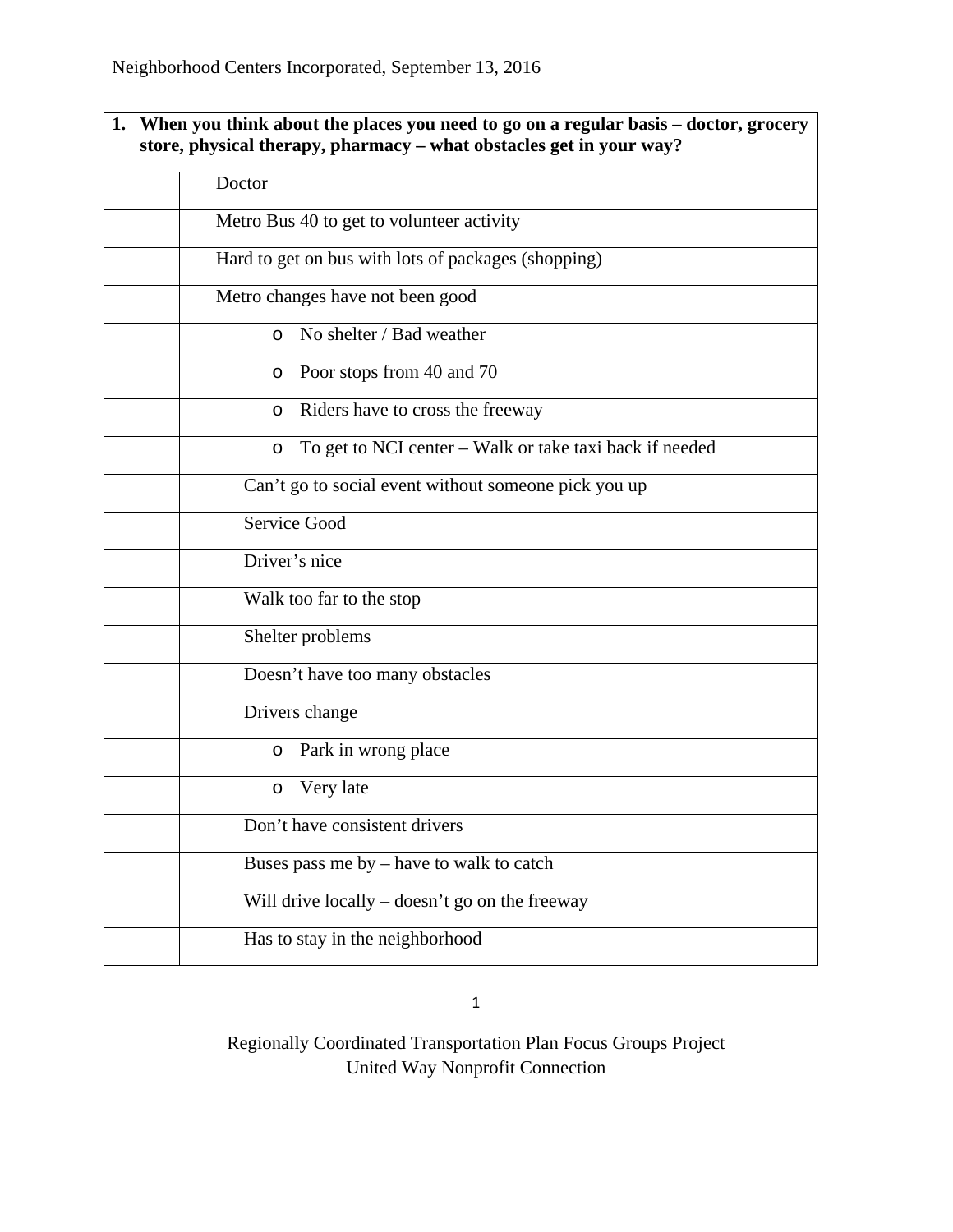|                                                                                                                                  | Used to take bus from 290 & $43rd$ (45 minute trip)                                        |  |
|----------------------------------------------------------------------------------------------------------------------------------|--------------------------------------------------------------------------------------------|--|
|                                                                                                                                  | Now has to changes buses (1.5 hour)                                                        |  |
|                                                                                                                                  | Route 29 to 40 - No trouble                                                                |  |
| 2.                                                                                                                               | How does cost influence your transportation decisions?                                     |  |
|                                                                                                                                  | Now drives but costs lots of money on gas                                                  |  |
|                                                                                                                                  | Likes to come to the center even if it is expensive                                        |  |
|                                                                                                                                  | Would like to ride Metro due to discounts but it takes too long                            |  |
|                                                                                                                                  | Wanted to take English class but too hard to get there                                     |  |
|                                                                                                                                  | 5 of 8 participants take the bus                                                           |  |
|                                                                                                                                  | Drivers don't always stop where the Bus Stop is designated                                 |  |
|                                                                                                                                  | Muddy<br>$\circ$                                                                           |  |
|                                                                                                                                  | Stop where there is cement so it is safe to walk<br>O                                      |  |
|                                                                                                                                  | Drivers don't always know the route                                                        |  |
|                                                                                                                                  | Takes Metro rail and bus                                                                   |  |
| 3. If you have no other transportation methods available, who would you call in an<br>emergency to get you where you need to go? |                                                                                            |  |
|                                                                                                                                  | Call friend                                                                                |  |
|                                                                                                                                  | Son works far away                                                                         |  |
|                                                                                                                                  | Daughter will help                                                                         |  |
|                                                                                                                                  | 4. How has your use of available transportation methods changed in the past several years? |  |
|                                                                                                                                  | Would like to get certified to get work but can't get to the course                        |  |
|                                                                                                                                  | In last year changes have not been good                                                    |  |
|                                                                                                                                  | Very difficult<br>O                                                                        |  |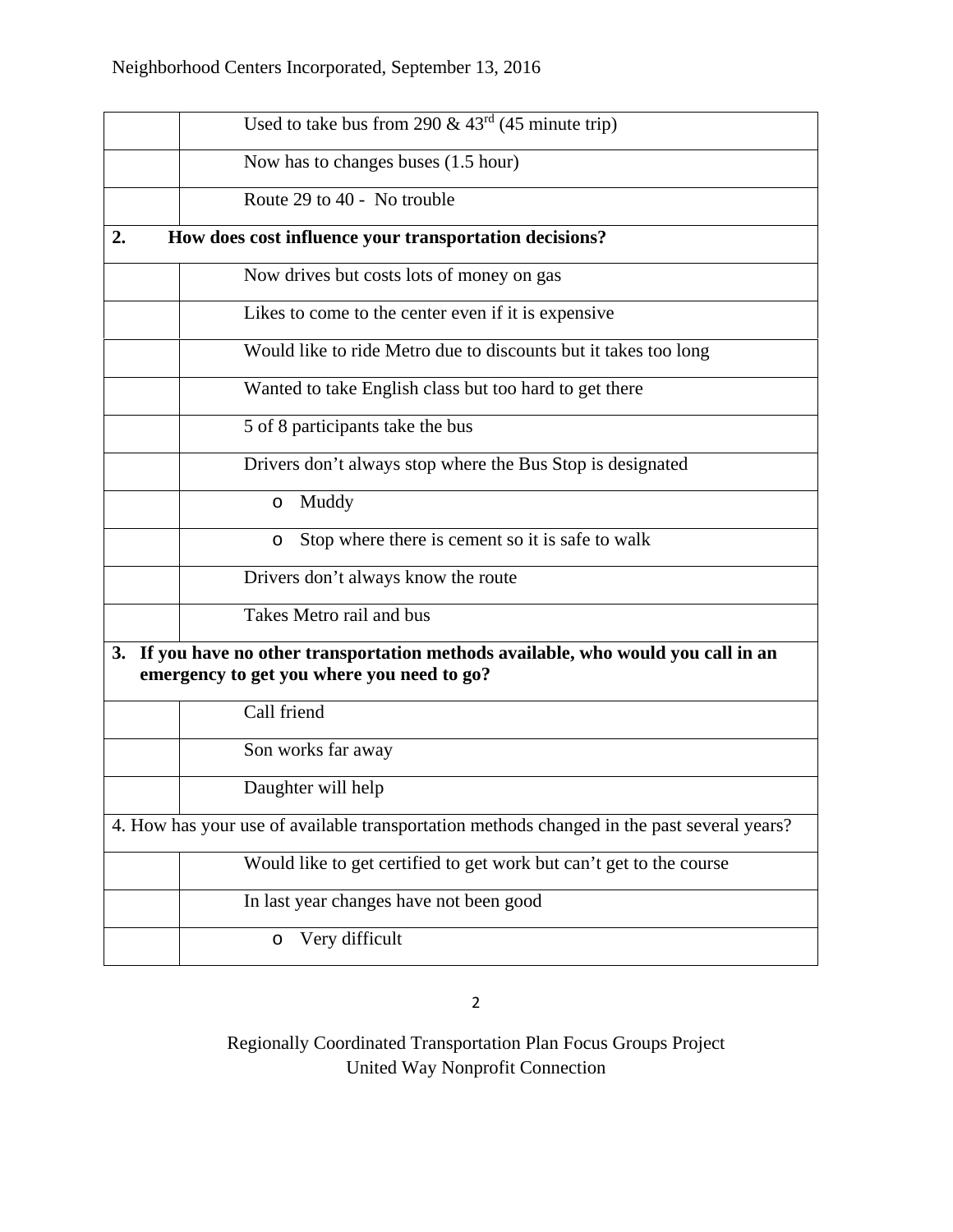| What is your favorite method of transportation? Why do you like it best?<br>5.                             |  |
|------------------------------------------------------------------------------------------------------------|--|
| Drives but doesn't like to especially on the freeway                                                       |  |
| Metro is the favorite mode of transportation. Gets me where I need to go<br>$(40+$ year rider)             |  |
| 6. What do you like about public transportation?                                                           |  |
| Gets you from point A to B                                                                                 |  |
| Drivers are good / friendly (still long walk)                                                              |  |
| Like $A/C$ in the bus                                                                                      |  |
| Free for Seniors over 70                                                                                   |  |
| Would like to ride more because it is free                                                                 |  |
| Let's you keep active                                                                                      |  |
| Likes to walk $-$ lives close by                                                                           |  |
| 7. If you could improve public transportation in Houston, what options would you like<br>to see?           |  |
| Even when arriving early the bus has left (has to wait 30-60 minutes)                                      |  |
| Gets there VERY early so they won't miss the bus                                                           |  |
| Train blocks intersection; schedule affects the bus (big delays)                                           |  |
| 8. If you were in charge of updating Houston's transportation system, what changes<br>would you recommend? |  |
| Go back to the old route                                                                                   |  |
| <b>Stay on Schedule</b>                                                                                    |  |
| Schedule says one thing but the actual times are different                                                 |  |
|                                                                                                            |  |
| 9. What city that you know about has very good public transportation? What makes it                        |  |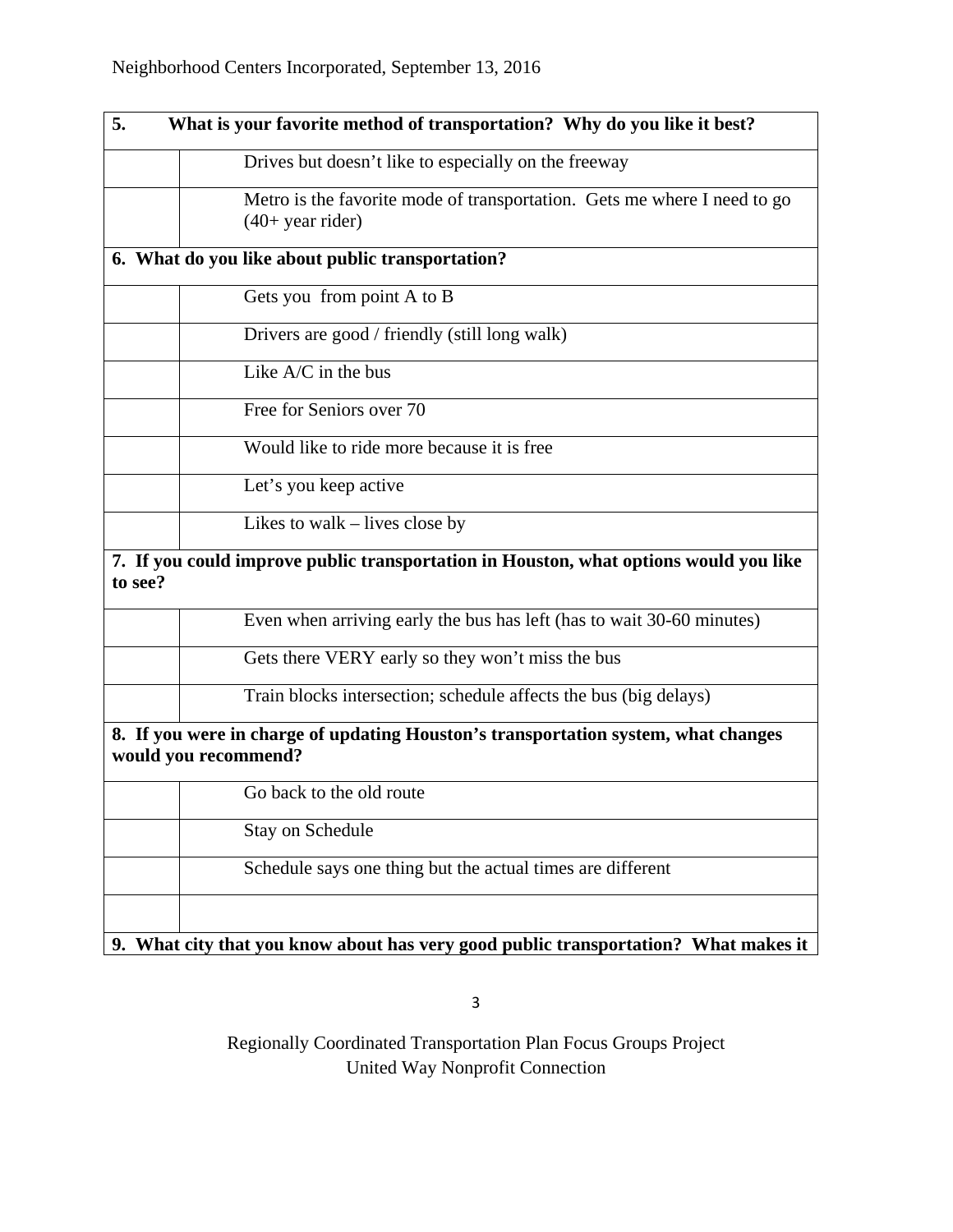| very good? |                                                       |  |
|------------|-------------------------------------------------------|--|
|            | Munich, Germany                                       |  |
|            | Dallas transportation is good                         |  |
| 10.        | What questions have we forgotten to ask?              |  |
|            | Lived here a long time                                |  |
|            | Go in front door – Exit via the side or back door     |  |
|            | Glad to have a chance to share their ideas            |  |
|            | Can get help with transportation with Social Security |  |
|            | Will help those in wheel chairs                       |  |
|            | Not enough shelters                                   |  |
|            | No schedules at the center any more                   |  |
|            | Don't like the bus to be early (Can be late)          |  |
|            | Gets where she need to go                             |  |
|            | On time – otherwise no problem                        |  |
|            |                                                       |  |
|            |                                                       |  |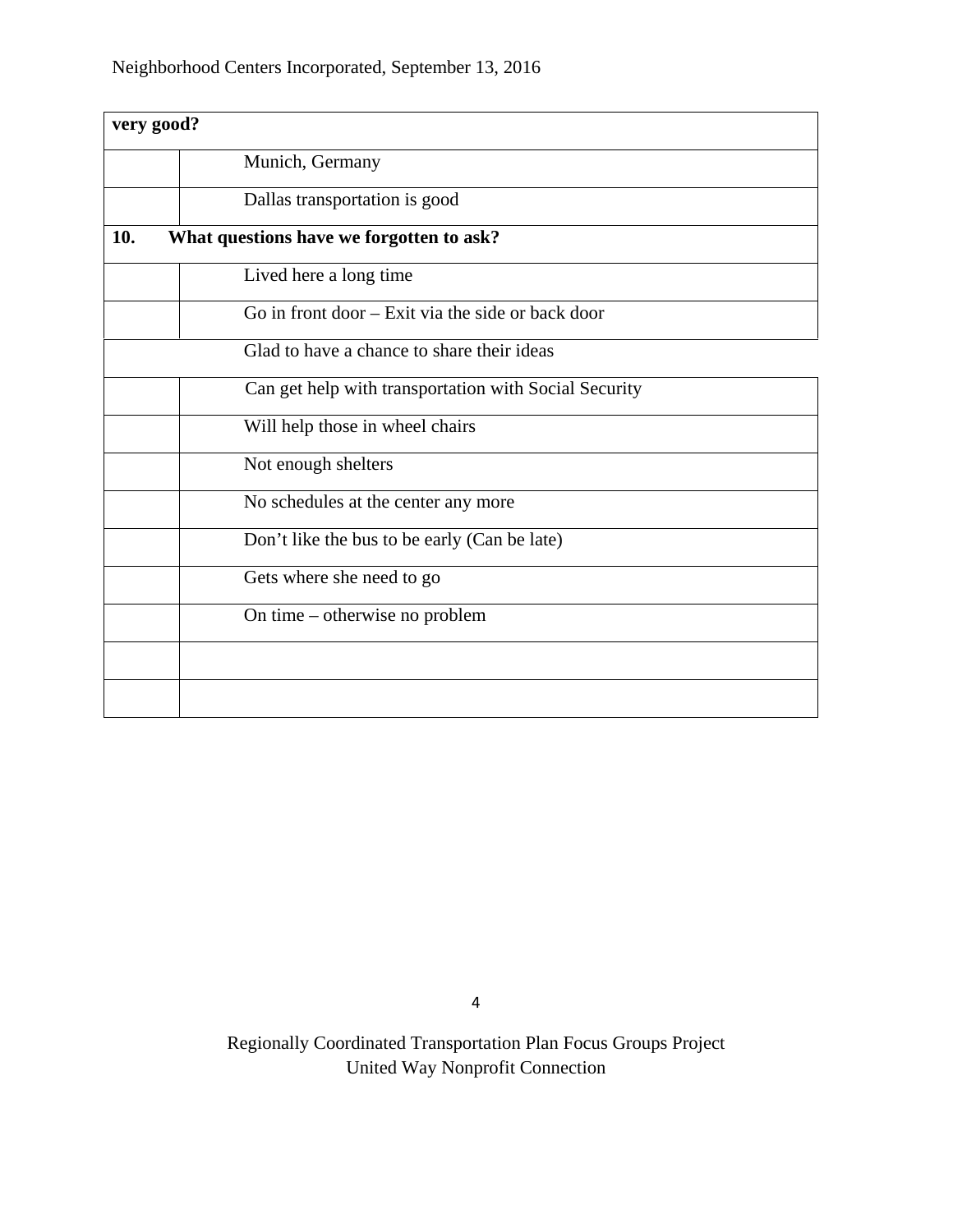| 1. When you think about the places you need to go on a regular basis - doctor, |                                                                                |
|--------------------------------------------------------------------------------|--------------------------------------------------------------------------------|
| grocery store, physical therapy, pharmacy - what obstacles get in your way?    |                                                                                |
|                                                                                | Knowing where to go                                                            |
|                                                                                | How long it takes to get there                                                 |
|                                                                                | How to avoid construction                                                      |
|                                                                                | With route changes, had to cross major street to get to the doctor's<br>office |
|                                                                                | Long waits during off peak                                                     |
|                                                                                | Can have long wait; no bench or shelter provided to wait                       |
|                                                                                | Where you go                                                                   |
|                                                                                | <b>Grocery Store</b>                                                           |
|                                                                                | With children                                                                  |
|                                                                                | Packages                                                                       |
|                                                                                | Drs Visits                                                                     |
|                                                                                | Lots of traffic                                                                |
|                                                                                | Jobs                                                                           |
|                                                                                | Late $(10-20 \text{ min})$ if the bus is late, transfers $(2-3)$               |
|                                                                                | Freeway traffic                                                                |
|                                                                                | Visit Child (CPS)                                                              |
|                                                                                | 20 minutes by $car - 2.0$ hours by bus                                         |
|                                                                                | Can get on bus going the wrong direction                                       |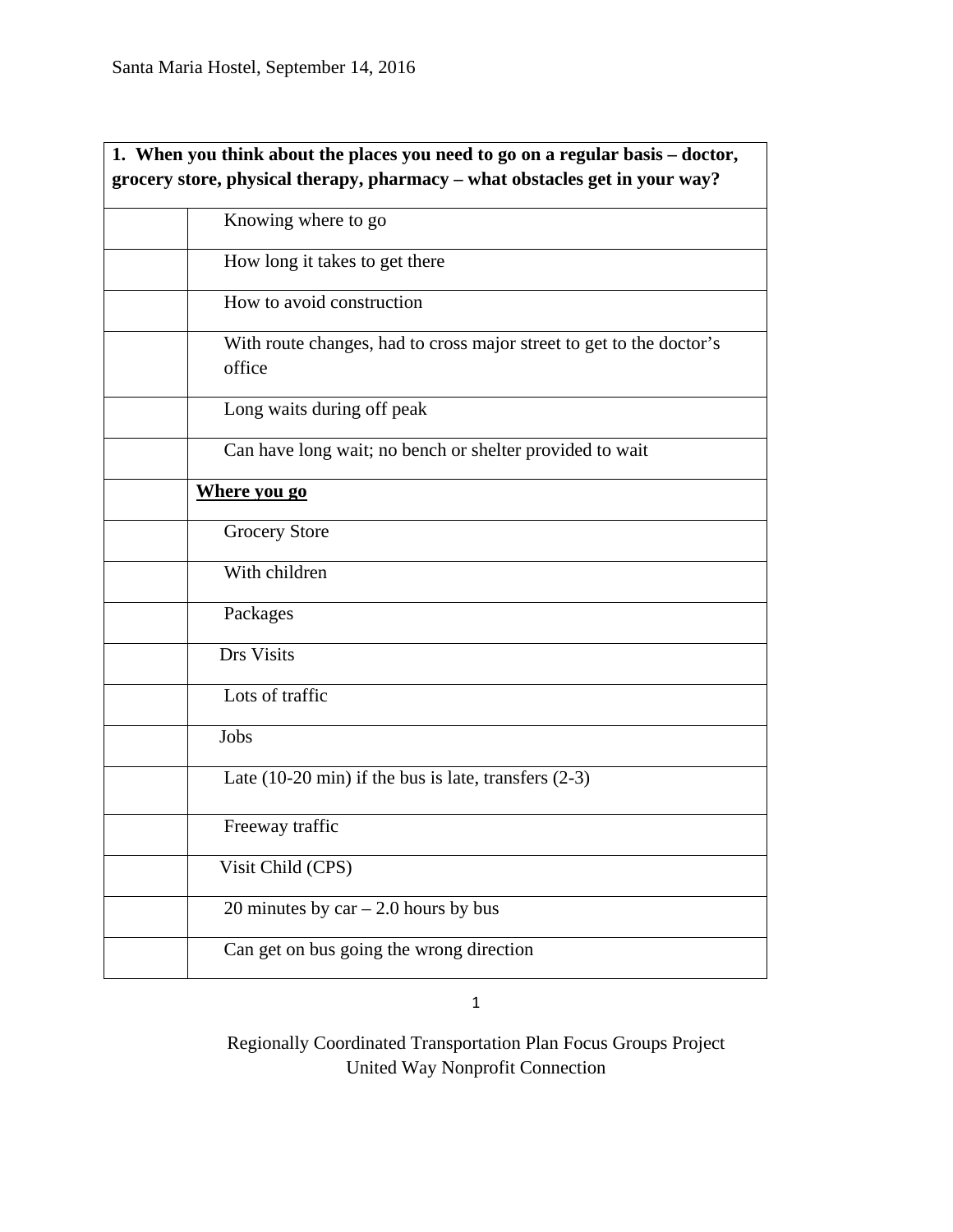| Don't have bus schedules available                                                                     |
|--------------------------------------------------------------------------------------------------------|
| Not having bus fare                                                                                    |
| No leeway                                                                                              |
| No restroom access – have to get off; non at transit center (Little York<br>@45)                       |
| 2. How does cost influence your transportation decisions?                                              |
| One transfer; return trip costs more                                                                   |
| 3 hr. pass is helpful                                                                                  |
| Cost of gas (varies by area)                                                                           |
| Taxi is very expensive                                                                                 |
| Uber is cheaper                                                                                        |
| <b>Bus Sanitation / Cleanliness</b>                                                                    |
| Urine smell                                                                                            |
| Hard to walk long distances with disability; count on Medicaid (1 yr to<br>get authorized)             |
| Require all providers to register online (even if VA is exempt)                                        |
| Hard to get correct information                                                                        |
| If from out of town $-$ hard to get information (ask bus driver)                                       |
| Need computer to print out information                                                                 |
| Frequent appointments require several routes (some services not<br>available at the VA); 2-3 transfers |
| Hard to travel Saturday and Sunday                                                                     |
| Urgent rides?                                                                                          |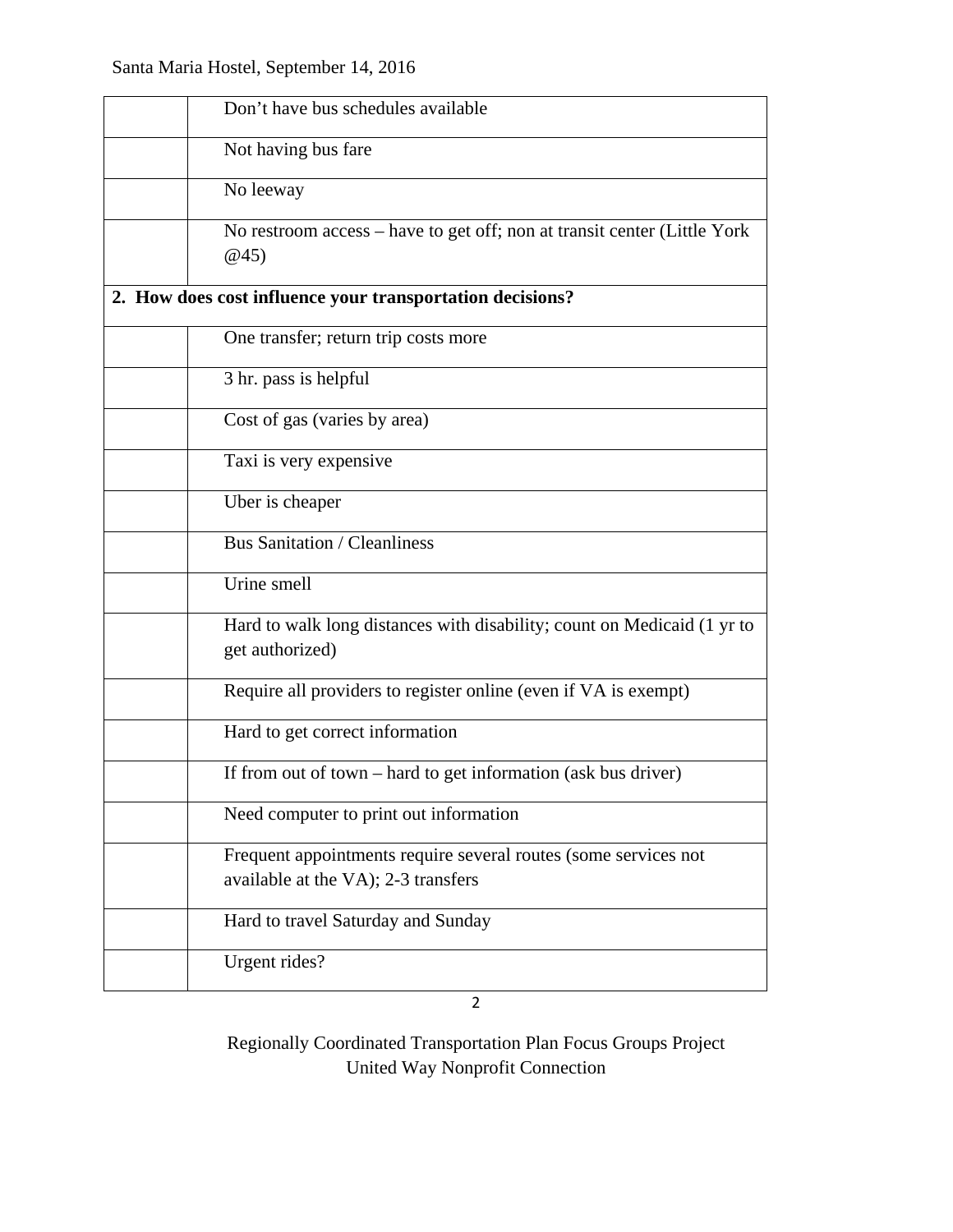| Qcard iinfo # (713) 635-4000                                                                                                     |
|----------------------------------------------------------------------------------------------------------------------------------|
| Stop # missing from sign; can't access information                                                                               |
| Without a phone, can't download information                                                                                      |
| Metro directions don't tell direction to travel                                                                                  |
| 3. If you have no other transportation methods available, who would you call in<br>an emergency to get you where you need to go? |
| Call family                                                                                                                      |
| Don't go (turnaround)                                                                                                            |
| 4. How has your use of available transportation methods changed in the past<br>several years?                                    |
| First time ride                                                                                                                  |
| Buses here run later (not in Fresno, Ca)                                                                                         |
| Train is better                                                                                                                  |
| Directions are hard                                                                                                              |
| 5. What is your favorite method of transportation? Why do you like it best?                                                      |
| Car                                                                                                                              |
| Bus can be convenient in town                                                                                                    |
| Rail line is useful                                                                                                              |
| Regular Schedule / quick                                                                                                         |
| Metro card available @ downtown transit                                                                                          |
| Requires money to purchase                                                                                                       |
| 6. What do you like best about public transportation? Why do you like it best?                                                   |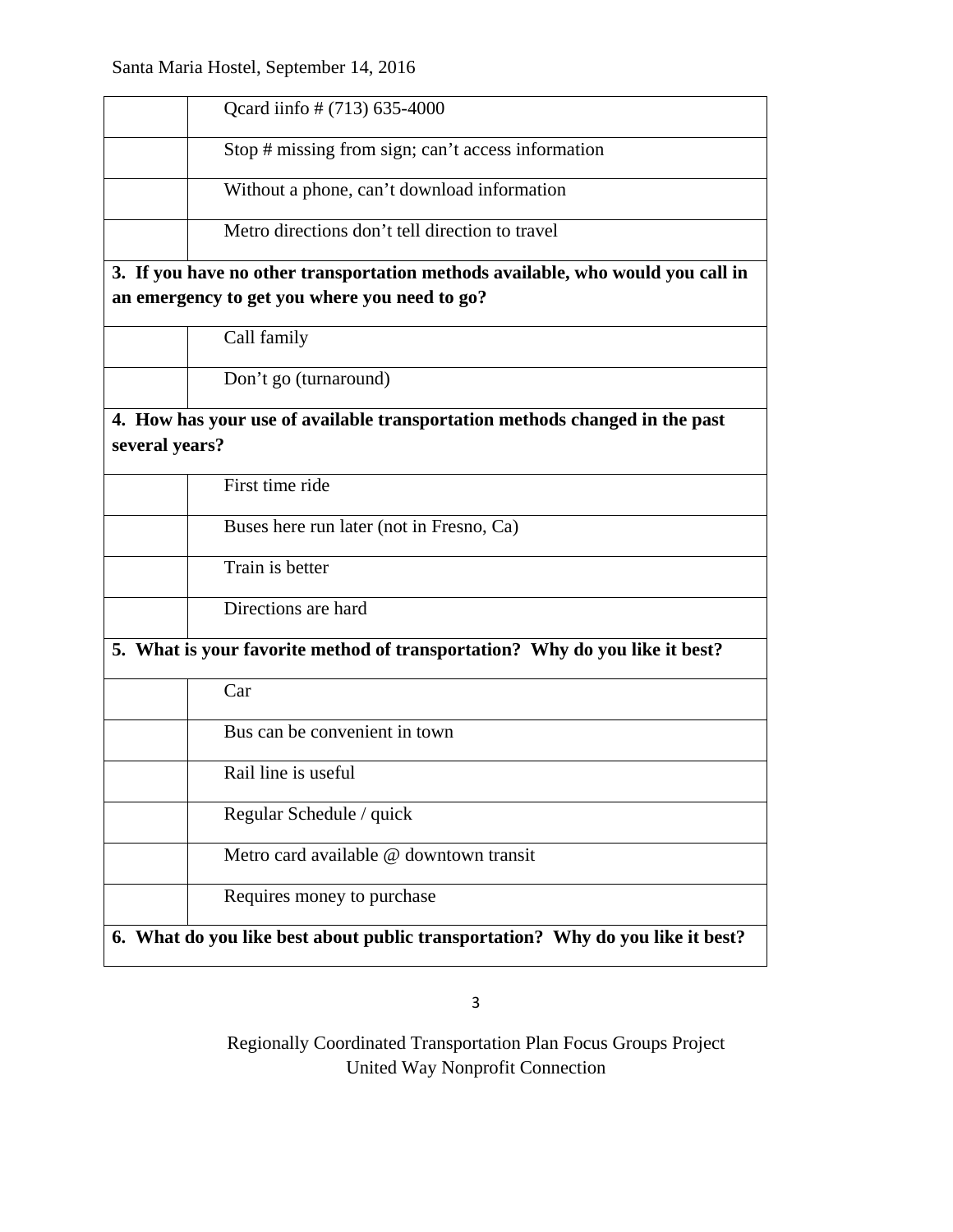| Don't have to drive                                                                                                                                                                                                |
|--------------------------------------------------------------------------------------------------------------------------------------------------------------------------------------------------------------------|
| Availability                                                                                                                                                                                                       |
| Price is good compared to gas                                                                                                                                                                                      |
| Air conditioning                                                                                                                                                                                                   |
| Limited bus service in outlying areas (Pasadena, Humble, Baytown)                                                                                                                                                  |
| Hard to visit family in outlying areas                                                                                                                                                                             |
| Able to get to many place (Drs., parks, museum)                                                                                                                                                                    |
| Experience with city helps                                                                                                                                                                                         |
| 7. If you could improve public transportation in Houston, what options would<br>you like to see? and<br>8. If you were in charge of updating Houston's transportation system, what<br>changes would you recommend? |
| Add more bus stops; less walking (Sr., bags, children)                                                                                                                                                             |
| More covered stops                                                                                                                                                                                                 |
| More lighting; too dark for driver to see riders                                                                                                                                                                   |
| Transfers disappeared                                                                                                                                                                                              |
| Day Passes (only available at Transit)                                                                                                                                                                             |
| Ability to purchase card on bus                                                                                                                                                                                    |
| Permanent route sign on stop                                                                                                                                                                                       |
| Schedule (posted)                                                                                                                                                                                                  |
| Disruptive behavior                                                                                                                                                                                                |
| Only one driver means the bus stops to deal with it<br>O                                                                                                                                                           |
| Need second person on bus to help<br>O                                                                                                                                                                             |
|                                                                                                                                                                                                                    |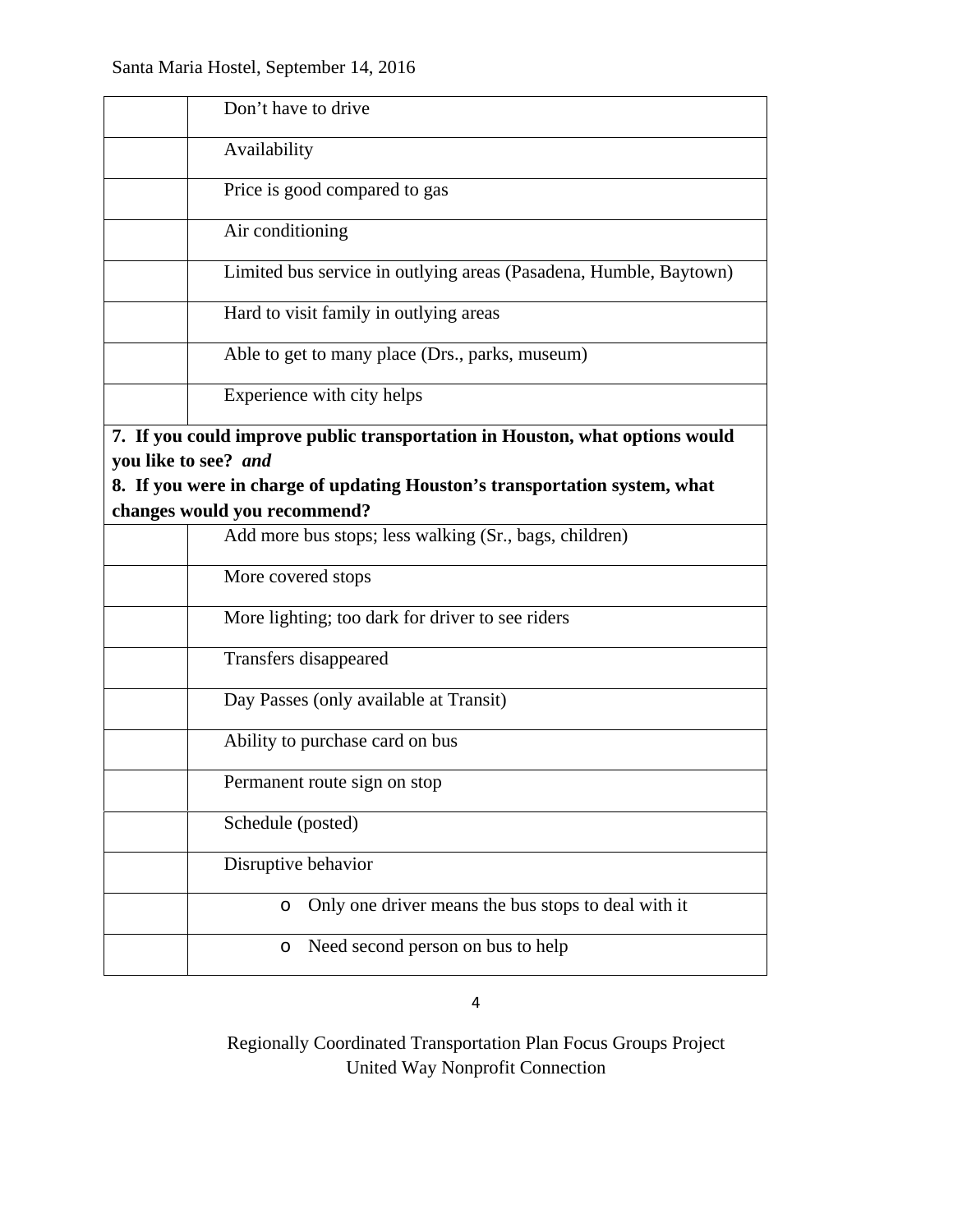|                     | Police phones to access courtesy ride (In emergency)                       |
|---------------------|----------------------------------------------------------------------------|
|                     | Bus driver stops for personal business makes bus go off schedule           |
|                     | Bus driver not allowed to arrive early                                     |
|                     | Add train to outlying areas                                                |
|                     | Seat belts for safety                                                      |
|                     | Ask other on bus for help                                                  |
|                     | 9. What city that you know about has very good public transportation? What |
| makes it very good? |                                                                            |
|                     |                                                                            |
|                     | San Diego (connect to outlying areas)                                      |
|                     | Austin – Day Pass; other areas pay on bus                                  |
|                     | European                                                                   |
|                     | 10. What questions have we forgotten to ask?                               |
|                     | Closer bus stops to Walmart                                                |
|                     | Courtesy rides for those without means                                     |
|                     | Toll frees shouldn't exist (taxes)                                         |
|                     | Weekend transportation not available                                       |
|                     | Metro Lift not always reliable                                             |
|                     | Need maps/schedules on bus                                                 |
|                     | Drivers not familiar with routes                                           |
|                     | Buses run late & early                                                     |
|                     | Can be 4 hours to VA                                                       |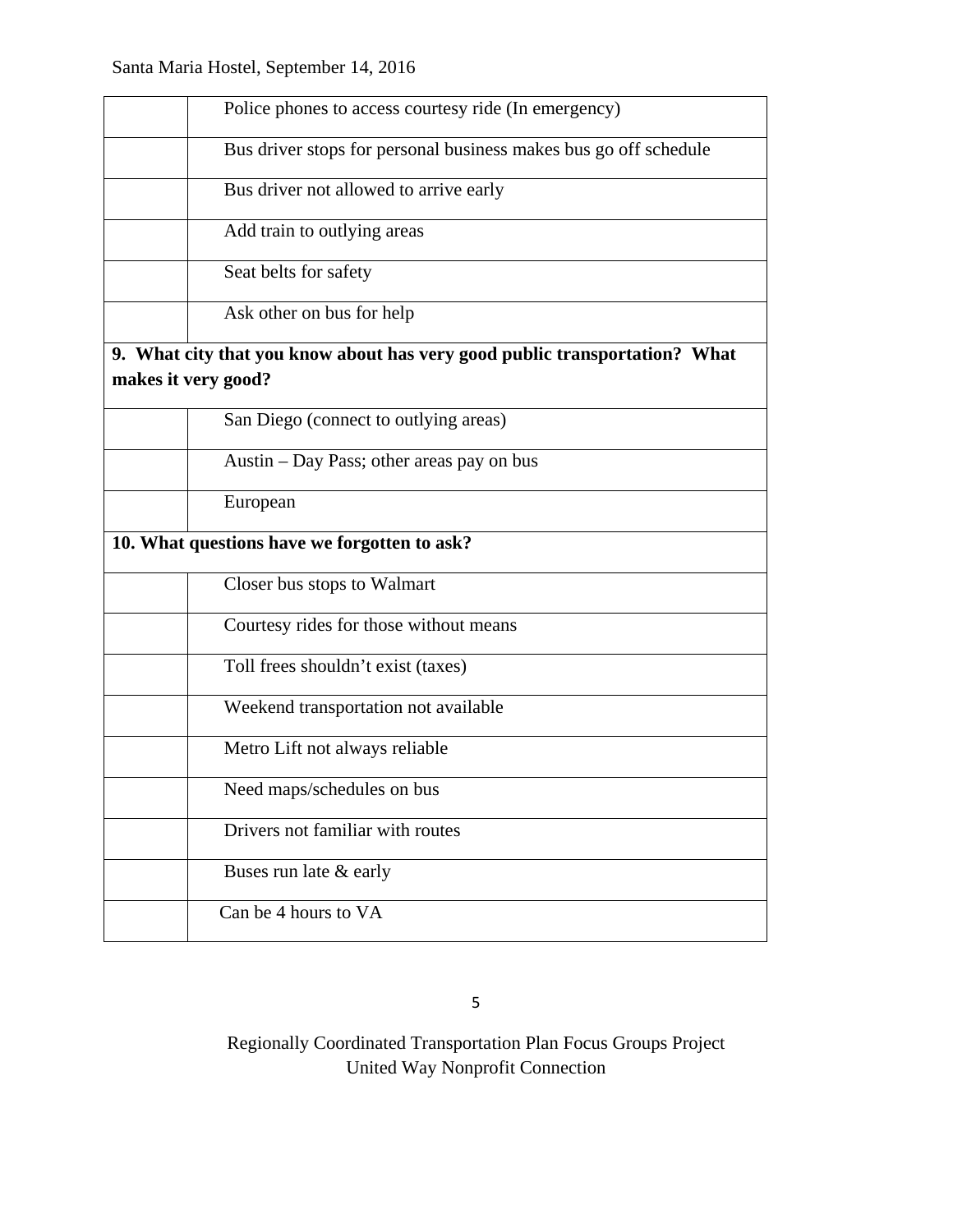| 1. When you think about the places you need to go on a regular basis – doctor, grocery<br>store, physical therapy, pharmacy - what obstacles get in your way? |  |
|---------------------------------------------------------------------------------------------------------------------------------------------------------------|--|
| Traffic-59 traffic (New Caney)                                                                                                                                |  |
| Driver's cutting across to exit; not getting in their lane                                                                                                    |  |
| 20 minutes delay on Metrorail at 4:30; connection delayed to bus transfer                                                                                     |  |
| Road construction closes lanes                                                                                                                                |  |
| Make you late (rush hour)                                                                                                                                     |  |
| Better to schedule at night                                                                                                                                   |  |
| Close to school zone                                                                                                                                          |  |
| Hour wait for bus; $\frac{1}{2}$ mile walk to stop (1hr. head time)                                                                                           |  |
| 3 bus transfer require early rising                                                                                                                           |  |
| Get up early to beat traffic                                                                                                                                  |  |
| Dependability of system                                                                                                                                       |  |
| Bus ride without transfer is a plus                                                                                                                           |  |
| Need new car to make it easier                                                                                                                                |  |
| Downtown parking is expensive.                                                                                                                                |  |
| Hard to find                                                                                                                                                  |  |
| Medical center parking costs too much                                                                                                                         |  |
| Train is convenient, timely                                                                                                                                   |  |
| Free parking nearby                                                                                                                                           |  |
| Bus schedules not as good                                                                                                                                     |  |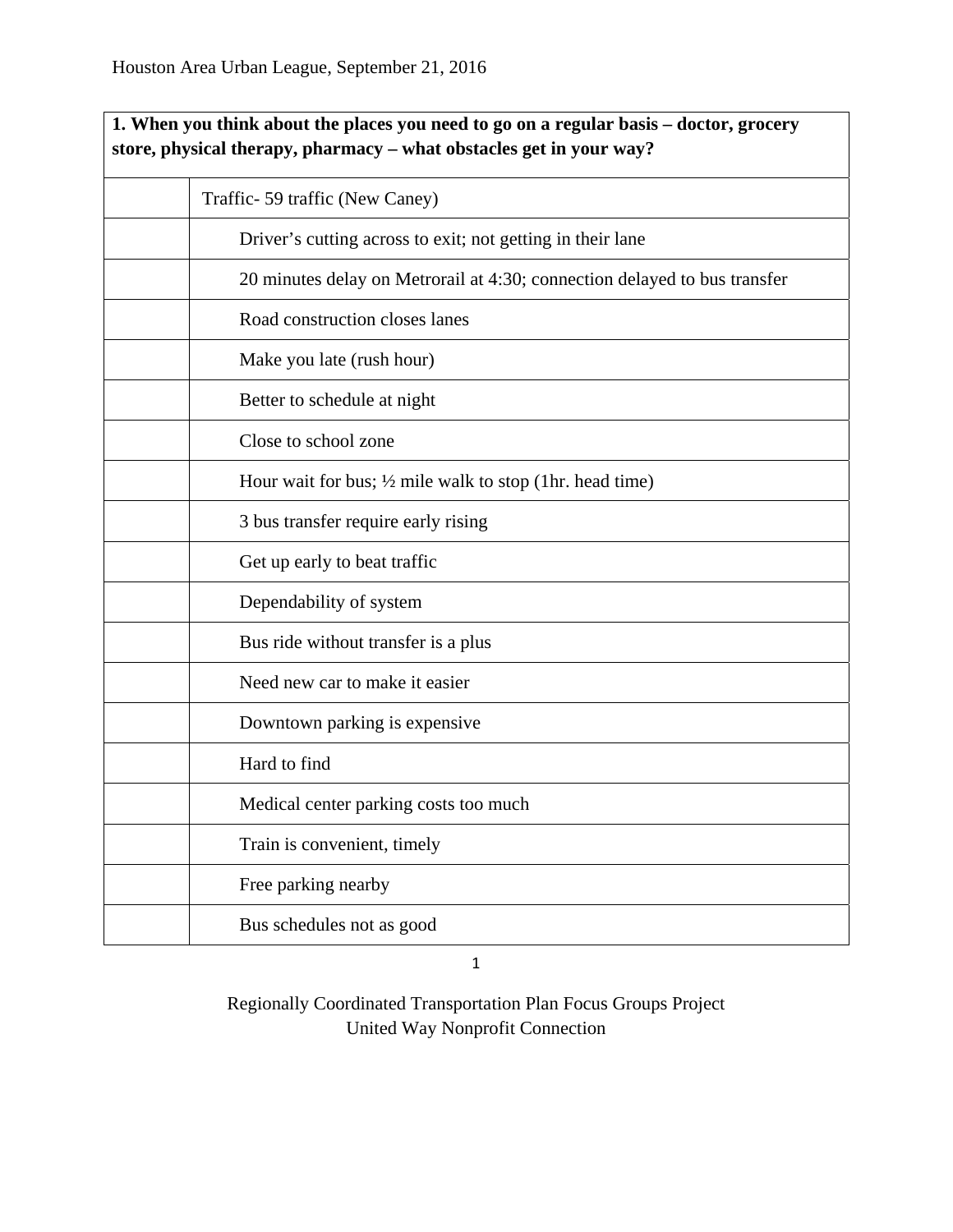|                                                                                                                                  | No transit outside central area                                                |
|----------------------------------------------------------------------------------------------------------------------------------|--------------------------------------------------------------------------------|
|                                                                                                                                  | Schedule change made it worse                                                  |
|                                                                                                                                  | Routes moved out of neighborhood to main streets hard for students and seniors |
|                                                                                                                                  | No shelter                                                                     |
|                                                                                                                                  | Frequency differs with routes                                                  |
|                                                                                                                                  | Use google maps for directions                                                 |
|                                                                                                                                  | Can call for route information                                                 |
|                                                                                                                                  | Can't find paper schedules                                                     |
|                                                                                                                                  | 2. How does cost influence your transportation decisions?                      |
|                                                                                                                                  | Bus price is reasonable                                                        |
|                                                                                                                                  | Transfer for cash purchase taken away                                          |
|                                                                                                                                  | Transfer only on Q card                                                        |
|                                                                                                                                  | Driver is supposed to have Q cards                                             |
|                                                                                                                                  | Student ID requires going to town                                              |
|                                                                                                                                  | Easy to load card                                                              |
|                                                                                                                                  | However gas prices help (if you have money)                                    |
| 3. If you have no other transportation methods available, who would you call in an<br>emergency to get you where you need to go? |                                                                                |
|                                                                                                                                  | Family provides for quick trips                                                |
|                                                                                                                                  | Uber is good; feels safe                                                       |
|                                                                                                                                  | Cheaper than cab                                                               |
|                                                                                                                                  | Requires credit card to pay/register                                           |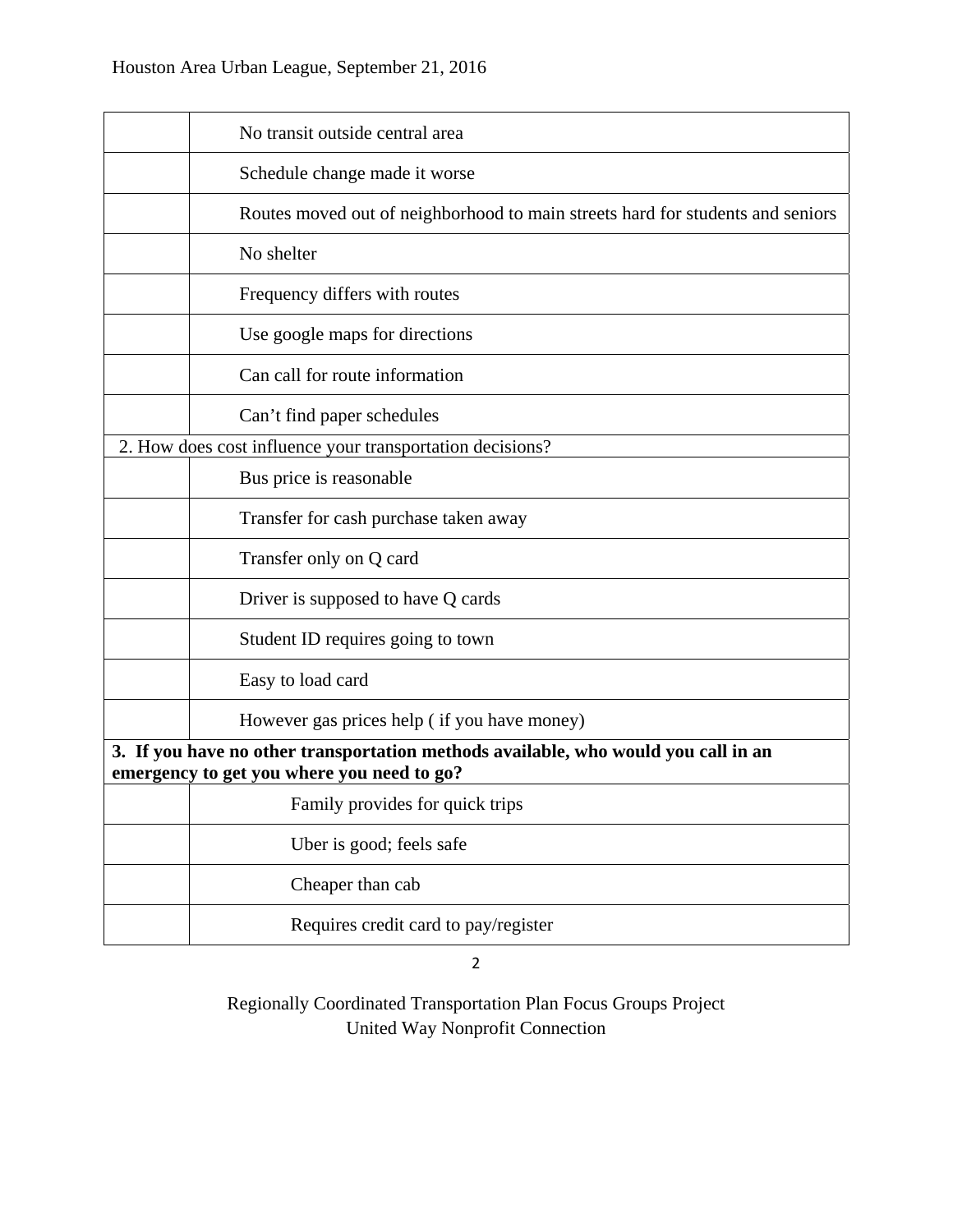| 4. How has your use of available transportation changed in the past several years? |                                                                                          |
|------------------------------------------------------------------------------------|------------------------------------------------------------------------------------------|
|                                                                                    | Transportation changed due to wreck; car break-down                                      |
|                                                                                    | 5. What is your favorite method of transportation? Why do you like it best?              |
|                                                                                    | Train and bus option cost effective when total cost considered                           |
|                                                                                    | Time of schedule often can determine transportation choice                               |
|                                                                                    | Car and train preferred                                                                  |
|                                                                                    | Train provides good access to town/low-cost                                              |
|                                                                                    | Saves on parking                                                                         |
|                                                                                    | It's a treat to ride with friendly people                                                |
|                                                                                    | Safety on train/security officer present                                                 |
|                                                                                    | Saves time on train; get there on schedule                                               |
|                                                                                    | Get to relax, read, nap, and listen to books/music.                                      |
|                                                                                    | 7. If you could improve public transportation in Houston, what options would you like to |
| see? and                                                                           | 8. If you were in charge of updating Houston's transportation system, what changes       |
|                                                                                    | would you recommend?                                                                     |
|                                                                                    | Not have to register car                                                                 |
|                                                                                    | More stops in neighborhood.                                                              |
|                                                                                    | More frequent service                                                                    |
|                                                                                    | Schedule road construction at night                                                      |
|                                                                                    | Have to schedule trip outside school bus times/ routes                                   |
|                                                                                    | Have more people in car pool                                                             |
|                                                                                    | Use HOV lane/ EZ tag expensive                                                           |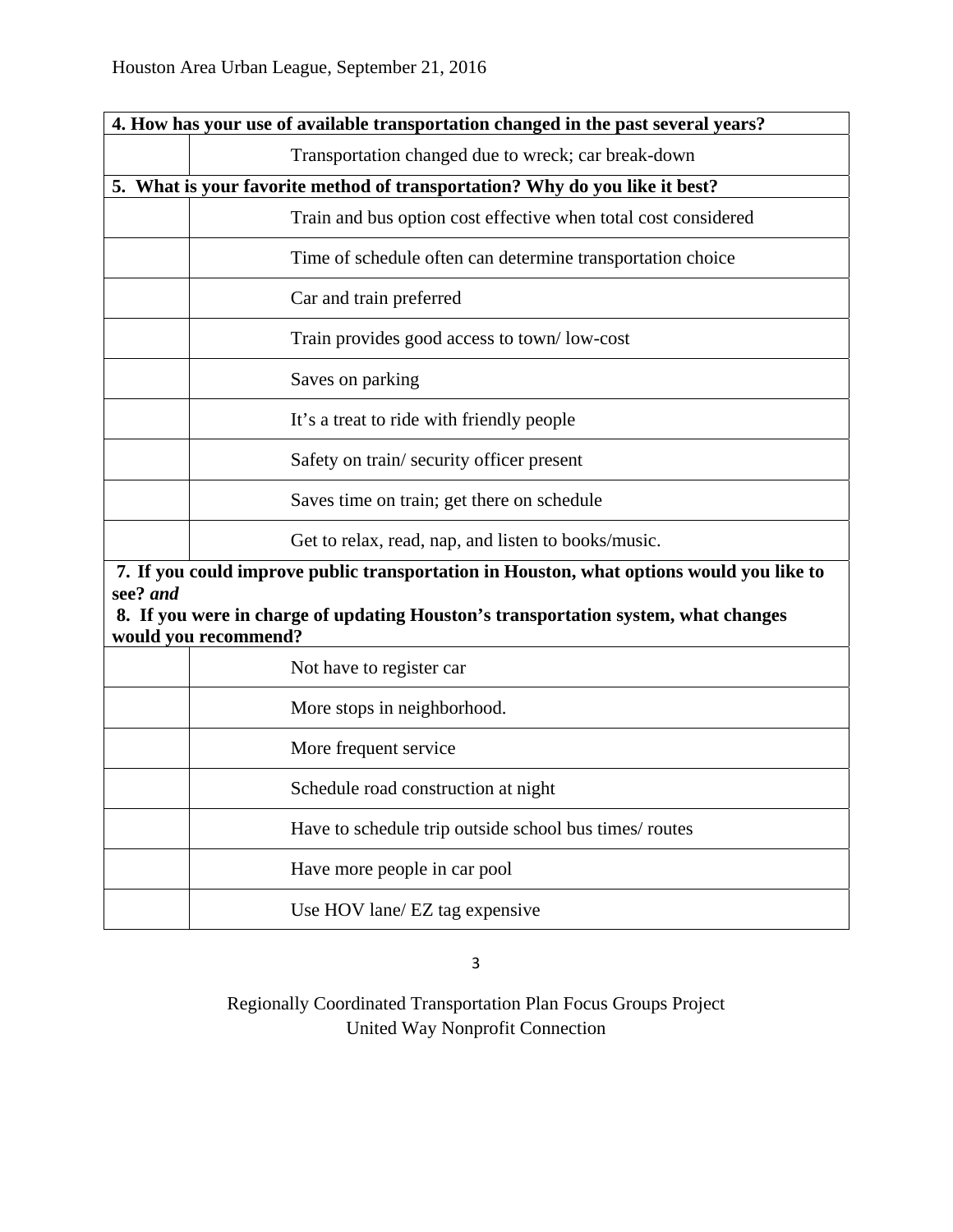|            | Special schedules pricing for events/holidays (shuttle)                                                               |  |
|------------|-----------------------------------------------------------------------------------------------------------------------|--|
|            | Minimize construction                                                                                                 |  |
|            | Maintain roads we have                                                                                                |  |
|            | Push refresher courses with insurance incentives                                                                      |  |
|            | Rush hour is all the time                                                                                             |  |
|            | Safe/clear tows cars even when driver is coming right back (out of gas)                                               |  |
| very good? | 9. What city that you know about has very good public transportation? What makes it                                   |  |
|            | Sacramento has less traffic                                                                                           |  |
|            | 10. What questions have we forgotten to ask?                                                                          |  |
|            | Round the clock schedule                                                                                              |  |
|            | Transit center in outlying areas (Kingwood)                                                                           |  |
|            | Free ride voucher for job hunters; first week on job.                                                                 |  |
|            | Transportation voucher for families to take children to the park, library,<br>etc.                                    |  |
|            | Light synchronization helps with gas use; schedule.                                                                   |  |
|            | Publicize express streets                                                                                             |  |
|            | Share information on how you can save money by buying the gas that's<br>recommended for your car – not always premium |  |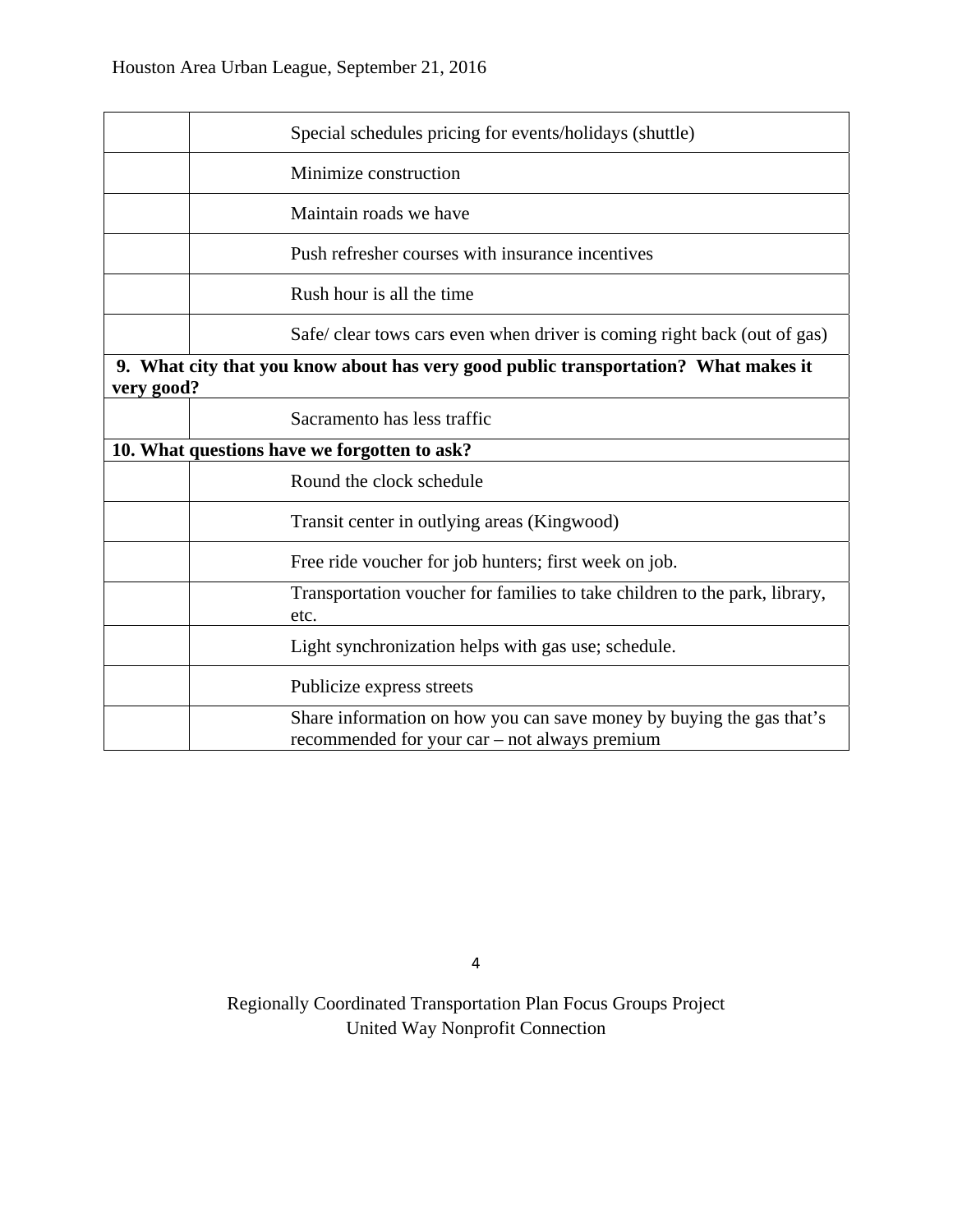| 1. When you think about the places you need to go on a regular basis – doctor, |
|--------------------------------------------------------------------------------|
| grocery store, physical therapy, pharmacy - what obstacles get in your way?    |
| Mix: Bus/train/car                                                             |
| Bike lanes disconnect on East side- Traffic heavy                              |
| More parking along rail stations                                               |
| Don't have to come all the way into town                                       |
| <b>Occasional Traffic</b>                                                      |
| Downtown easier for metro use                                                  |
| Bus connections complicated, take too much time                                |
| No close stops                                                                 |
| Long walk NOT safe                                                             |
| CAR-Train (Good connections)                                                   |
| Two lanes on HOV (slow lane/Accident- Not enough Room)                         |
| Could not get to Katy on bike- park and ride is to far                         |
| No public transportation in outlying area                                      |
| Park and Ride but not close                                                    |
|                                                                                |
| 2. How does cost influence your transportation decisions?                      |
| Drive part way/take rail for convenience                                       |
| Reduce stress                                                                  |
| Cost same                                                                      |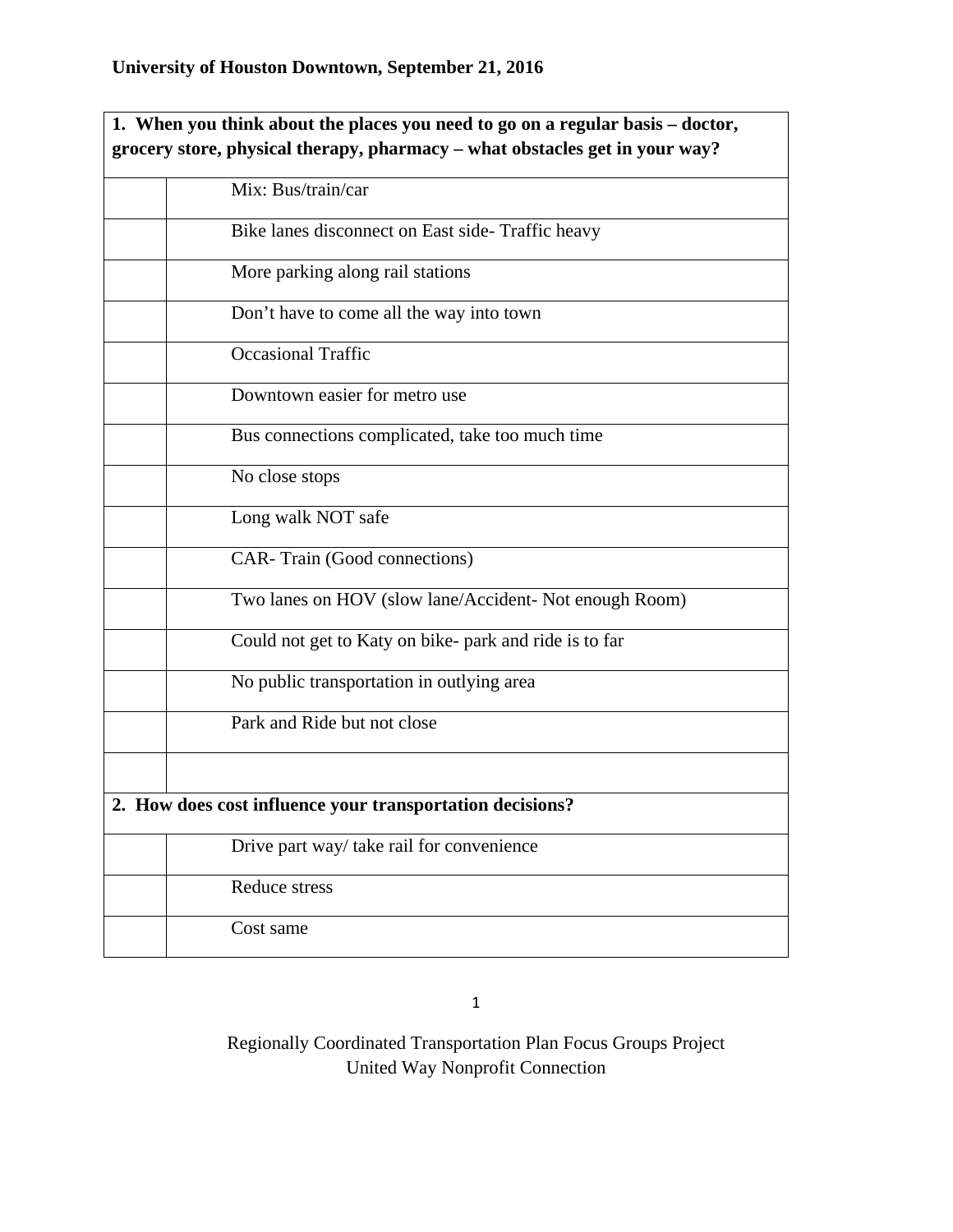# **University of Houston Downtown, September 21, 2016**

| Compared with other countries, very affordable                                                                                   |
|----------------------------------------------------------------------------------------------------------------------------------|
| Houston so big, some things not worth the drive                                                                                  |
| Stay in area                                                                                                                     |
| Cost of car vs. public Transit                                                                                                   |
| Park and Ride far away (Sugarland) still have 2 hour Bus Ride                                                                    |
| Prefer Car                                                                                                                       |
| Traffic an issue- work around bottlenecks- use map                                                                               |
| Don't like to drive, but do like to have own control with own car.                                                               |
|                                                                                                                                  |
| 3. If you have no other transportation methods available, who would you call in an<br>emergency to get you where you need to go? |
| Uber (\$30-50) difference                                                                                                        |
| Don't go                                                                                                                         |
| Uber especially in suburbs                                                                                                       |
| For Taxi, Don't know who to call                                                                                                 |
| 4. How has your use of available transportation methods changed in the past<br>several years?                                    |
| Test rail to see if I can get IAH                                                                                                |
| Zip car station removed at UHD                                                                                                   |
| Bicycle-Good to get it                                                                                                           |
| B-Cycle Leisure to Leisure vs. Economic zone (practical)                                                                         |
| <b>B-Cycle Very few stations</b>                                                                                                 |

2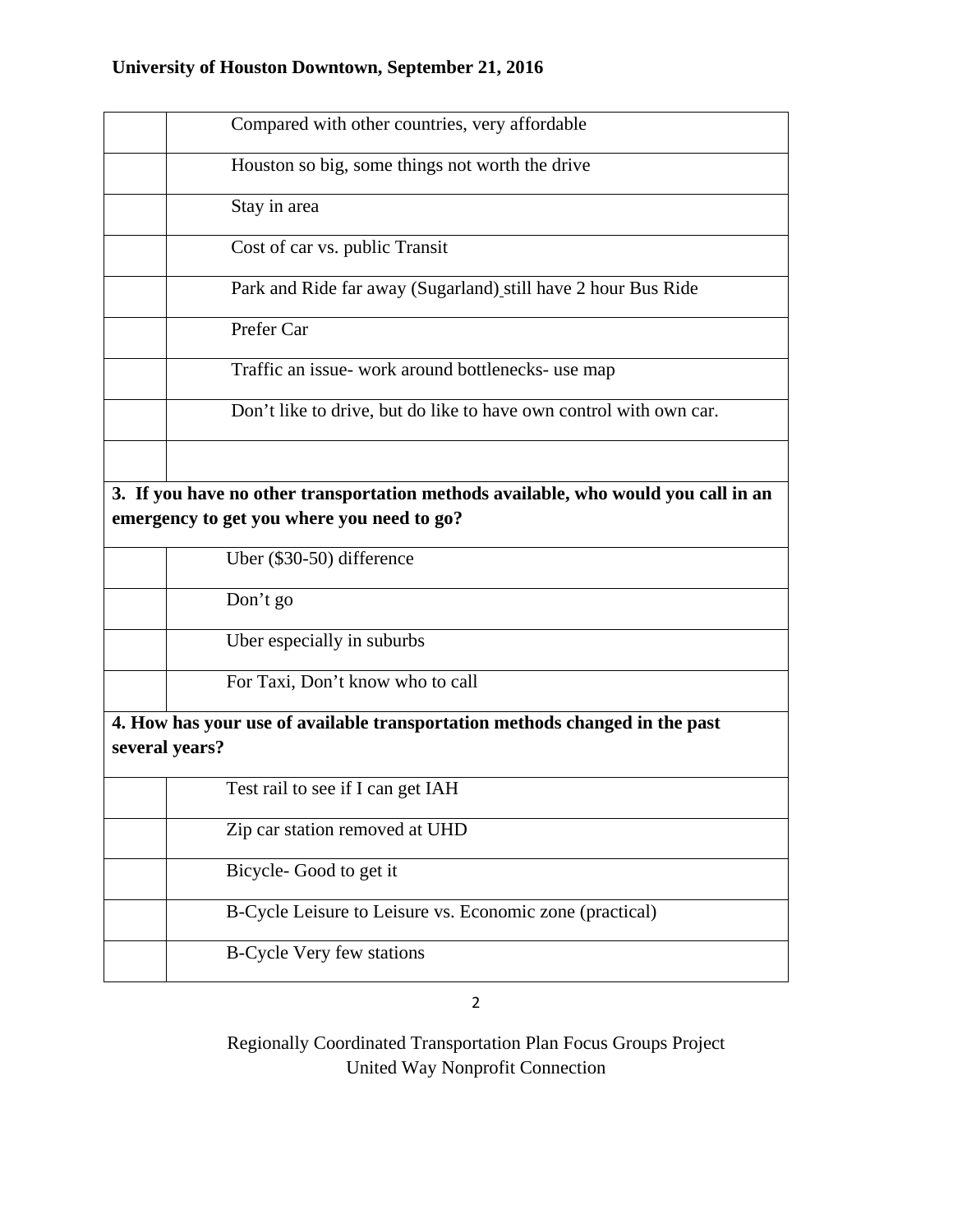|              | 5. What is your favorite method of transportation? Why do you like it best?         |
|--------------|-------------------------------------------------------------------------------------|
|              | Car: Quiet, convenient, freedom to come and go no need to plan, study<br>bus routes |
|              | Google maps Good for travel of all kinds                                            |
|              | Would like easier commute to read, less stress                                      |
|              | Wish bike riding easier, more convenient                                            |
|              | Distance issue                                                                      |
|              | <b>Walking/Bike</b>                                                                 |
|              | Not safe                                                                            |
|              | Drivers not paying attention, bad side walkers                                      |
|              | Awareness of cycling better                                                         |
|              | Practice defensive/ Aggressive driving with cyclists                                |
|              | Signaling                                                                           |
|              |                                                                                     |
| like to see? | 7. If you could improve public transportation in Houston, what options would you    |
|              | Less time to cover DIS                                                              |
|              | Rail cleaner/safer                                                                  |
|              | Have someone checking regularly                                                     |
|              | No smoking at metro stops                                                           |
|              | Lack of shelter at stops (sun/rain)                                                 |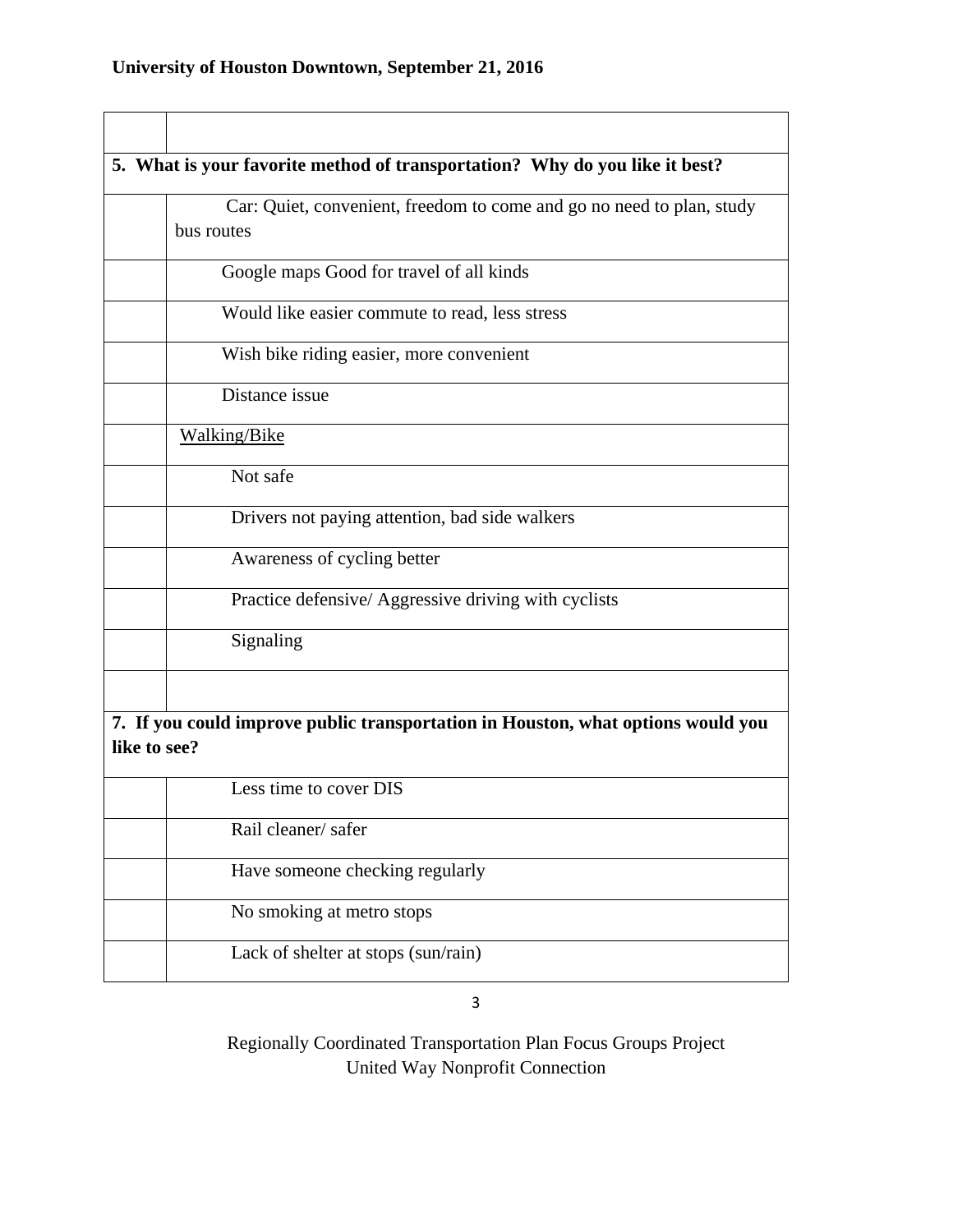| Student Fare 1/2 Price                                                                                     |
|------------------------------------------------------------------------------------------------------------|
| Can get pass but not publicized at UHD after intro of school                                               |
| Need to promote                                                                                            |
| Bring outlying routes closer into Neighborhood                                                             |
| If you need a ride to get to bus stop, don't bother                                                        |
| 5 minute walk maximum to stop                                                                              |
| Bike and rail/ bus                                                                                         |
| At peak times bike rack can be full                                                                        |
| Increase of bike lanes for practical vs. leisure                                                           |
| No airport access                                                                                          |
| Safety/ security                                                                                           |
|                                                                                                            |
| 8. If you were in charge of updating Houston's transportation system, what<br>changes would you recommend? |
|                                                                                                            |
| Lots of options                                                                                            |
| Big and little buses, Taxis, cars                                                                          |
| Better bus drivers                                                                                         |
| Bike Right of way- push into you / cut off                                                                 |
|                                                                                                            |
| 9. What city that you know about has very good public transportation? What<br>makes it very good?          |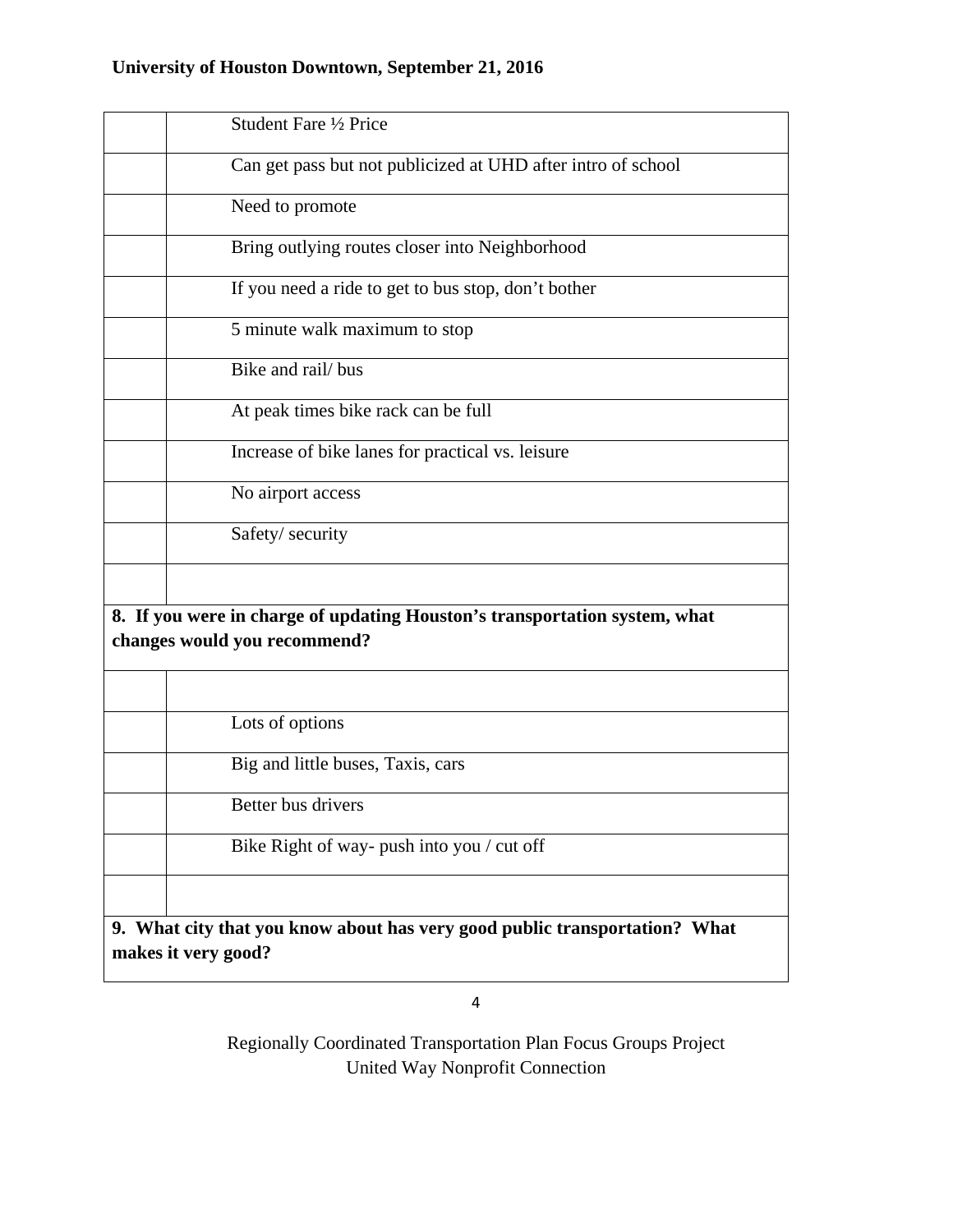|     | Mexico: Priority lane for bus (separate)                             |
|-----|----------------------------------------------------------------------|
|     | Subways                                                              |
|     | Chicago                                                              |
|     | Japan/China: Bus over street (straddles roads)                       |
|     | Atlanta: Controlled access, Travels Further out of the city proper ( |
|     | <b>MARTA</b> airport)                                                |
|     | Our rail limited                                                     |
|     | NY, LA                                                               |
| 10. | What questions have we forgotten to ask?                             |
|     | Tax car use by distance                                              |
|     | Incentivize use of public transit                                    |
|     | Base community development on transportation needs.                  |
|     | Increasing environmental awareness of cost                           |
|     | Maintenance                                                          |
|     | Fuel                                                                 |
|     | 20 year impact of maintaining current models                         |
|     | Limit people moving here                                             |
|     | When will there be $2nd$ story on I-10                               |
|     | Pick up zones for longer routes – smaller intermediate systems       |
|     | How to go north to west without going downtown                       |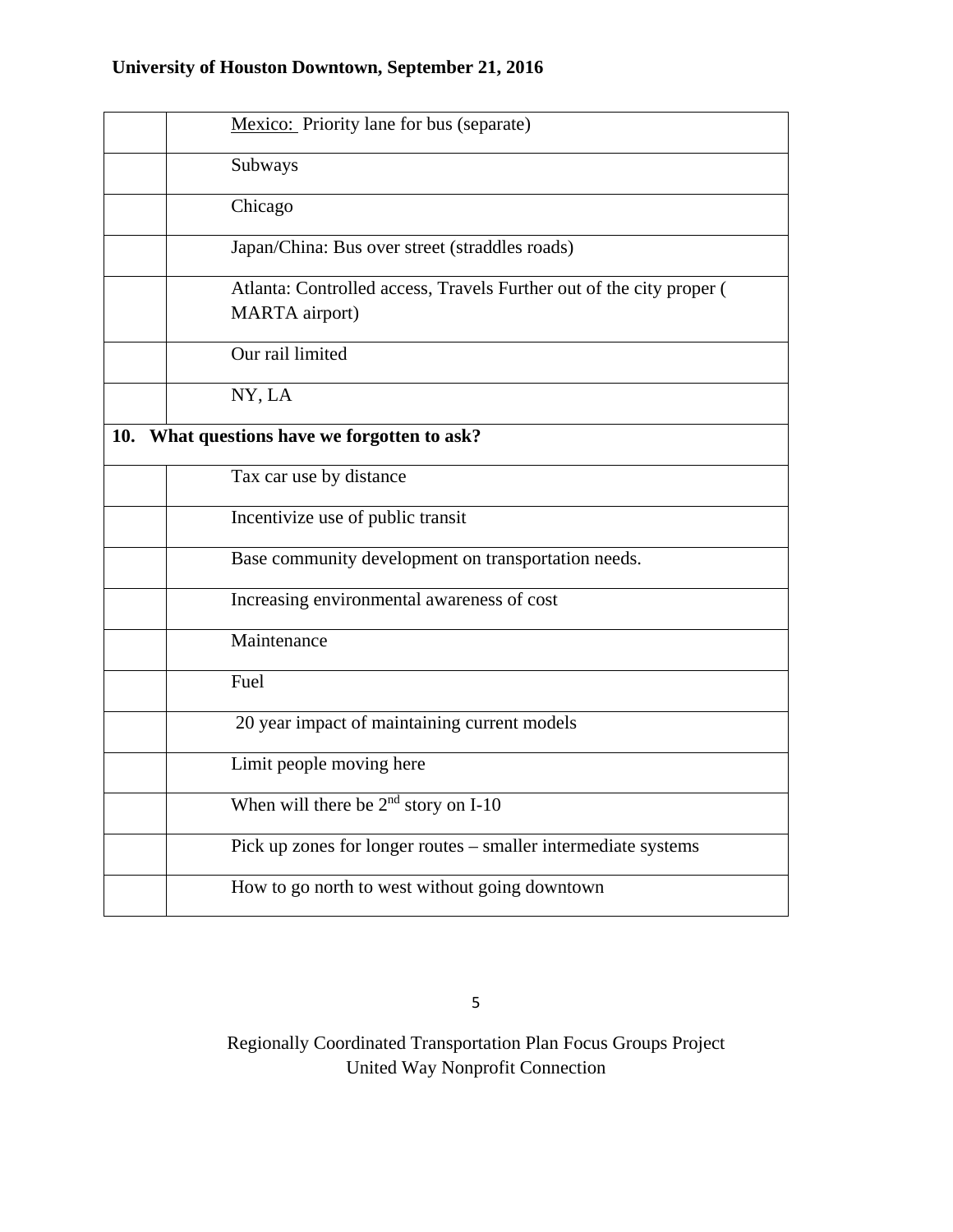| 1. When you think about the places you need to go on a regular basis – doctor, |  |
|--------------------------------------------------------------------------------|--|
| grocery store, physical therapy, pharmacy - what obstacles get in your way.    |  |
| No transportation                                                              |  |
| Need bus pass to get to job possibilities?                                     |  |
| Deer park hard to get to                                                       |  |
| Need to check weekly for job openings, can't get there                         |  |
| If you need to share a ride or get close by bike or cab                        |  |
| Lots of jobs in industrial $Area - can't get there$                            |  |
| Worry about safety getting to right bus stop                                   |  |
| In training, that's ok, get help with bus card; gas card                       |  |
| Use phone for Metro alerts                                                     |  |
| Bus Bridge runs on train route (same stops)                                    |  |
| Bus can smell very bad                                                         |  |
| How to get to Pasadena area                                                    |  |
| Rerouted schedules result in new drivers who don't mind schedule or stops      |  |
| Make you late                                                                  |  |
| Long wait for next bus                                                         |  |
| Route 40 very unpredictable                                                    |  |
| Once Certification received will get vehicle to drive to job opportunities     |  |
| With gas card could get someone to drive you                                   |  |
| Need bus pass at the last minute.                                              |  |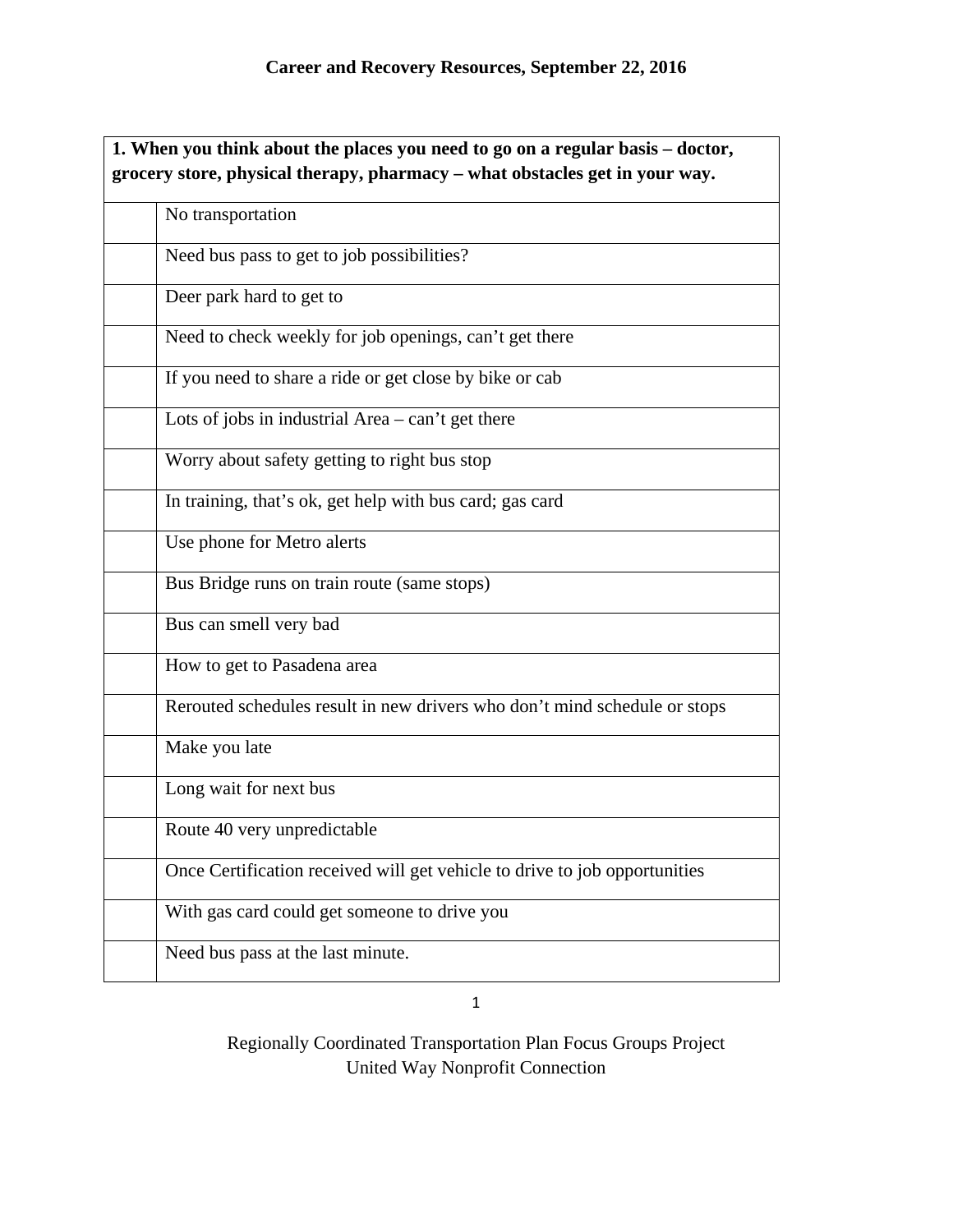| Can't ride for free                                                                                                              |  |
|----------------------------------------------------------------------------------------------------------------------------------|--|
| Create "Debit" pass so can get to work                                                                                           |  |
| Could pay later when you have money                                                                                              |  |
| Avoid ticket                                                                                                                     |  |
| Some bus stops flood                                                                                                             |  |
| Cars race through and soak those waiting (even with shelter, doesn't protect<br>from splashing)                                  |  |
| Not all stops (Rail) clearly numbered -locator on phone will tell you what<br>stop it is                                         |  |
| When driver transfer late, makes bus late                                                                                        |  |
| 2. How does cost influence your transportation decisions?                                                                        |  |
| Other places have all- day pass or \$20 month                                                                                    |  |
| Waiting for senior discount (65)                                                                                                 |  |
| Now load card, hope it lasts                                                                                                     |  |
| Free bus fare will run out                                                                                                       |  |
| Programs provide passes; otherwise have to pay                                                                                   |  |
| Hour transfer window too short                                                                                                   |  |
| Have to pay both ways                                                                                                            |  |
| Way to monitor at rail stations (both ends); keep costs lower                                                                    |  |
| Metro has new schedule - drivers don't always know about it                                                                      |  |
| 3. If you have no other transportation methods available, who would you<br>call in an emergency to get you where you need to go? |  |

 $\overline{2}$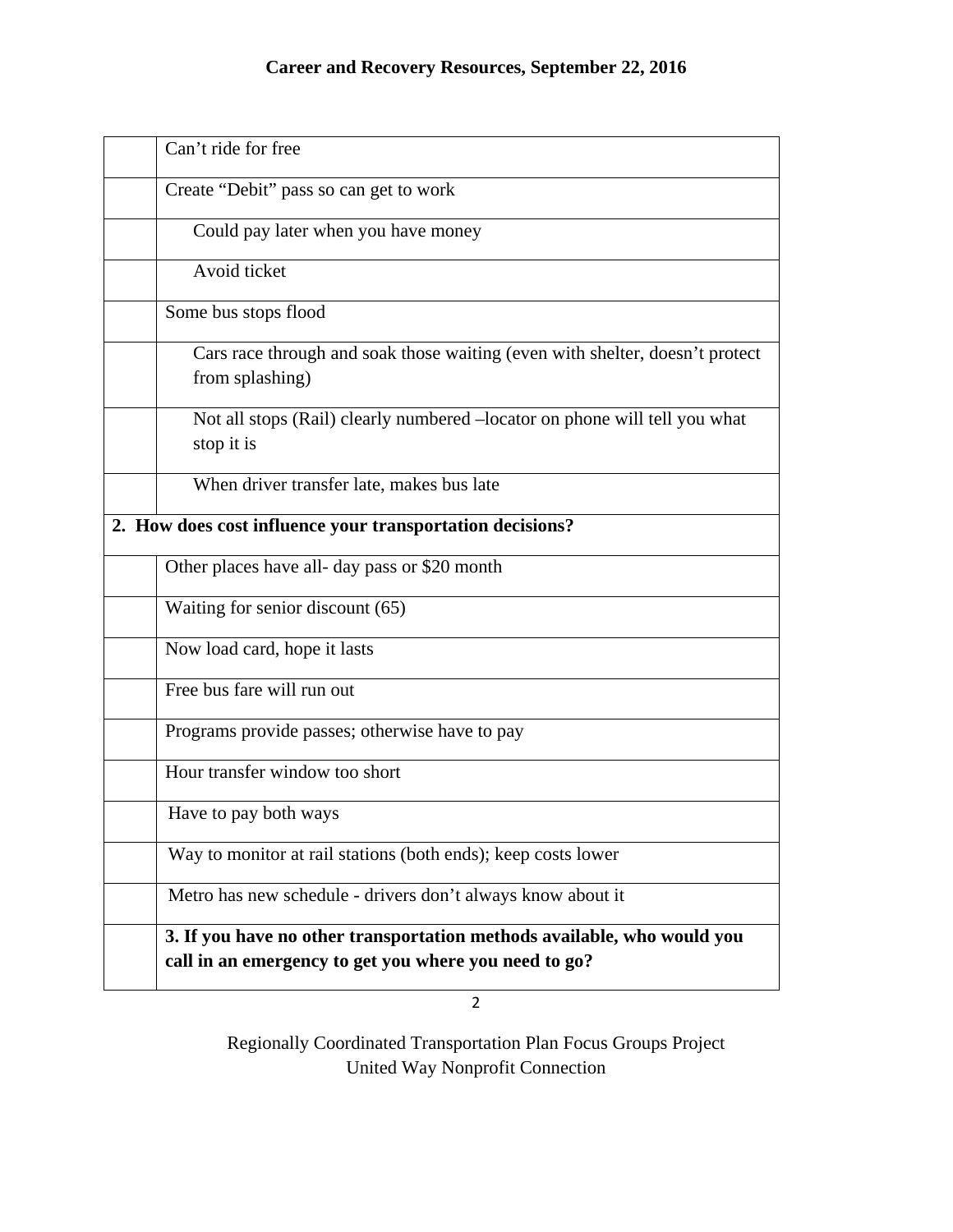| Walk                                                                                          |
|-----------------------------------------------------------------------------------------------|
| Someone will usually help to get to the church                                                |
| Bike/Bike station                                                                             |
| More bike stations would be helpful                                                           |
| Have open 24 hours                                                                            |
| 4. How has your use of available transportation methods changed in the past<br>several years? |
| Used to have own vehicle                                                                      |
| Not waiting/Shorter time to get where I need to go                                            |
| Hard to figure out best route to get where you need to go                                     |
| Take bus humbling experience                                                                  |
| Don't know what it's like if you don't need                                                   |
| Bus travel improved                                                                           |
| Rail super convenient                                                                         |
| 5. What is your favorite method of transportation? Why do you like it best?                   |
| Train                                                                                         |
| Speed                                                                                         |
| Fewer stops/bumps                                                                             |
| Like everything                                                                               |
| Should be cleaner                                                                             |
| Driving not always better options- depends on destination                                     |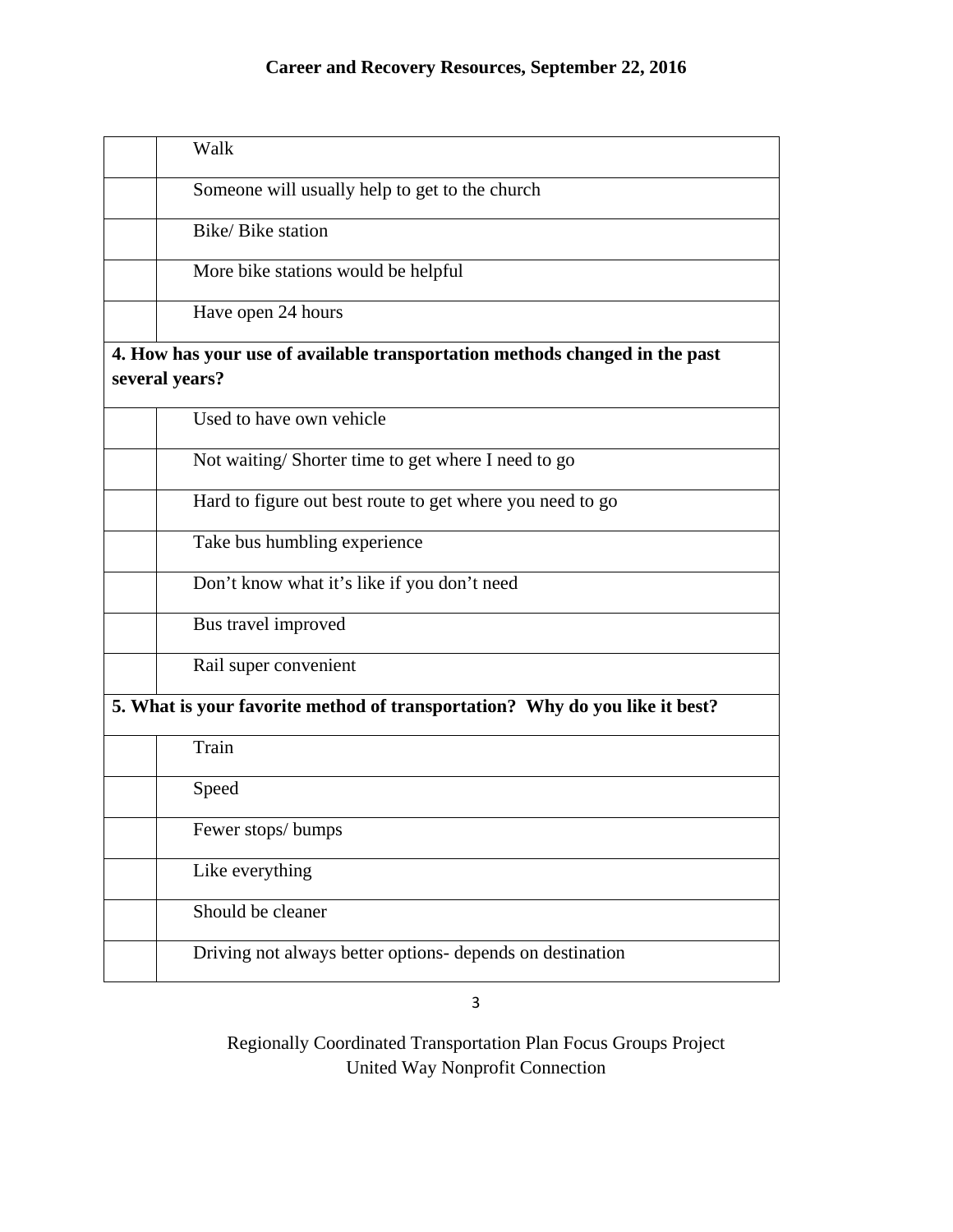| Train can be really crowded                                                                                |
|------------------------------------------------------------------------------------------------------------|
| Aggressive behavior                                                                                        |
| 6. What do you like best about public transportation?                                                      |
| Car better for rain shopping                                                                               |
| Hard with packages (May call a friend)                                                                     |
| Shuttle would be helpful for shorter trips vs. bus or train                                                |
| Connect stops                                                                                              |
| 7. If you could improve public transportation in Houston, what options would<br>you like to see?           |
| Better Education about park and ride system                                                                |
| Faster                                                                                                     |
| Eliminates smoking at stops                                                                                |
| Enforce                                                                                                    |
| No bathrooms at transit center or light rail station                                                       |
| Especially for those with children, elderly disabled                                                       |
| Better hygiene in buses                                                                                    |
| Should be clean from Transit center                                                                        |
| 8. If you were in charge of updating Houston's transportation system, what<br>changes would you recommend? |
| Trains to large cities (Austin) Round trips                                                                |
| Rail system out every freeway 24 hours a day                                                               |
| Metro office on bus 24/7                                                                                   |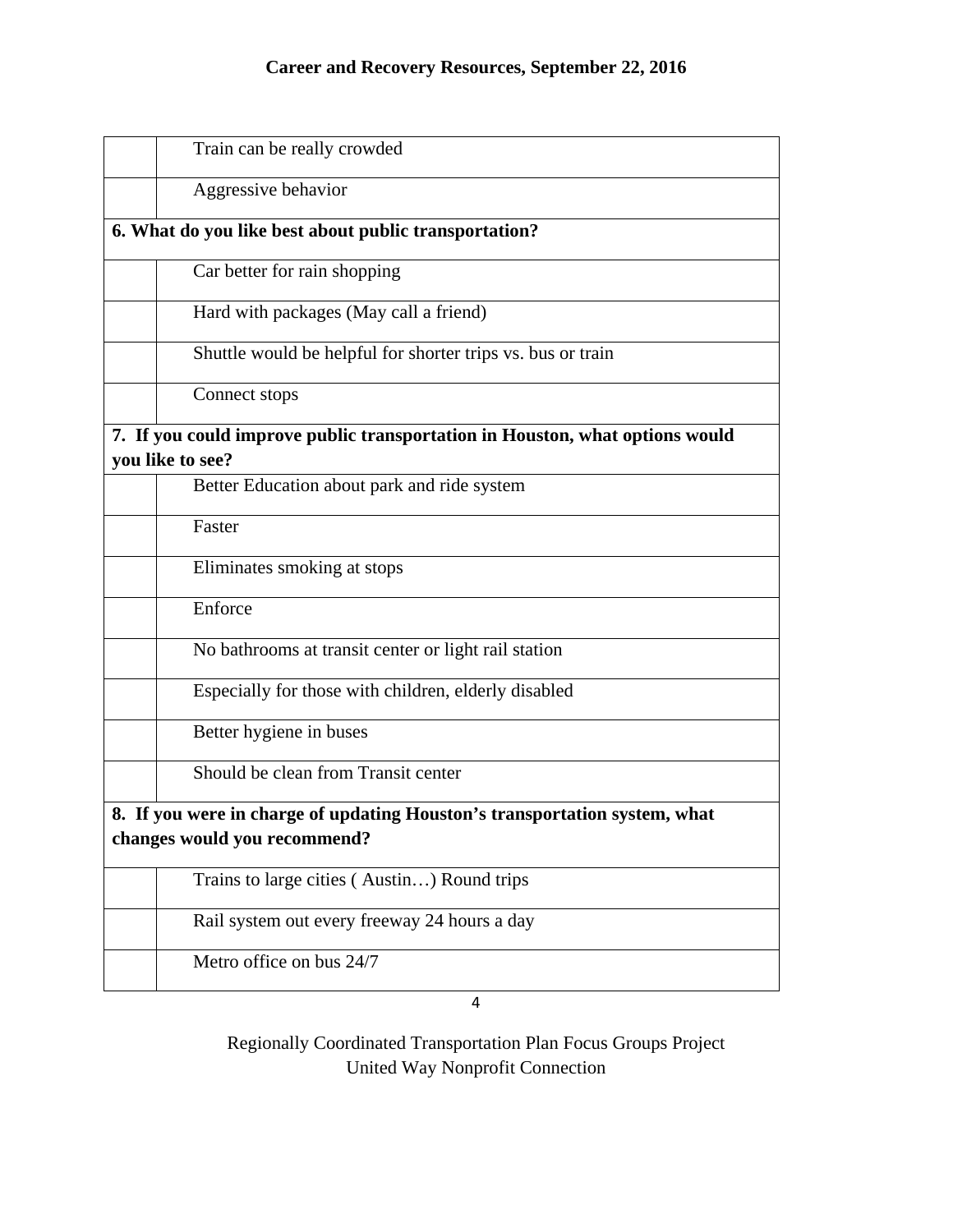| Security for drivers and riders                                            |  |
|----------------------------------------------------------------------------|--|
| Train to bigger cities                                                     |  |
| Incidents on bus delay everyone                                            |  |
| Takes long time to get help                                                |  |
| Intercom at stations not working                                           |  |
| Call box needs to work                                                     |  |
|                                                                            |  |
| 9. What city that you know about has very good public transportation? What |  |
|                                                                            |  |
| makes it very good?                                                        |  |
|                                                                            |  |
| Denver, D.C.                                                               |  |
| Charlottes Ville, VA                                                       |  |
| Digital red Box lets you know when bus is coming at each stop              |  |
| San Antonio                                                                |  |
| Bus system; from downtown into any direction, frequent                     |  |
| Channel view (Can't get there)                                             |  |
| Company bus-shuttle                                                        |  |
| <b>Employers provide Transportation</b>                                    |  |
|                                                                            |  |
| 10. What questions have we forgotten to ask?                               |  |
| Breakdown has to wait for inspector                                        |  |
| Long wait                                                                  |  |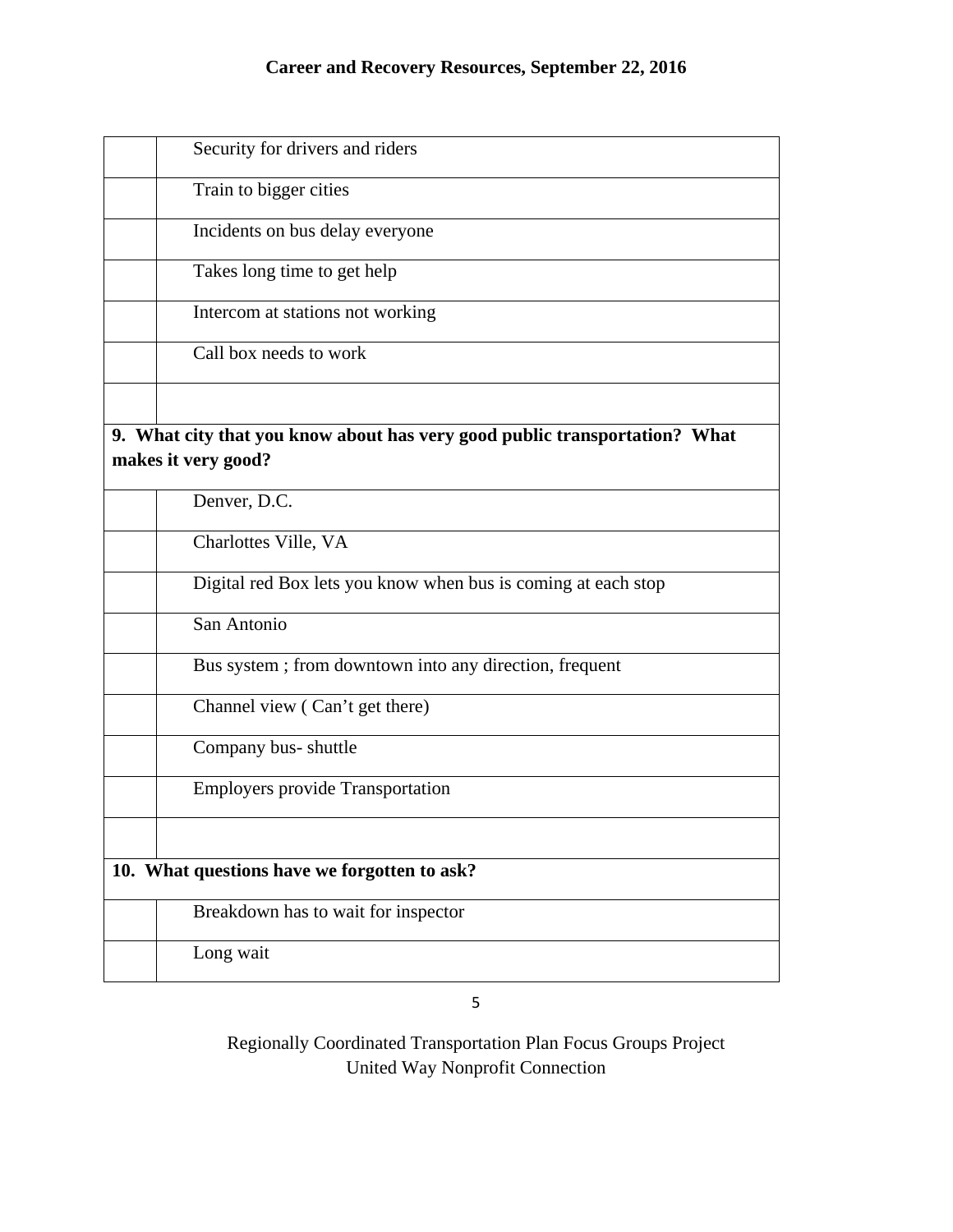| No response to technology               |
|-----------------------------------------|
| Better customer service by some drivers |
| Drivers won't wait when they see you    |
| Need bike rack in front of bus          |
| Not all trains have hooks               |
|                                         |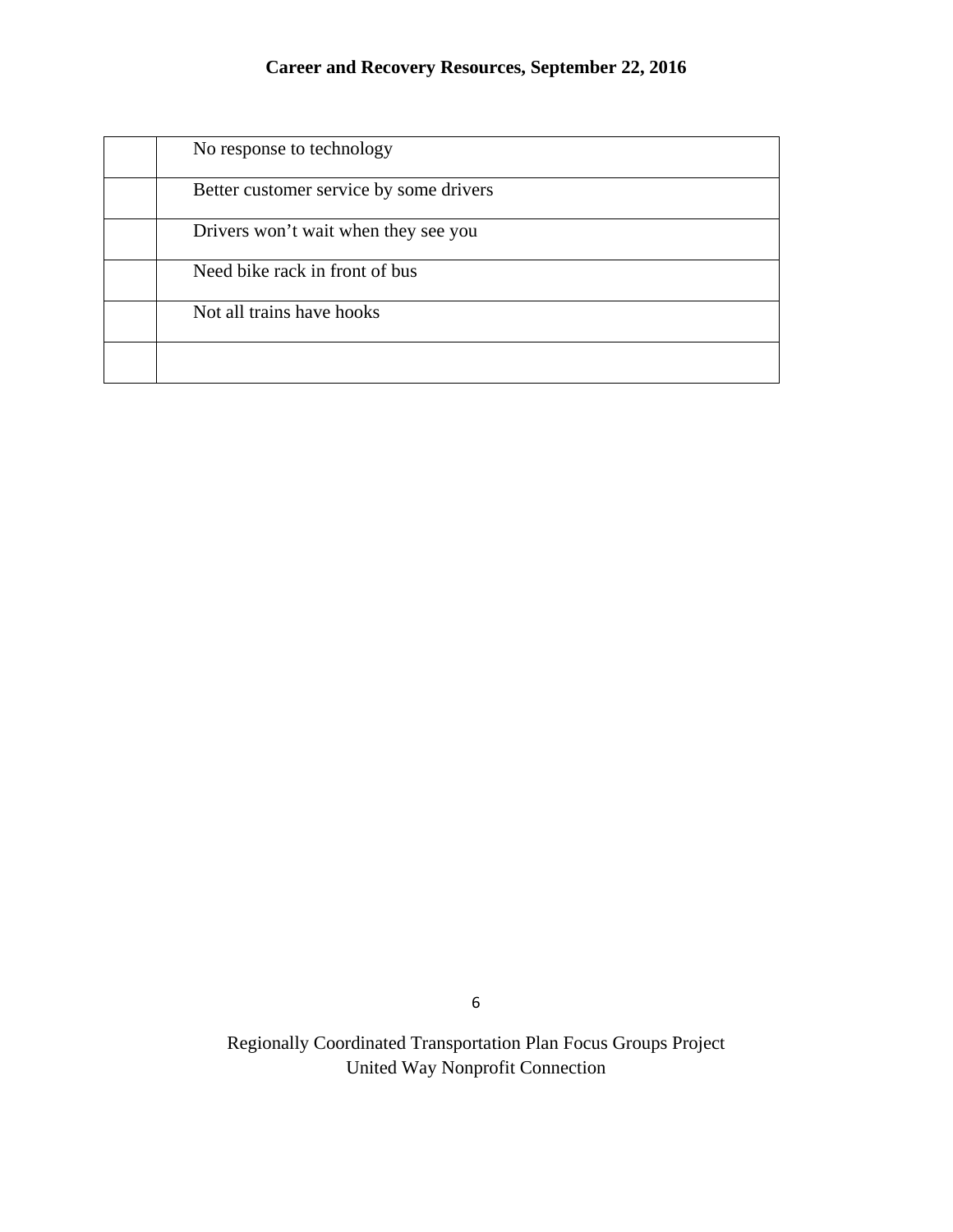| 1. When you think about the places you need to go on a regular basis – doctor,<br>grocery store, physical therapy, pharmacy - what obstacles get in your way? |
|---------------------------------------------------------------------------------------------------------------------------------------------------------------|
| Need curb cuts to get to the bus                                                                                                                              |
| Need sidewalks to get to the bus. Sidewalks not maintained. Stone curb cuts<br>are hard to navigate.                                                          |
| Pole in middle of sidewalk                                                                                                                                    |
| Sidewalk not well maintained<br>send to street                                                                                                                |
| Manhole covers black passage                                                                                                                                  |
| Bus driver won't pick you up on the street                                                                                                                    |
| Bus Driver not willing to drop the ramp                                                                                                                       |
| Drivers not mindful of the vision impaired                                                                                                                    |
| Signal that announces bus is not working / don't share information                                                                                            |
| Don't stop when you signal stop is needed                                                                                                                     |
| Driver may turn off sound because it is annoying                                                                                                              |
| Fixed route buses only have two accessible seats for the wheelchairs to be<br>secured                                                                         |
| Ramps to board the bus are too steep                                                                                                                          |
| Non-Handicap riders won't give up their seats                                                                                                                 |
| Need space to maneuver their wheelchairs                                                                                                                      |
| Hard to find the right bus at the transit centers                                                                                                             |
| No detectable line to guide visually impaired riders                                                                                                          |
| Safety issue of navigating from the transit center to rail                                                                                                    |
| Too noisy to be able to navigate to the right bus                                                                                                             |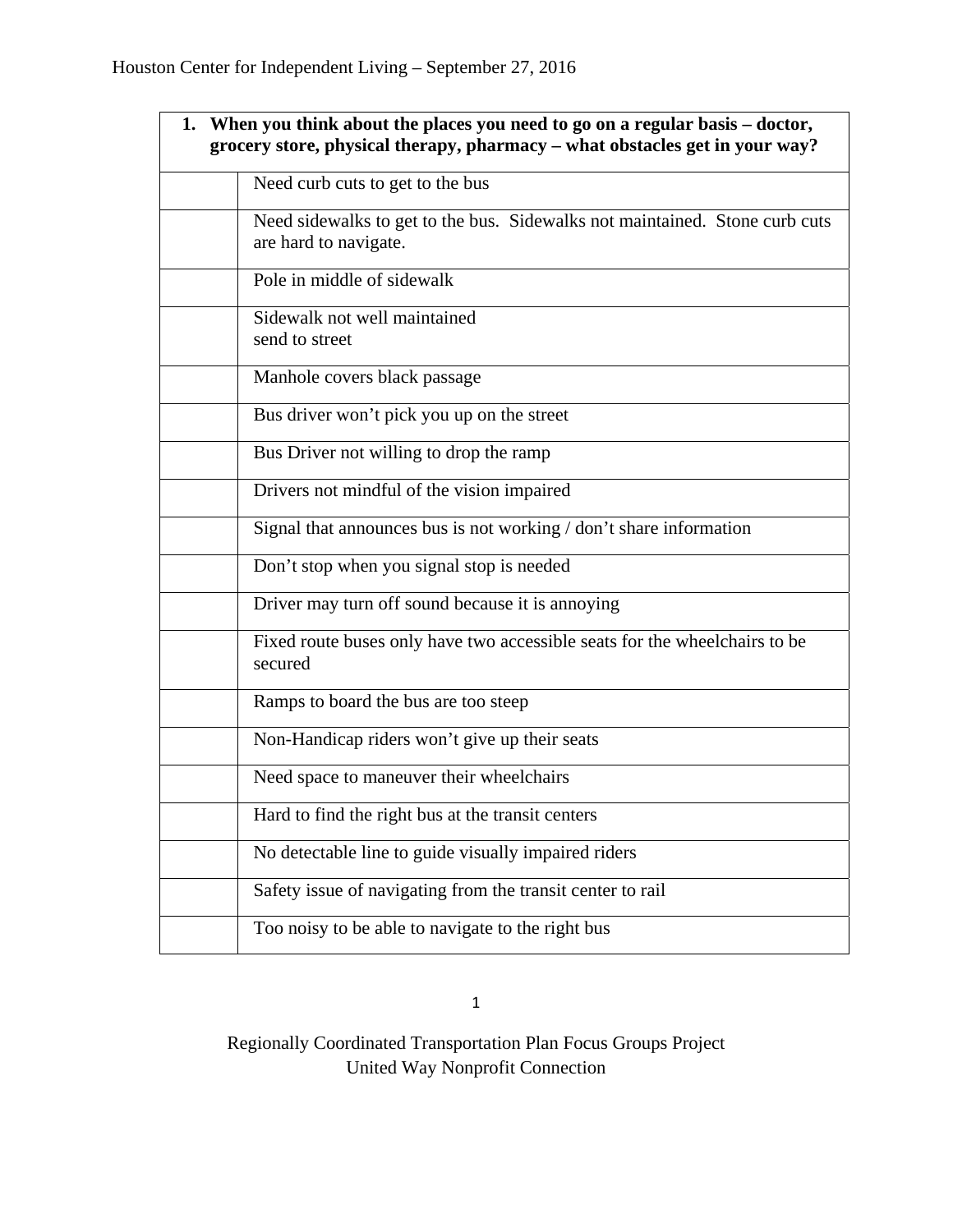| Those that should be assisting are not aware of the ones who need help                         |
|------------------------------------------------------------------------------------------------|
| Elevator not working to access bus. Repairs not done in a one day turn<br>around.              |
| Heed color codes on sidewalk to know where to step off (Who's responsible?)                    |
| No assistance on rail car to strop down wheelchairs                                            |
| Not safe when wheelchair rolls with the train movement                                         |
| Need the attendant to keep accessible chairs open for wheel chairs (not bikes<br>or strollers) |
| Poles on the rail are hard to get around                                                       |
| Doors close too quickly                                                                        |
| Transit Center (Tidwell / Jensen) need to have braille numbers for visually<br>impaired        |
| Hard to know which bus to get on if you don't "Look" disabled                                  |
| Drivers don't stop; see you and pass on by                                                     |
| Don't give notice when you asked them to tell you when your stop is coming<br>up               |
| Closes bus stop can require crossing over four (4) lanes of traffic                            |
| Bus route can turn and get to a stop; bus driver doesn't tell you                              |
| With the changed routes you have to now change buses                                           |
| Can't reach the button to signal a stop                                                        |
| Machine to add money to cards is in the back at the facility; can't reach it by<br>wheelchair  |
| Lights to cross the street is not long enough                                                  |
| Manual wheelchair wheels can get caught in the rails                                           |
| 2. How does cost influence your transportation decisions?                                      |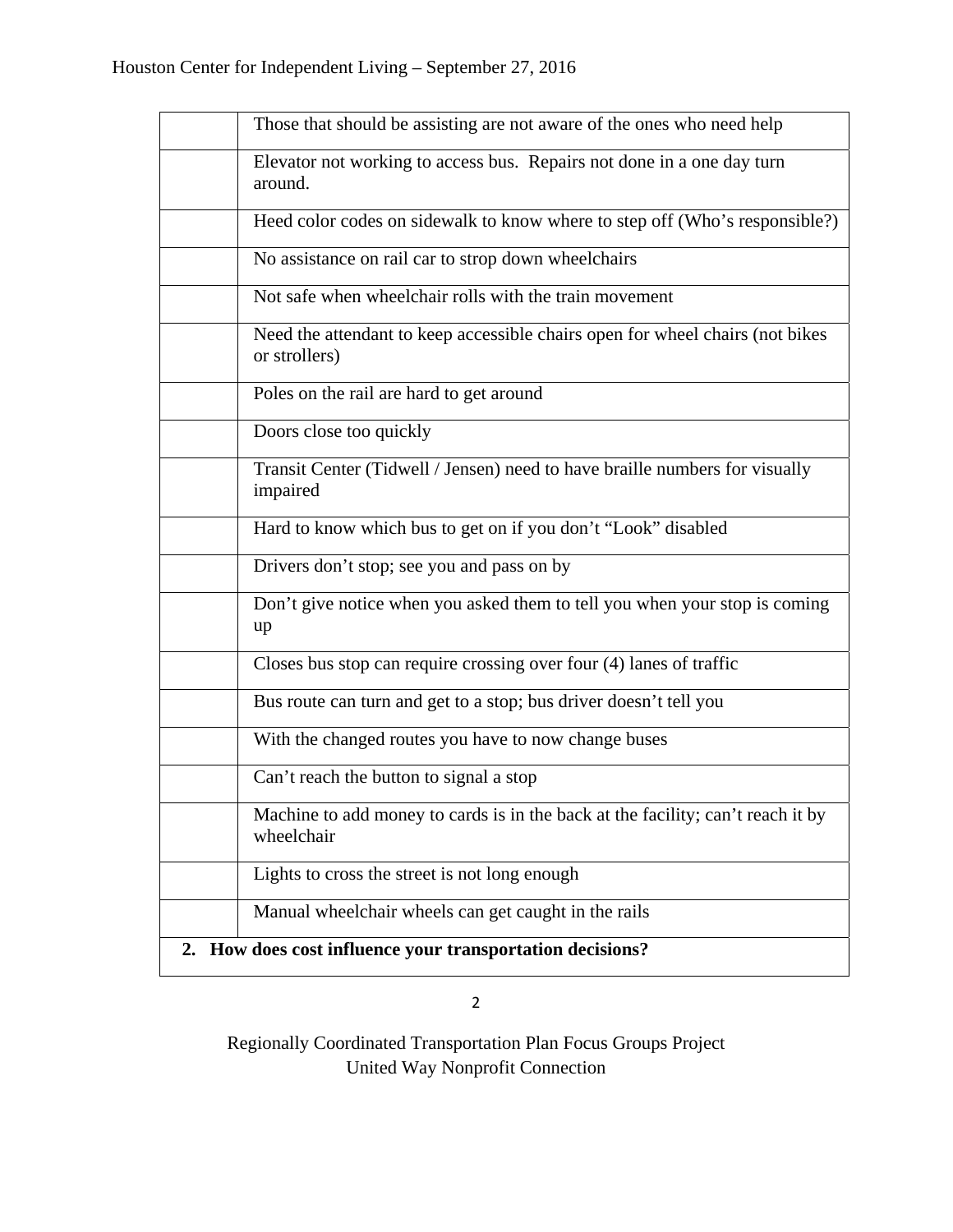| Higher fares limited trips to the Super Walmart; 2 tickets to get to Fort Bend<br>county where store employees know her and are helpful |
|-----------------------------------------------------------------------------------------------------------------------------------------|
| Can only afford METROLift on Sunday                                                                                                     |
| \$50 monthly pass is too costly                                                                                                         |
| Need tickets to go to outlying areas (even with pass)                                                                                   |
| Park & Ride access require extra fare on METROLift (Stafford)                                                                           |
| Stores are farther away. Allow more room to maneuver but cost more to get<br>there                                                      |
| Need to have choices on where to shop / travel                                                                                          |
| Fare when up but no "cost of living" raise for disability community                                                                     |
| Recommend Houston zip codes should be flat fare                                                                                         |
| Medical facility should be a single ticket                                                                                              |
| Jersey Village required 2 tickets                                                                                                       |
| No notice that changes included the additional fee                                                                                      |
| Hard to visit family (Brother)                                                                                                          |
| Places where the pass doesn't extend to                                                                                                 |
| Need additional tickets outside of the service area                                                                                     |
| Cost of the pass went up                                                                                                                |
| Yearly METROLift Pass not extended even if you have been unable to use it<br>due to hospitalization                                     |
| Didn't look at service areas covered. Won't accept tickets even if regular bus<br>goes there                                            |
| Decision to add outlying area feeds not discussed at Metro Board - Missouri<br>City is 2 tickets                                        |
| Houston area of Missouri City still costs extra                                                                                         |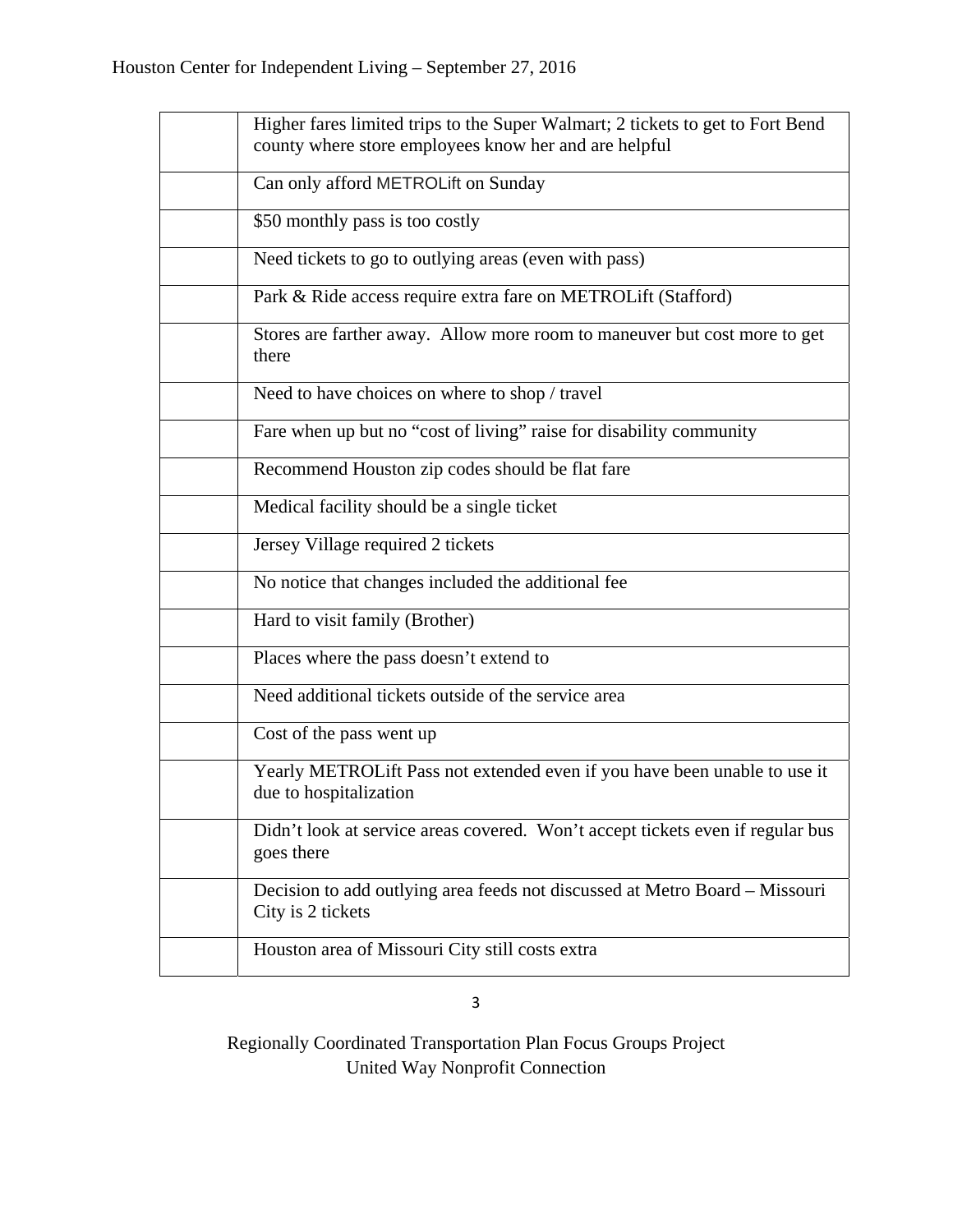| Hwy 6 Kroger/Walmart                                                                                                            |  |
|---------------------------------------------------------------------------------------------------------------------------------|--|
| 170 Park $\&R$ – no additional stops                                                                                            |  |
| Increased fare requires busying ticket for grandchildren                                                                        |  |
| Have yearly pass that covers all areas                                                                                          |  |
| Monthly / yearly pass operates the same                                                                                         |  |
| 3. If you have no other transportation methods available, who would you call I an<br>emergency to get you where you need to go? |  |
| Just stuck                                                                                                                      |  |
| Medical transport is an option                                                                                                  |  |
| MSP Cab – can call but it doesn't show up                                                                                       |  |
| Limited wheelchair vans                                                                                                         |  |
| Same-day-call not timely                                                                                                        |  |
| Medical Lift requires 2-hour cancellation                                                                                       |  |
| MSP wants full fare (just covers the first \$8.00)                                                                              |  |
| Accessible Uber vans very expensive                                                                                             |  |
| Uber drivers not vetted                                                                                                         |  |
| How has your use of available transportation methods changed in the past<br>4.<br>several years?                                |  |
| Can't drive anymore                                                                                                             |  |
| Use public transportation more / METROLift not reliable                                                                         |  |
| Dispatch process is antiquated and not efficient routes                                                                         |  |
| Timing of the trips are bad                                                                                                     |  |
| Still learning METROLift                                                                                                        |  |
| Prior to changes could ride the bus regularly                                                                                   |  |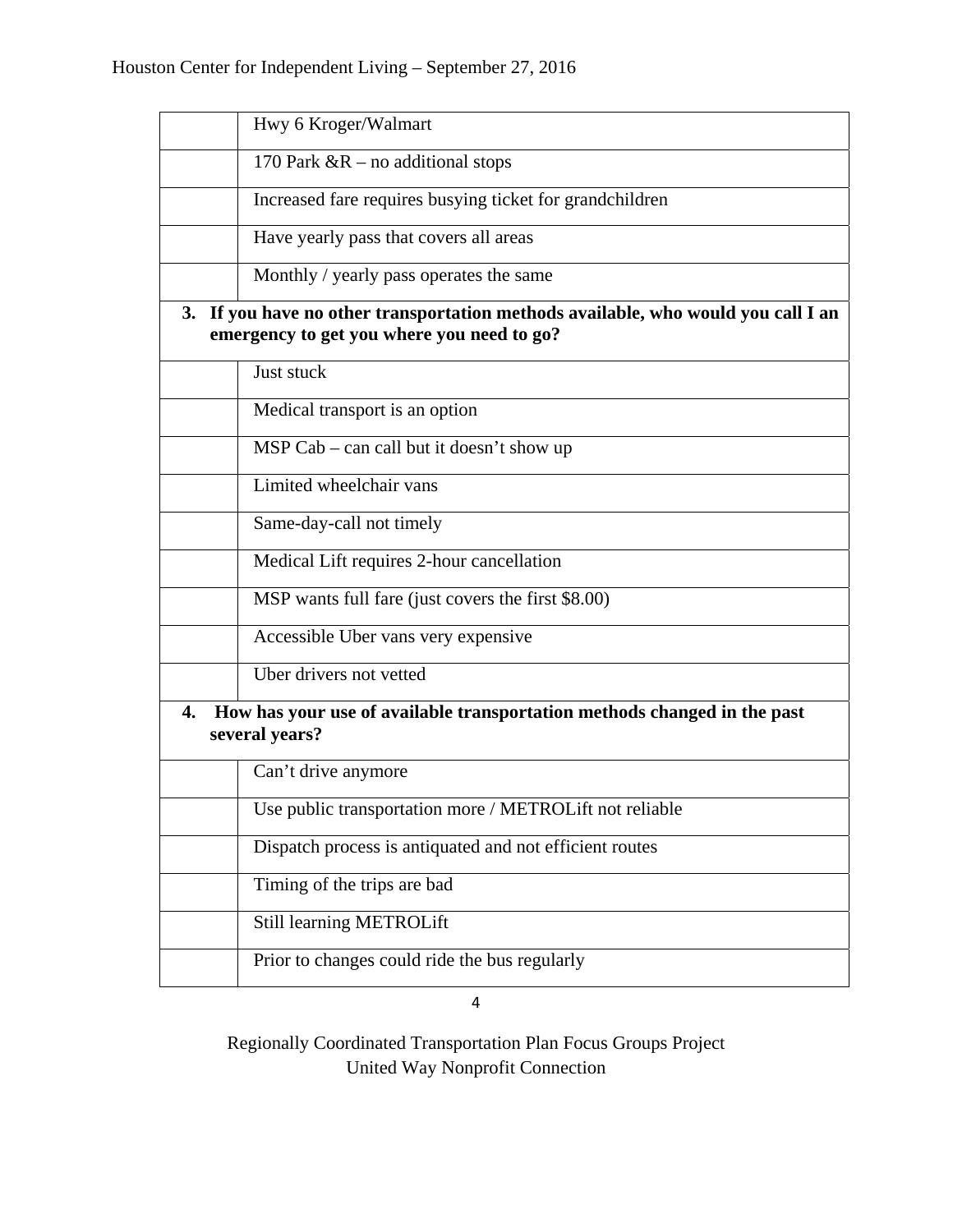| longer wait time; ride bus less often                                                              |
|----------------------------------------------------------------------------------------------------|
| Change requires more changes                                                                       |
| Favorite Method vs. Only Option (98%)                                                              |
| METROLift – lifeline; have to plan around high volume times                                        |
| Metro Lift allows you to go where you want; don't have to rely on others                           |
| Only option (non-favorite) – best alternative                                                      |
| FB transit on-demand less pleasant than METROLift                                                  |
| Prefer medical transportation                                                                      |
| Medical transportation – clean, good service                                                       |
| Public transit buses to Airport don't fit for wheelchairs                                          |
| METROLift can accommodate wheelchair                                                               |
| 5. What is your favorite method of transportation? Why do you like it best?                        |
| Fixed route buses are awesome if access and route are convenient (not 2-3 bus<br>routes)           |
| Allow more freedom / independence                                                                  |
| What do you like best about public transportation?<br>6.                                           |
| Public transportation is faster (week days) Sunday runs are longer – Metro<br>Lift is a "bus tour" |
| Neighborhood transit allows you to plan when to leave house (next bus)                             |
| Rail allows you to get on and off easily                                                           |
| Nice when driver doesn't have an attitude                                                          |
| 7. If you could improve public transportation in Houston, what options would you                   |
| like to see? and<br>8. If you were in charge of updating Houston's transportation system, what     |
| changes would you recommend?                                                                       |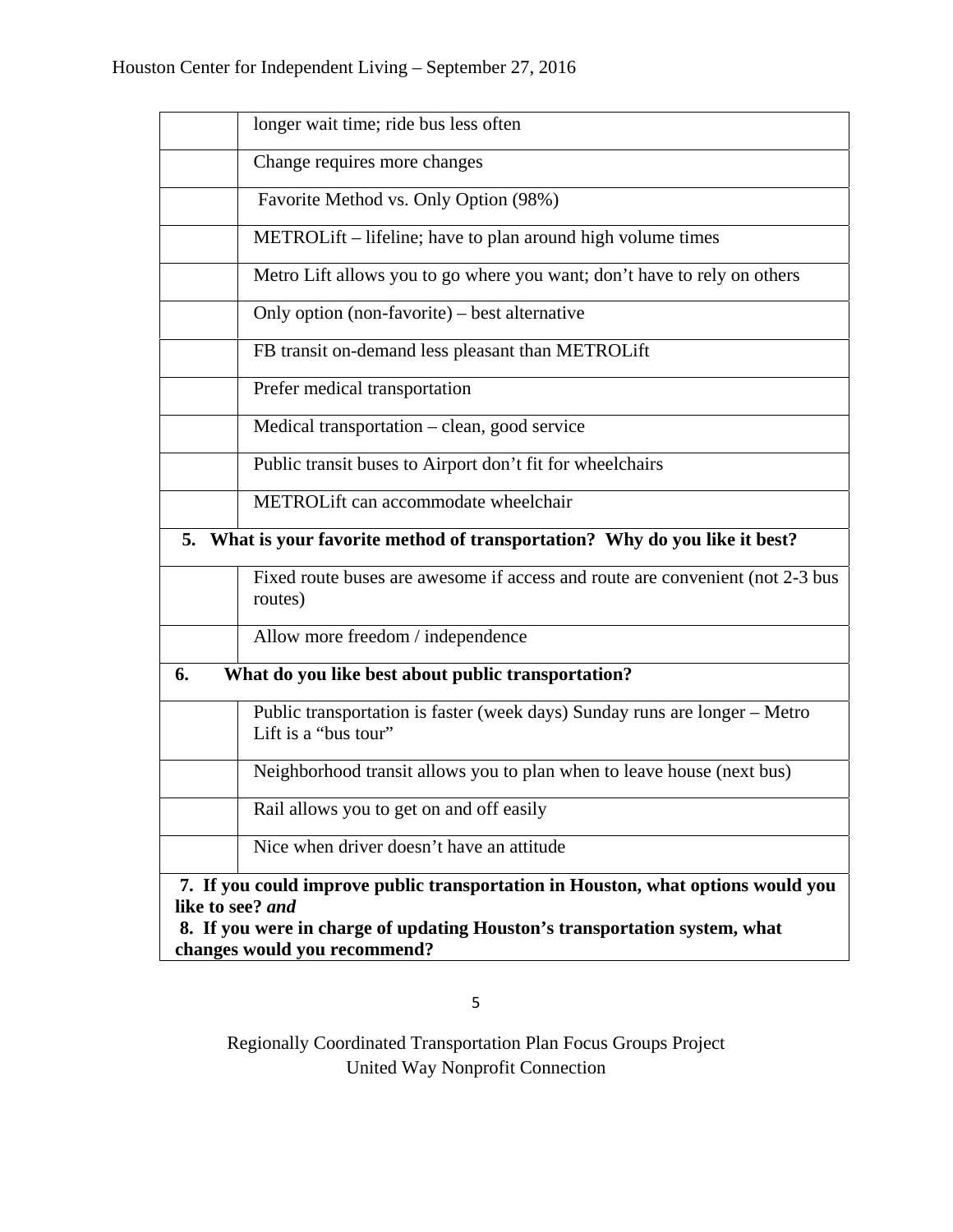| Better connections in the outlying areas. Missouri City – Webster (3 changes)<br>on weekend - Metro Lift connect with P&R to METROLift (visit daughter<br>having baby) |
|------------------------------------------------------------------------------------------------------------------------------------------------------------------------|
| Airport access to get to cargo area requires Supervision to access cargo area<br>with METROLift                                                                        |
| <b>Customer Service Training for drivers</b>                                                                                                                           |
| Don't alert rider that the bus is there                                                                                                                                |
| Won't get out of bus to ask for client                                                                                                                                 |
| Required to give assistance to rider to get on the bus                                                                                                                 |
| <b>Read Manifesto</b>                                                                                                                                                  |
| Person with disability on board on METROLift                                                                                                                           |
| Require Supervisor to use the service so they experience it                                                                                                            |
| All Board members should be required to try METROLift - totally dependent<br>upon METROLift with a wheelchair or walker and ride the bus                               |
| Dispatch system to be more efficient in routing                                                                                                                        |
| Listen to driver's opinion on how to route the van                                                                                                                     |
| Lessen back and forth of the routing                                                                                                                                   |
| Need better system and people (routing system & staff) New GPS                                                                                                         |
| Routing contractor with sensitivity training                                                                                                                           |
| Good driver morale                                                                                                                                                     |
| Study other Para-transit system (Denver $\&$ LA); timely and good amenities                                                                                            |
| Allow drivers to listen to rider (dispatched dictates routes)                                                                                                          |
| Dispatchers with customer training                                                                                                                                     |
| Extend service area of the METROLift (Beaches)                                                                                                                         |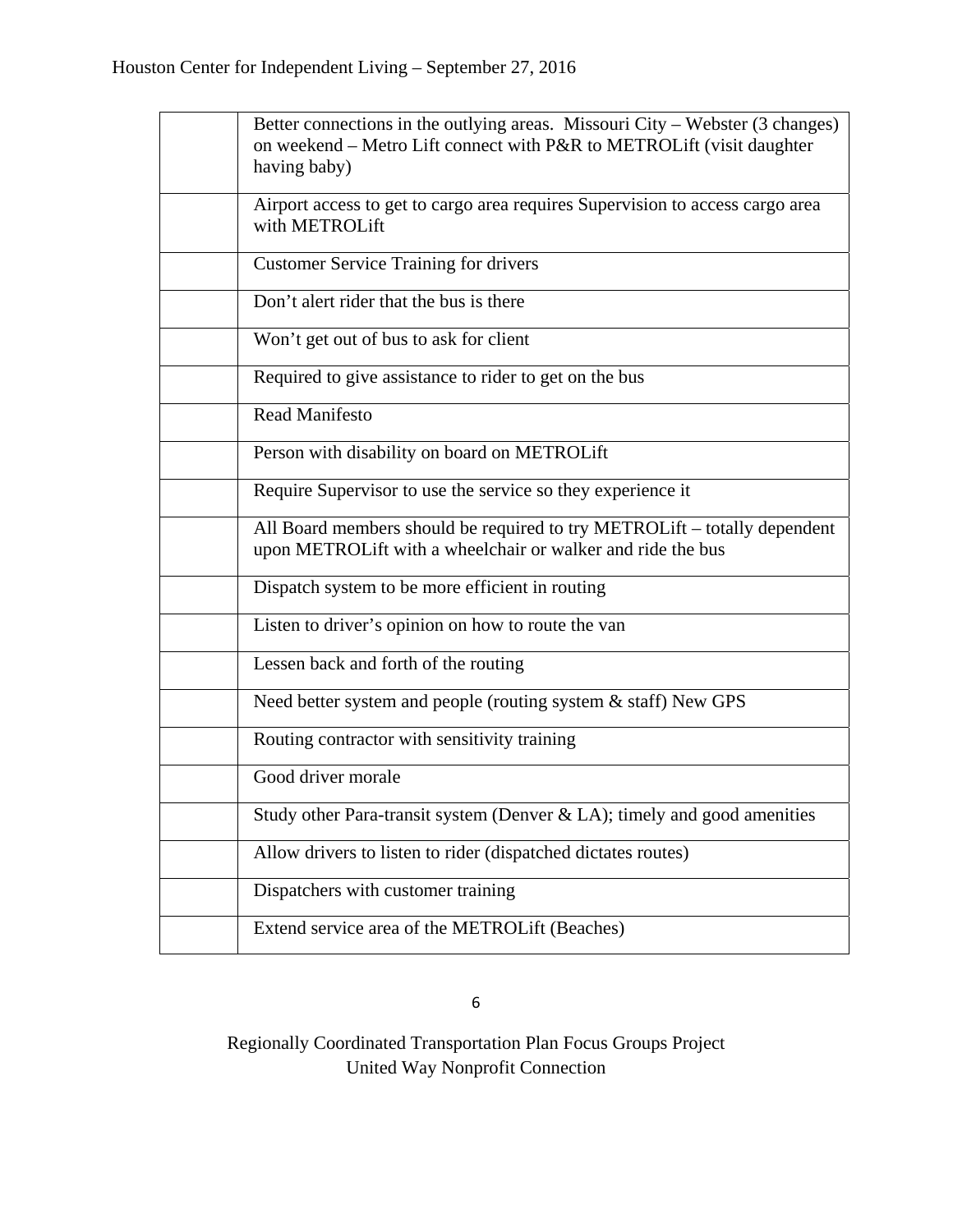|     | Hire four (4) good technicians to coordinate the GPS and Google Maps<br>(navigation system.       |
|-----|---------------------------------------------------------------------------------------------------|
|     | METROLift reimbursed by mileage                                                                   |
|     | 9. What city that you know about has very good public transportation? What<br>makes it very good? |
|     | Chicago                                                                                           |
|     | Los Angeles – Connection to the SF Valley to North Hollywood. Routing<br>efficient                |
|     | Denver                                                                                            |
|     | Dallas                                                                                            |
|     | New Orleans                                                                                       |
|     | Washington Dc - Accessible Subway                                                                 |
|     | Atlanta – One ticket required for round trips                                                     |
|     | Austin                                                                                            |
|     | San Antonio                                                                                       |
|     | St. Louis                                                                                         |
|     | Pittsburgh                                                                                        |
| 10. | What questions have we forgotten to ask?                                                          |
|     | Better run when it was Houston Tran                                                               |
|     | No competition                                                                                    |
|     | Expansion was not thoughtful                                                                      |
|     | Crossing boundaries / Cross regional access                                                       |
|     | "We live in a 19 <sup>th</sup> century city in a 21 <sup>st</sup> century worlds"                 |
|     | People that depend on public transportation                                                       |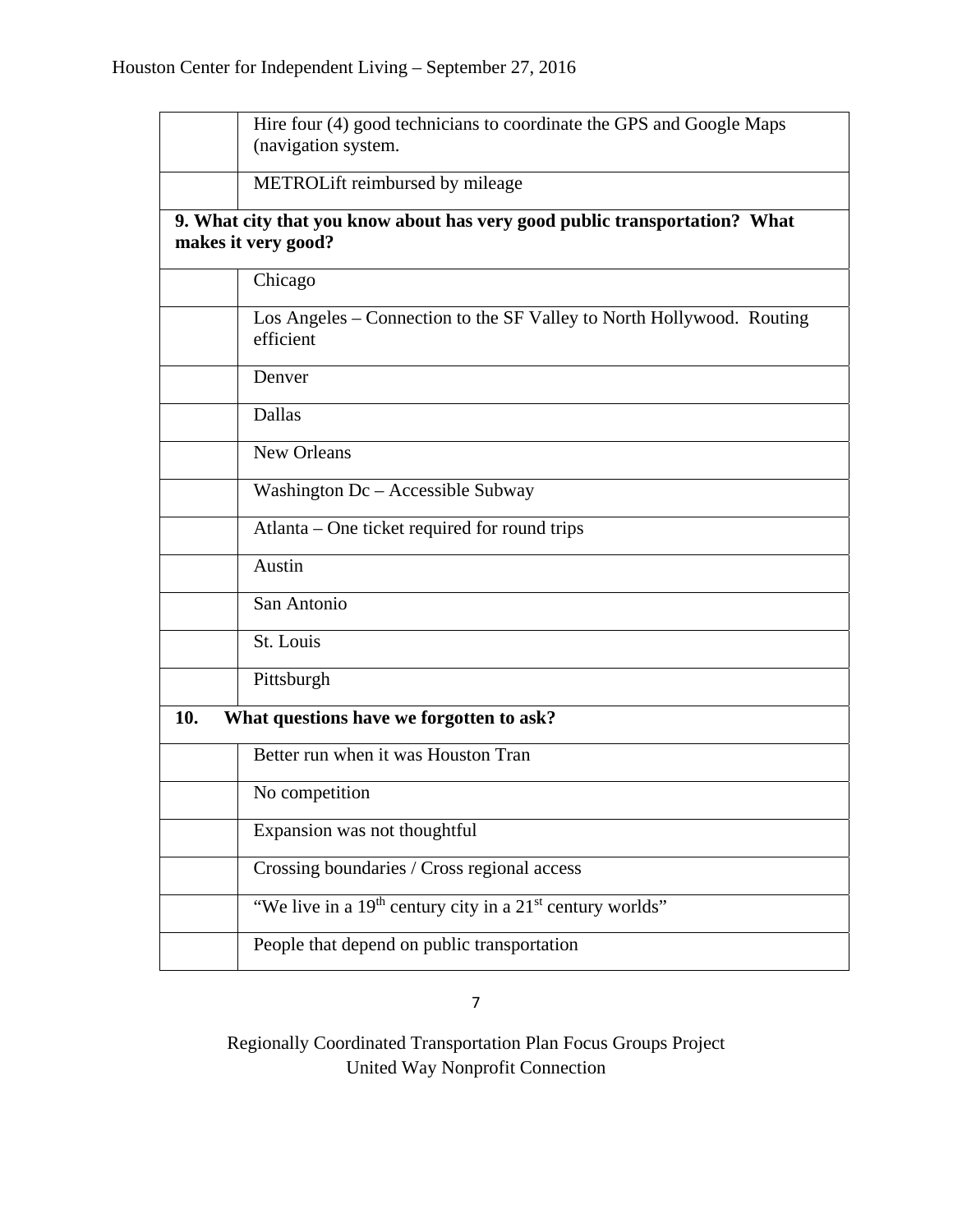| Combine METROLift and HC transit to cross boundaries                                                                                   |  |
|----------------------------------------------------------------------------------------------------------------------------------------|--|
| <b>Other Things</b>                                                                                                                    |  |
| On demand FB Transit will go to the P&R single card talked about but not<br>realized (requires tickets purchase from FB and Metro fee) |  |
| More direct routes / timely                                                                                                            |  |
| More consistent services                                                                                                               |  |
| Route changes not mindful of users with disabilities                                                                                   |  |
| Get to Humble / Missouri City                                                                                                          |  |
| Routes changed but stop not accessible                                                                                                 |  |
| Confusing when you first start riding the system                                                                                       |  |
| Sensitive to what radio chatter rider can hear                                                                                         |  |
| Galveston Para transit come to Metro                                                                                                   |  |
| Monthly beach access route                                                                                                             |  |
| Metro should work with outlying counties to build route together (rail)                                                                |  |
| Cities throughout SE Texas                                                                                                             |  |
| Using RR track for connected rail (Regional transportation plan)                                                                       |  |
| Woodlands access (METROLift)                                                                                                           |  |
| Want to go where people that drive their cars get to go                                                                                |  |
| Chicago has four (4) different Para transit services that all connect                                                                  |  |
| Metro's $ABC > A-C$ (Planned Change)                                                                                                   |  |
| Lift rail on Westheimer and Richmond                                                                                                   |  |
| No send back calls available. Can impact medical care (If you miss three<br>TIRR appointment they will cut you off)                    |  |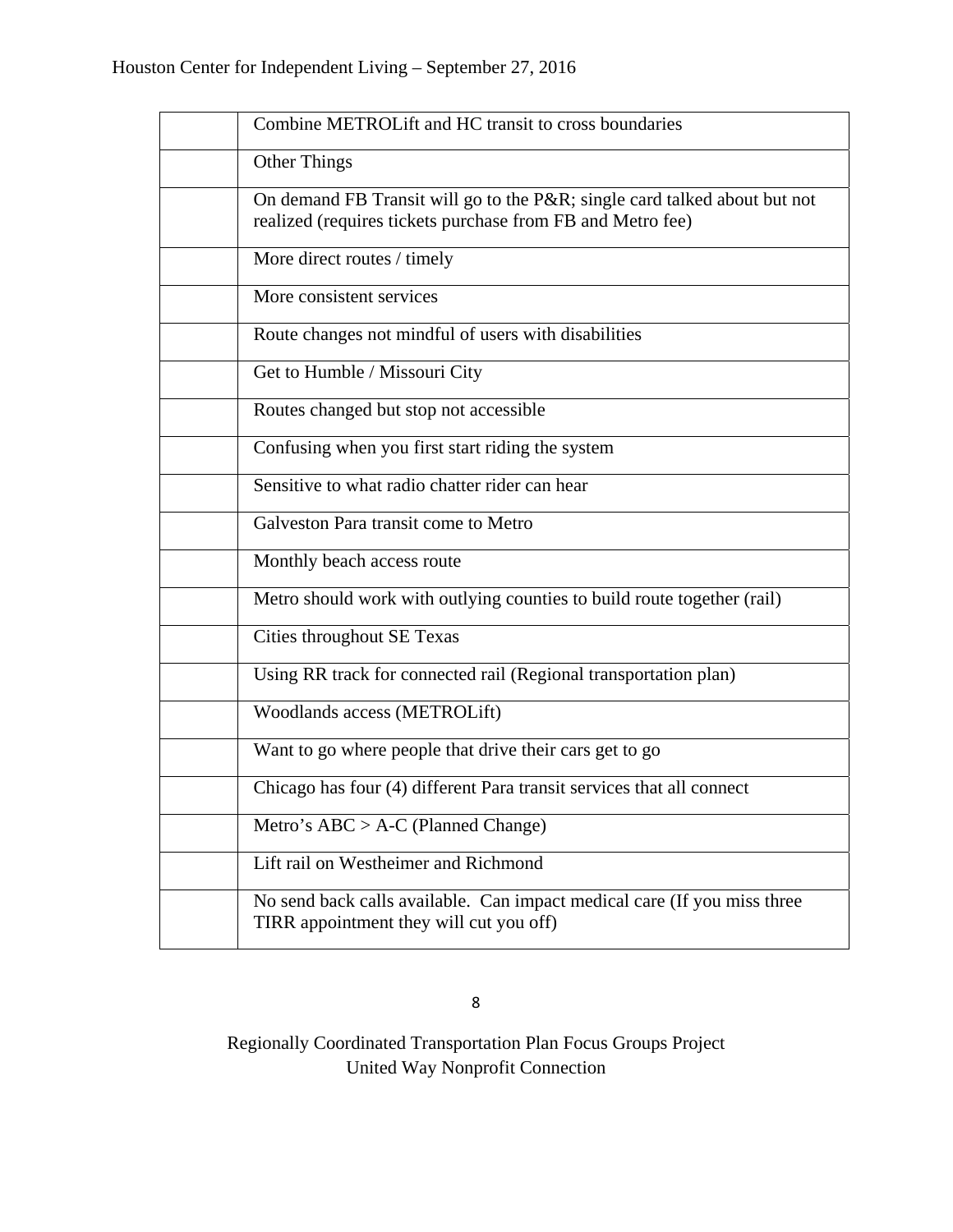#### Demographic Summary Regionally Cooridnated Transportation Plan Focus Groups Project

| Identifier     | Gender | Age | Ethnicity    | <b>Military</b> | Zip Code    | <b>Transit Options</b> | <b>Difficulty</b> | <b>Employment</b> |
|----------------|--------|-----|--------------|-----------------|-------------|------------------------|-------------------|-------------------|
| Respondent 001 | M      |     | 64 Hispanic  | Veteran         | 77023 Bus   |                        | Monthly           | UE                |
|                |        |     |              |                 |             | Train                  |                   |                   |
| Respondent 002 | M      |     | 58 Black     | Veteran         | 77036 Train |                        | Daily             | Student           |
|                |        |     |              |                 |             | MetroLift              |                   |                   |
| Respondent 003 | M      |     | 50 Caucasian | Veteran         | 77020 Bus   |                        | Daily             | LFE               |
|                |        |     |              |                 |             | Train                  |                   |                   |
|                |        |     |              |                 |             | Taxi/Cab               |                   |                   |
|                |        |     |              |                 |             | Walk                   |                   |                   |
| Respondent 004 | M      |     | 43 Other     | <b>NV</b>       | 77091 Car   |                        | Daily             | <b>UE</b>         |
|                |        |     |              |                 |             | <b>Bus</b>             |                   |                   |
| Respondent 005 | M      |     | 55 Hispanic  | <b>NV</b>       | 77004 Bus   |                        | Daily             | LFE               |
|                |        |     |              |                 |             | Train                  |                   |                   |
| Respondent 006 | M      |     | 32 Other     | <b>NV</b>       | 77009 Bus   |                        | SeveralX          | <b>FTE</b>        |
|                |        |     |              |                 |             | Train                  |                   |                   |
|                |        |     |              |                 |             | Uber                   |                   |                   |
| Respondent 007 | M      |     | 28 Black     | <b>NV</b>       | 77002 Bus   |                        | Weekly            | LFE               |
|                |        |     |              |                 |             | Train                  |                   |                   |
| Respondent 008 | F      |     | 63 Black     | <b>NV</b>       | 77060 Bus   |                        | Monthly           | PTE               |
|                |        |     |              |                 |             | Train                  |                   |                   |
| Respondent 009 | F      |     | 46 Black     | <b>NV</b>       | 77078 Bus   |                        | Never             | LFE               |
|                |        |     |              |                 |             | Train                  |                   |                   |
| Respondent 010 | M      |     | 62 Black     | <b>NV</b>       | 77029 Bus   |                        | Weekly            | LFE               |
| Respondent 011 | M      |     | 36 Hispanic  | <b>NV</b>       | 77357 Car   |                        | Daily             | UE                |
| Respondent 012 | M      |     | $49$ Black   | <b>NV</b>       | 77016 Car   |                        | Monthly           | PTE               |
|                |        |     |              |                 |             | <b>Bus</b>             |                   | LFE               |
| Respondent 013 | F      |     | 39 Black     | <b>NV</b>       | 77021 Car   |                        | Daily             | UE                |
|                |        |     |              |                 |             | <b>Bus</b>             |                   |                   |
| Respondent 014 | M      |     | 35 Black     | <b>NV</b>       | 77051 Car   |                        | Daily             | UE                |
| Respondent 015 | F      |     | 36 Black     | <b>NV</b>       | 77043 Car   |                        | Weekly            | <b>LFE</b>        |
| Respondent 016 | M      |     | 30 Black     | Veteran         | 77021 Car   |                        | Daily             | <b>LFE</b>        |
|                |        |     |              |                 |             | <b>Bus</b>             |                   |                   |
|                |        |     |              |                 |             | Train                  |                   |                   |
|                |        |     |              |                 |             | Walk                   |                   |                   |
| Respondent 017 | M      |     | $19$ Black   | <b>NV</b>       | 77375 Car   |                        | Never             | <b>FTE</b>        |
| Respondent 018 | M      | 37  | Black        |                 | 77053 Car   |                        | Never             | <b>FTE</b>        |
| Respondent 019 | M      | 27  | Black        | <b>NV</b>       | 77026 Car   |                        | Weekly            | UE                |
| Respondent 020 | F      |     | Hispanic     | <b>NV</b>       | 77067 Car   |                        | Other             | <b>FTE</b>        |
|                |        |     |              |                 |             | <b>Bus</b>             |                   |                   |
|                |        |     |              |                 |             | Train                  |                   |                   |
|                |        |     |              |                 |             | Walk                   |                   |                   |
| Respondent 021 |        |     | 29 Caucasian | <b>NV</b>       | 77011 Car   |                        | Weekly            | PTE               |
|                |        |     |              |                 |             | <b>Bus</b>             |                   | Student           |
|                |        |     |              |                 |             | Train                  |                   |                   |
|                |        |     |              |                 |             | Uber                   |                   |                   |
|                |        |     |              |                 |             | <b>Bike</b>            |                   |                   |
|                |        |     |              |                 |             | Walk                   |                   |                   |
|                |        |     |              |                 |             | Other                  |                   |                   |
| Respondent 022 | F      |     | 36 Black     | <b>NV</b>       | 77047 Car   |                        | Daily             | <b>FTE</b>        |
|                |        |     |              |                 |             |                        |                   | Student           |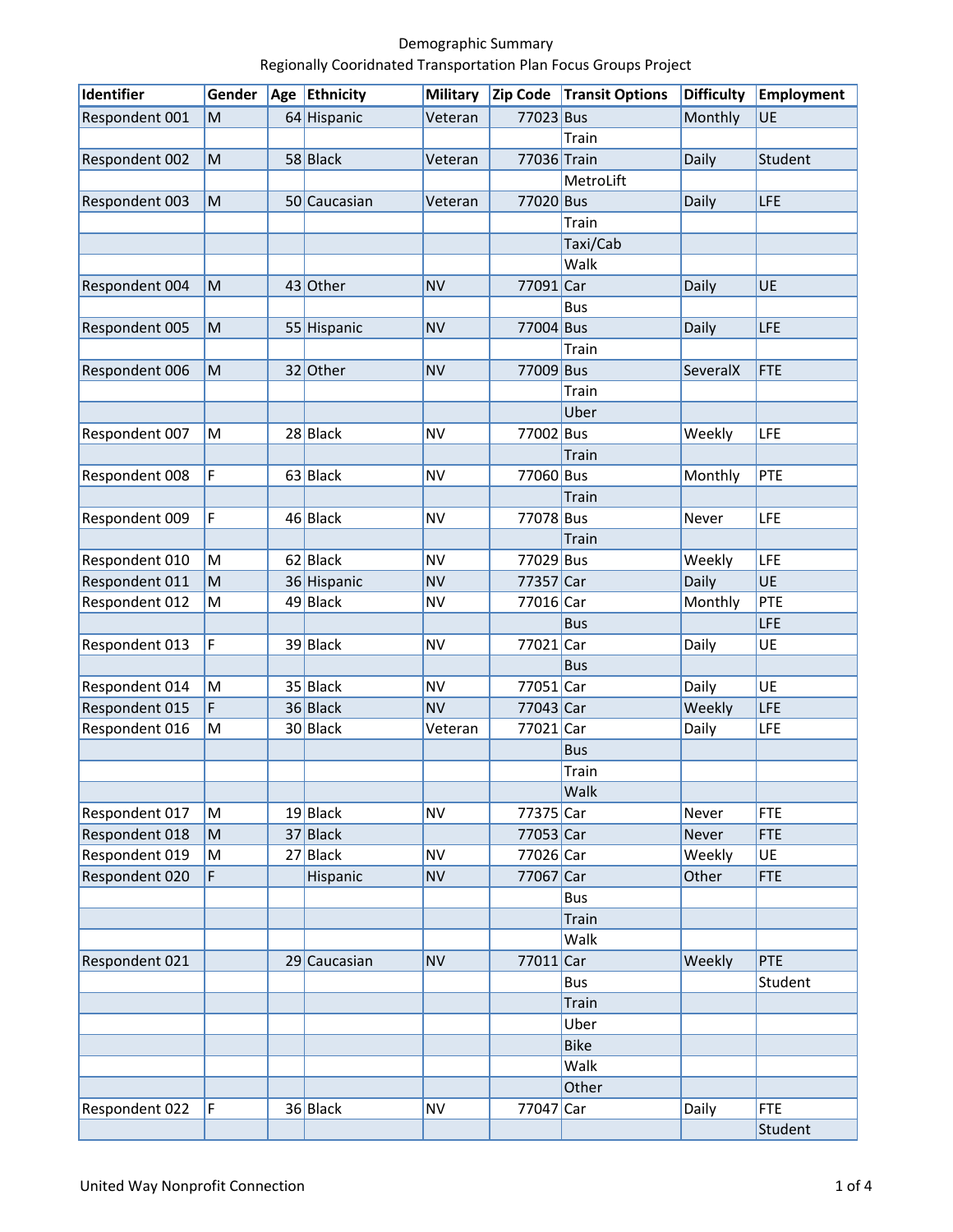#### Demographic Summary Regionally Cooridnated Transportation Plan Focus Groups Project

| Identifier     | Gender | Age | Ethnicity         | <b>Military</b> | Zip Code   | <b>Transit Options</b> | <b>Difficulty</b> | <b>Employment</b> |
|----------------|--------|-----|-------------------|-----------------|------------|------------------------|-------------------|-------------------|
| Respondent 023 | M      |     | Hispanic          | <b>NV</b>       | 77379 Car  |                        | Weekly            | LFE               |
|                |        |     |                   |                 |            |                        |                   | Student           |
| Respondent 024 | F      |     | 27 Black          | <b>NV</b>       | 77004 Car  |                        | Monthly           | PTE               |
|                |        |     |                   |                 |            | Friend                 |                   | Student           |
|                |        |     |                   |                 |            | <b>Bike</b>            |                   |                   |
| Respondent 025 | M      |     | 20 Asian          | <b>NV</b>       | 77498 Car  |                        | Never             | PTE               |
|                |        |     |                   |                 |            |                        |                   | Student           |
| Respondent 026 | F      |     | 21 Hispanic       | <b>NV</b>       | 77092 Car  |                        | Never             | PTE               |
|                |        |     |                   |                 |            | Train                  |                   | Student           |
|                |        |     |                   |                 |            | Friend                 |                   |                   |
| Respondent 027 | F      |     | 35 Hispanic       | <b>NV</b>       | 77373 Car  |                        | Never             | UE                |
|                |        |     |                   |                 |            | Uber                   |                   | Student           |
|                |        |     |                   |                 |            | Friend                 |                   |                   |
| Respondent 028 | F      |     | $21$ Asian        | <b>NV</b>       | 77067      | Car                    | Daily             | PTE               |
|                |        |     |                   |                 |            | <b>Bus</b>             |                   | Student           |
|                |        |     |                   |                 |            | Friend                 |                   |                   |
|                |        |     |                   |                 |            | <b>Bike</b>            |                   |                   |
|                |        |     |                   |                 |            | Walk                   |                   |                   |
| Respondent 029 | M      |     | 20 Middle Eastern | <b>NV</b>       | 77469 Car  |                        | Daily             | PTE               |
|                |        |     |                   |                 |            |                        |                   | Student           |
| Respondent 030 | F      |     | 24 Hispanic       | <b>NV</b>       | 77057 Car  |                        | Never             | PTE               |
|                |        |     |                   |                 |            |                        |                   | Student           |
| Respondent 031 | F      |     | 73 Black          | <b>NV</b>       | 77004 bus  |                        | Never             | Retired           |
|                |        |     |                   |                 |            | train                  |                   |                   |
| Respondent 032 | F      |     | 85 Hispanic       | <b>NV</b>       | 77019 Bus  |                        | Never             | Retired           |
|                |        |     |                   |                 |            | Train                  |                   |                   |
|                |        |     |                   |                 |            | Metro-Lift             |                   |                   |
|                |        |     |                   |                 |            | Taxi                   |                   |                   |
|                |        |     |                   |                 |            | Walk                   |                   |                   |
| Respndent 033  | F      |     | 69 Hispanic       | <b>NV</b>       | 77092 Car  |                        | Daily             | Retired           |
| Respondent 034 |        |     | Hispanic          | <b>NV</b>       | 77023 bus  |                        | Daily             | Retired           |
|                |        |     |                   |                 |            | Taxi-Cab               |                   |                   |
|                |        |     |                   |                 |            | Walk                   |                   |                   |
| Respondent 035 | F      |     | 77 Hispanic       | <b>NV</b>       | 77019 Bus  |                        | Daily             | Retired           |
|                |        |     |                   |                 |            | Metro-Lift             |                   |                   |
|                |        |     |                   |                 |            | Walk                   |                   |                   |
| Respondent 036 | F      |     | 86 Hispanic       |                 | 77007 Taxi |                        | Several           | Retired           |
|                |        |     |                   |                 |            | Walk                   |                   |                   |
| Respondent 037 | F      |     | 69 Hispanic       |                 | 77007 Bus  |                        | Several           | Retired           |
|                |        |     |                   |                 |            | Walk                   |                   |                   |
| Respondent 038 | F      |     | 79 Caucasian      | <b>NV</b>       | 77007 Bus  |                        | weekly            | Retired           |
| Respondent 039 | F      |     | 56 Caucasian      | Veteran         | 77630 Bus  |                        | Weekly            | Disabled          |
| Respondent 040 | F      |     | 59 Caucasian      | Veteran         | 77080 Bus  |                        | Weekly            | Disabled          |
|                |        |     |                   |                 |            | Train                  |                   |                   |
|                |        |     |                   |                 |            | Taxi                   |                   |                   |
| Respondent 041 | F      |     | 39 Other          | <b>NV</b>       | 78546 Car  |                        | Several           | UE                |
| Respondent 042 | F      |     | 34 Hispanic       | <b>NV</b>       | 77502 Car  |                        | Several           | <b>LFE</b>        |
| Respondent 043 | F      |     | 21 Caucasian      | <b>NV</b>       |            | <b>Bus</b>             | Daily             | UE                |
| Respondent044  | F      |     | 35 Black          | <b>NV</b>       | 77055 Bus  |                        | never             | UE                |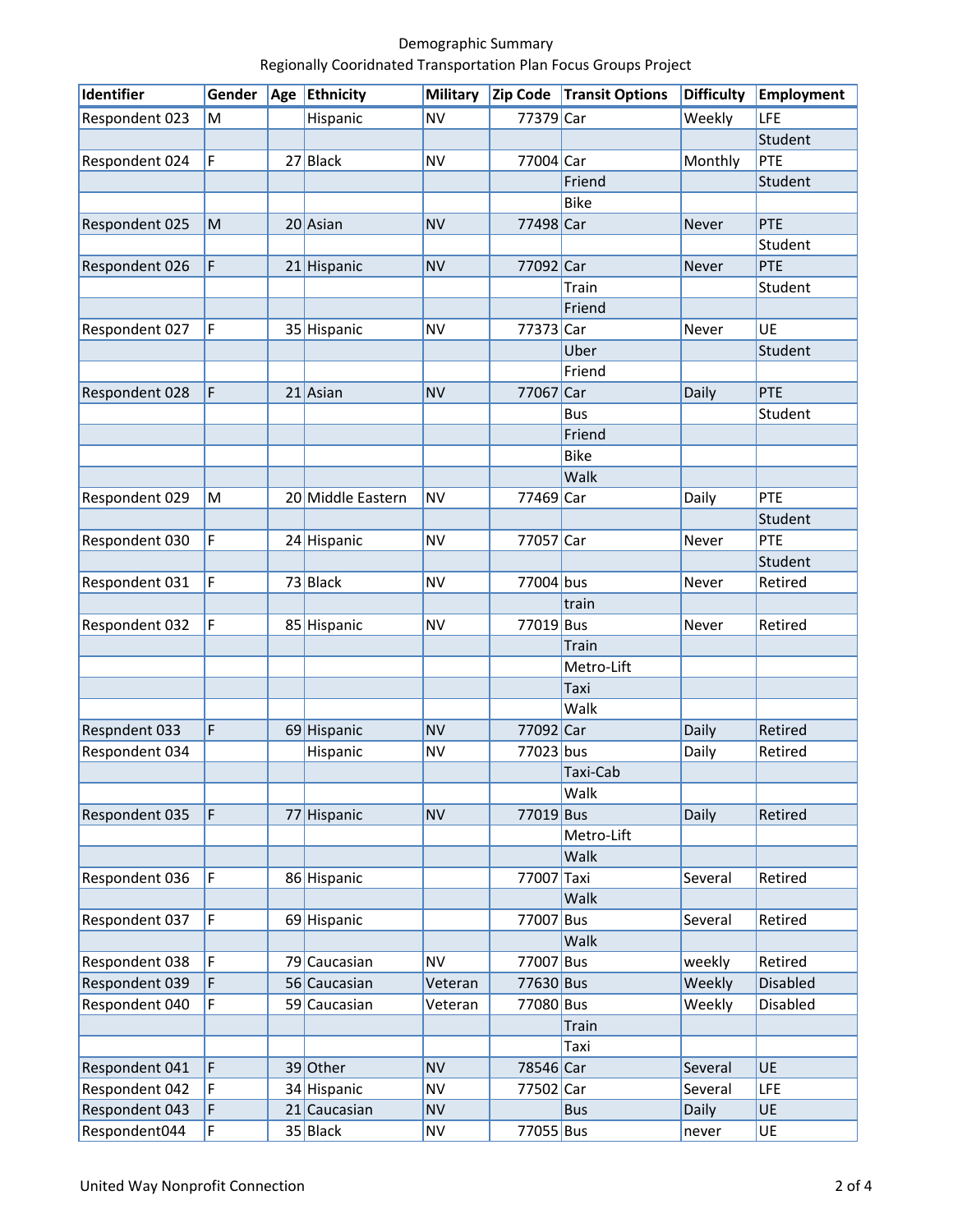#### Demographic Summary Regionally Cooridnated Transportation Plan Focus Groups Project

| Identifier     | Gender       |    | Age Ethnicity | <b>Military</b> | Zip Code  | <b>Transit Options</b> | <b>Difficulty</b> | <b>Employment</b> |
|----------------|--------------|----|---------------|-----------------|-----------|------------------------|-------------------|-------------------|
| Respondent 045 | F            |    | 24 Black      | <b>NV</b>       | 77014 Car |                        | weekly            | UE                |
|                |              |    |               |                 |           | Family                 |                   |                   |
| Respondent046  | F            |    | 31 Caucasian  | <b>NV</b>       | 77521     | Car                    | other             |                   |
|                |              |    |               |                 |           | <b>Bus</b>             |                   |                   |
| Respondent 047 | F            | 37 | Caucasian     | <b>NV</b>       | 77505 Car |                        | Never             | UE                |
| Respondent 048 | F            |    | 55 Caucasian  | Veteran         | 77373 Car |                        | Daily             | UE                |
|                |              |    |               |                 |           |                        |                   | Disabled          |
| Respondent 049 | F            |    | 56 Black      | <b>NV</b>       | 77055 Bus |                        | Daily             | UE                |
| Respondent 050 | F            |    | 41 Hispanic   |                 | 77011 Bus |                        | Daily             | UE                |
|                |              |    |               |                 |           | Walk                   |                   |                   |
| Respondent 051 | M            |    | 36 Hispanic   |                 | 77011 Bus |                        | Daily             | PTE               |
|                |              |    |               |                 |           | Walk                   |                   |                   |
| Respondent 052 | M            | 87 | Hispanic      | <b>NV</b>       | 77011 Bus |                        | Daily             | Disabled          |
| Respondent 053 | M            |    | 66 Hispanic   | <b>NV</b>       | 77023 Car |                        |                   |                   |
| Respondent 054 | F            |    | 53 Hispanic   | <b>NV</b>       | 77011 Car |                        | Never             | <b>Disabled</b>   |
|                |              |    |               |                 |           | <b>Bus</b>             |                   |                   |
|                |              |    |               |                 |           | Metro                  |                   |                   |
| Respondent 055 | M            |    | 73 Hispanic   |                 | 77023 Car |                        | Never             | Retired           |
|                |              |    |               |                 |           | Friend                 |                   |                   |
| Respondent 056 | F            |    | 71 Hispanic   | <b>NV</b>       | 77011 Car |                        | Never             | Retired           |
| Respondent 057 | $\mathsf{H}$ |    | 70 Hispanic   | <b>NV</b>       | 77011 Car |                        | Several X         | <b>Disabled</b>   |
| Respondent 058 | F            |    | Hispanic      | <b>NV</b>       | 77087 Car |                        | Never             | Disabled          |
| Respondent 059 | M            |    | 76 Hispanic   | <b>NV</b>       | 77012 Car |                        | Never             | Retired           |
| Respondent 060 | F            |    | 66 Hispanic   | <b>NV</b>       |           | 77012 Shared Ride      | Weekly            | Retired           |
| Respondent 061 | F            |    | 61 Black      | <b>NV</b>       | 77080 Car |                        | Several           | Disabled          |
|                |              |    |               |                 |           | <b>Bus</b>             |                   | PTE               |
|                |              |    |               |                 |           | Metro                  |                   |                   |
| Respondent 062 | F            |    | 41 Other      | <b>NV</b>       | 77489 Bus |                        | Daily             | Disabled          |
|                |              |    |               |                 |           | Train                  |                   | UE                |
|                |              |    |               |                 |           | MetroLift              |                   |                   |
|                |              |    |               |                 |           | Friend                 |                   |                   |
|                |              |    |               |                 |           | <b>Shared Ride</b>     |                   |                   |
| Respondent 063 | M            |    | 38 Hispanic   | <b>NV</b>       | 77093 Bus |                        | Several           | Disabled          |
|                |              |    |               |                 |           | Train                  |                   | UE                |
|                |              |    |               |                 |           | MetroLift              |                   |                   |
|                |              |    |               |                 |           | Taxi/Cab               |                   |                   |
|                |              |    |               |                 |           | Friend                 |                   |                   |
|                |              |    |               |                 |           | Walk                   |                   |                   |
| Respondent 064 | F            |    | 37 Hispanic   | <b>NV</b>       |           | 77038 MetroLift        | Weekly            | <b>Disabled</b>   |
|                |              |    |               |                 |           |                        |                   | <b>FTE</b>        |
| Respondent 065 | F            |    | 57 Black      | <b>NV</b>       |           | 77074 MetroLift        | Monthly           | Disabled          |
|                |              |    |               |                 |           |                        |                   | Retired           |
| Respondent 066 | F            |    | $60$ Black    | <b>NV</b>       | 77031 Car |                        | Daily             | Disabled          |
|                |              |    |               |                 |           | <b>Bus</b>             |                   | <b>FTE</b>        |
|                |              |    |               |                 |           | Train                  |                   |                   |
|                |              |    |               |                 |           | MetroLift              |                   |                   |
| Respondent 067 | F            |    | 47 Caucasian  | <b>NV</b>       | 77066 Bus |                        | Daily             | <b>Disabled</b>   |
|                |              |    |               |                 |           | Train                  |                   | Retired           |
|                |              |    |               |                 |           | MetroLift              |                   | Looking           |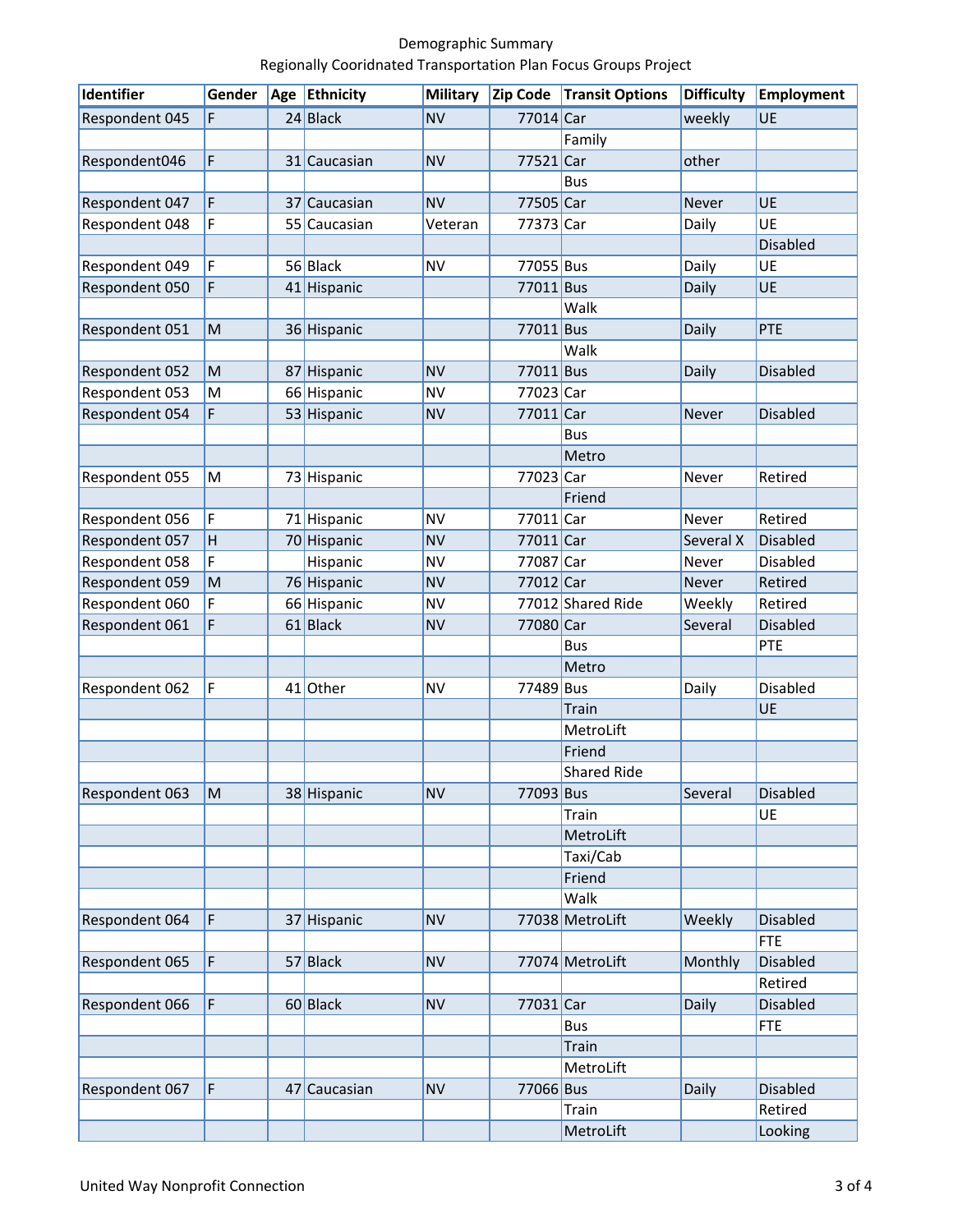Demographic Summary Regionally Cooridnated Transportation Plan Focus Groups Project

| Identifier     | Gender | Age | <b>Ethnicity</b> | <b>Military</b> | Zip Code | <b>Transit Options</b> | <b>Difficulty</b> | <b>Employment</b> |
|----------------|--------|-----|------------------|-----------------|----------|------------------------|-------------------|-------------------|
|                |        |     |                  |                 |          | <b>Other</b>           |                   |                   |
| Respondent 068 | ΙM     |     | 48 Black         | <b>NV</b>       |          | 77016 MetroLift        | Monthly           | <b>Disabled</b>   |
|                |        |     |                  |                 |          |                        |                   | UE                |
| Respondent 069 | ΙM     |     | 35 Hispanic      | <b>NV</b>       |          | 77089 MetroLift        | Several           | <b>Disabled</b>   |
| Respondent 070 | M      |     | 66 Black         | <b>NV</b>       |          | 77489 MetroLift        | Daily             | <b>Disabled</b>   |
|                |        |     |                  |                 |          | <b>Walk</b>            |                   | Retired           |
| Respondent 071 | ١F     |     | 52 Caucasian     | <b>NV</b>       |          | 77035 MetroLift        | Weekly            | <b>Disabled</b>   |
|                |        |     |                  |                 |          |                        |                   | <b>UE</b>         |
|                |        |     |                  |                 |          |                        |                   |                   |
|                |        |     |                  |                 |          |                        |                   |                   |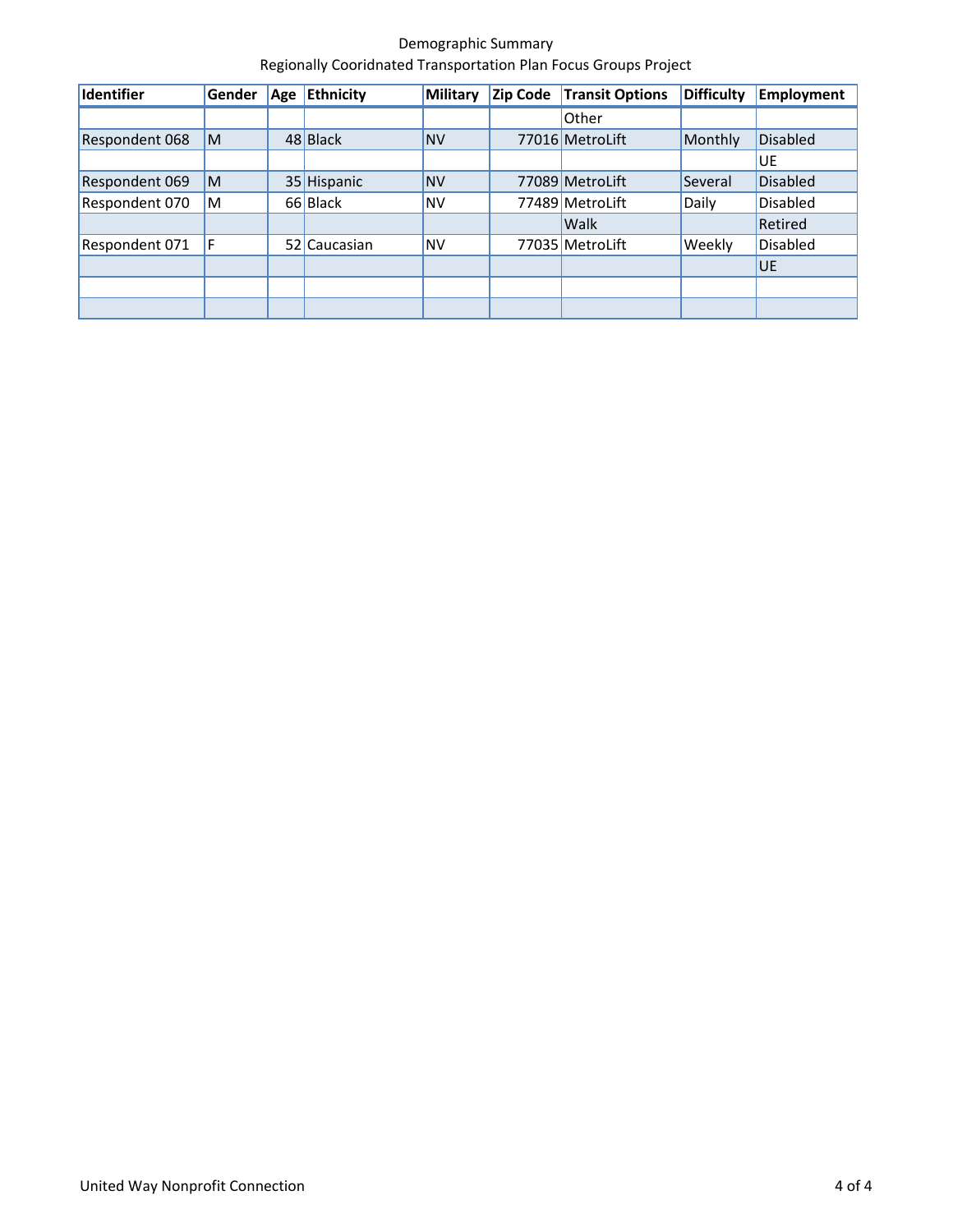

| 77001 | 77016 | 77047 | 77092 |
|-------|-------|-------|-------|
| 77004 | 77016 | 77051 | 77093 |
| 77004 | 77019 | 77053 | 77357 |
| 77004 | 77019 | 77055 | 77373 |
| 77007 | 77020 | 77055 | 77373 |
| 77007 | 77021 | 77057 | 77375 |
| 77007 | 77021 | 77060 | 77379 |
| 77009 | 77023 | 77066 | 77469 |
| 77011 | 77023 | 77067 | 77489 |
| 77011 | 77023 | 77067 | 77489 |
| 77011 | 77023 | 77074 | 77498 |
| 77011 | 77026 | 77078 | 77502 |
| 77011 | 77029 | 77080 | 77505 |
| 77011 | 77031 | 77080 | 77521 |
| 77011 | 77035 | 77087 | 77630 |
| 77012 | 77036 | 77089 | 78546 |
| 77012 | 77038 | 77091 |       |
| 77014 | 77043 | 77092 |       |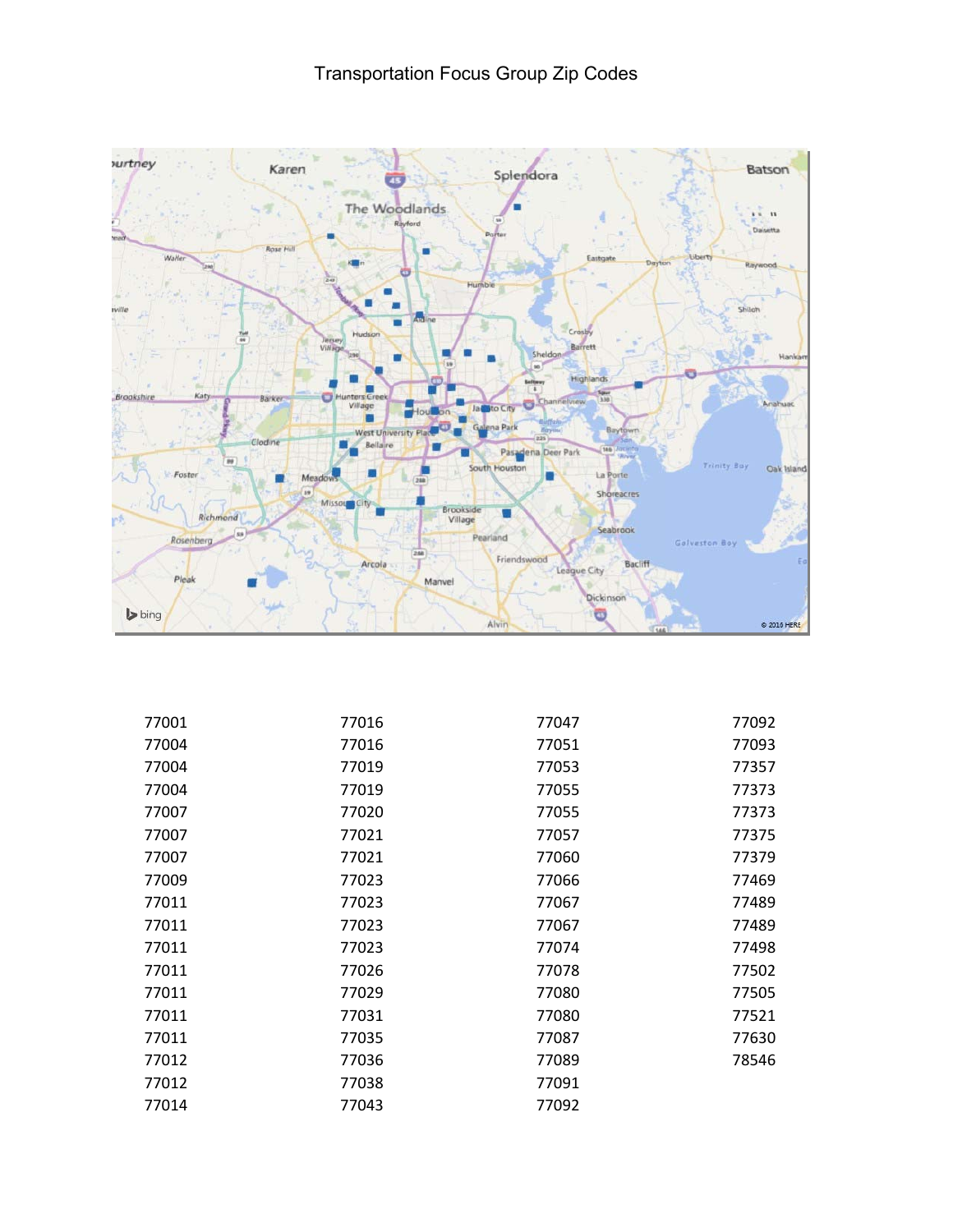# **Regionally Coordinated Transportation Plan Focus Groups Project Final Report Appendix**

- Focus group questions (English and Spanish)
- Demographic information sheets (English and Spanish)
- Sign in sheet
- RCTP Focus Group Comment Card
- HGAC Talent Release Form (English and Spanish)

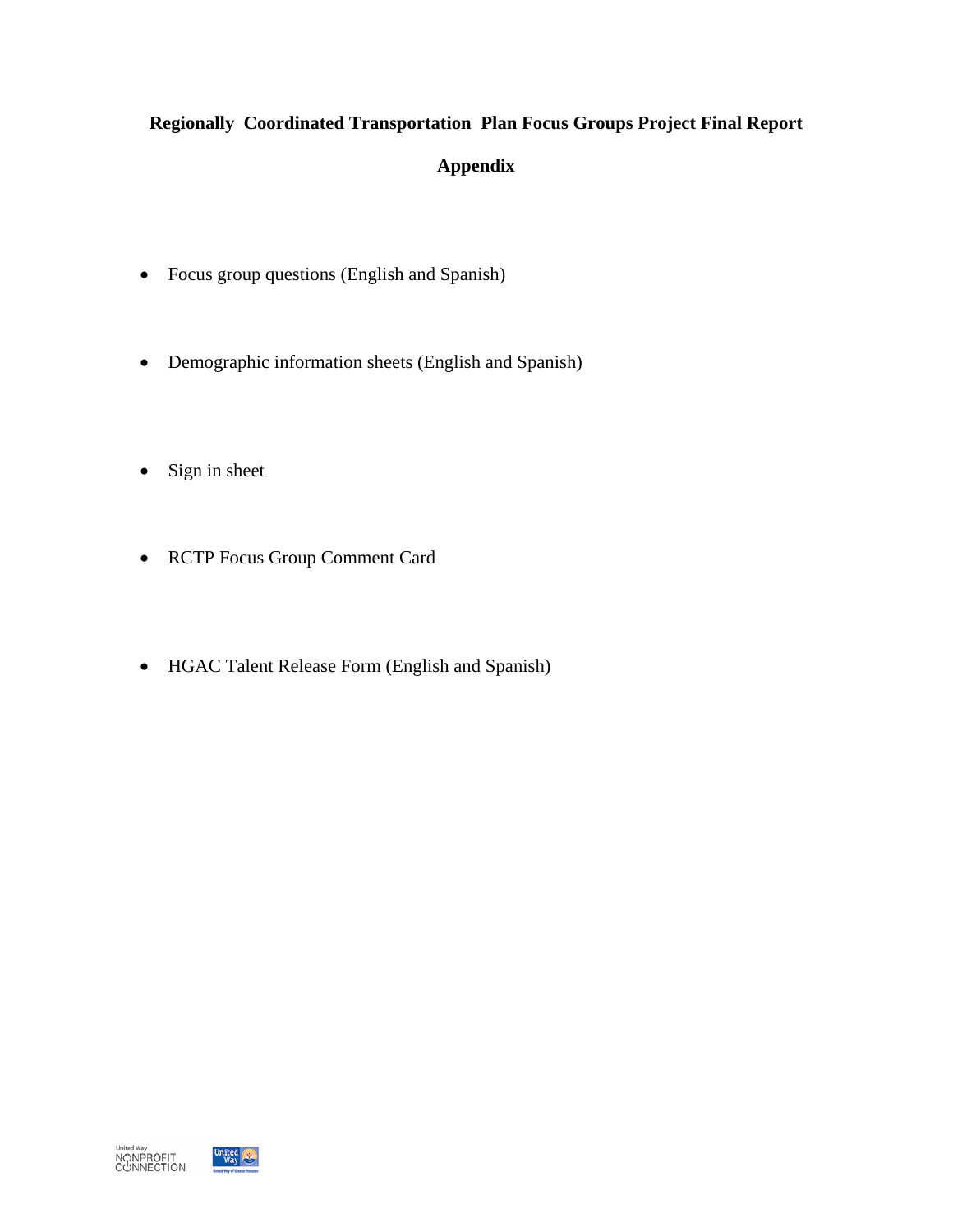# **Regionally Coordinated Transportation Plan Focus Groups**

#### **Focus group questions for HGAC focus group participants**

- 1. When you think about the places you need to go on a regular basis doctor, grocery store, physical therapy, pharmacy – what obstacles get in your way?
- 2. How does cost influence your transportation decisions?
- 3. If you have no other transportation methods available, who would you call in an emergency to get you where you need to go?
- 4. How has your use of available transportation methods changed in the past several years?
- 5. What is your favorite method of transportation? Why do you like it best?
- 6. What do you like best about public transportation?
- 7. If you could improve public transportation in Houston, what options would you like to see?
- 8. If you were in charge of updating Houston's transportation system, changes would you recommend?
- 9. What city that you know about has very good public transportation? What makes it very good?
- 10. What questions have we forgotten to ask?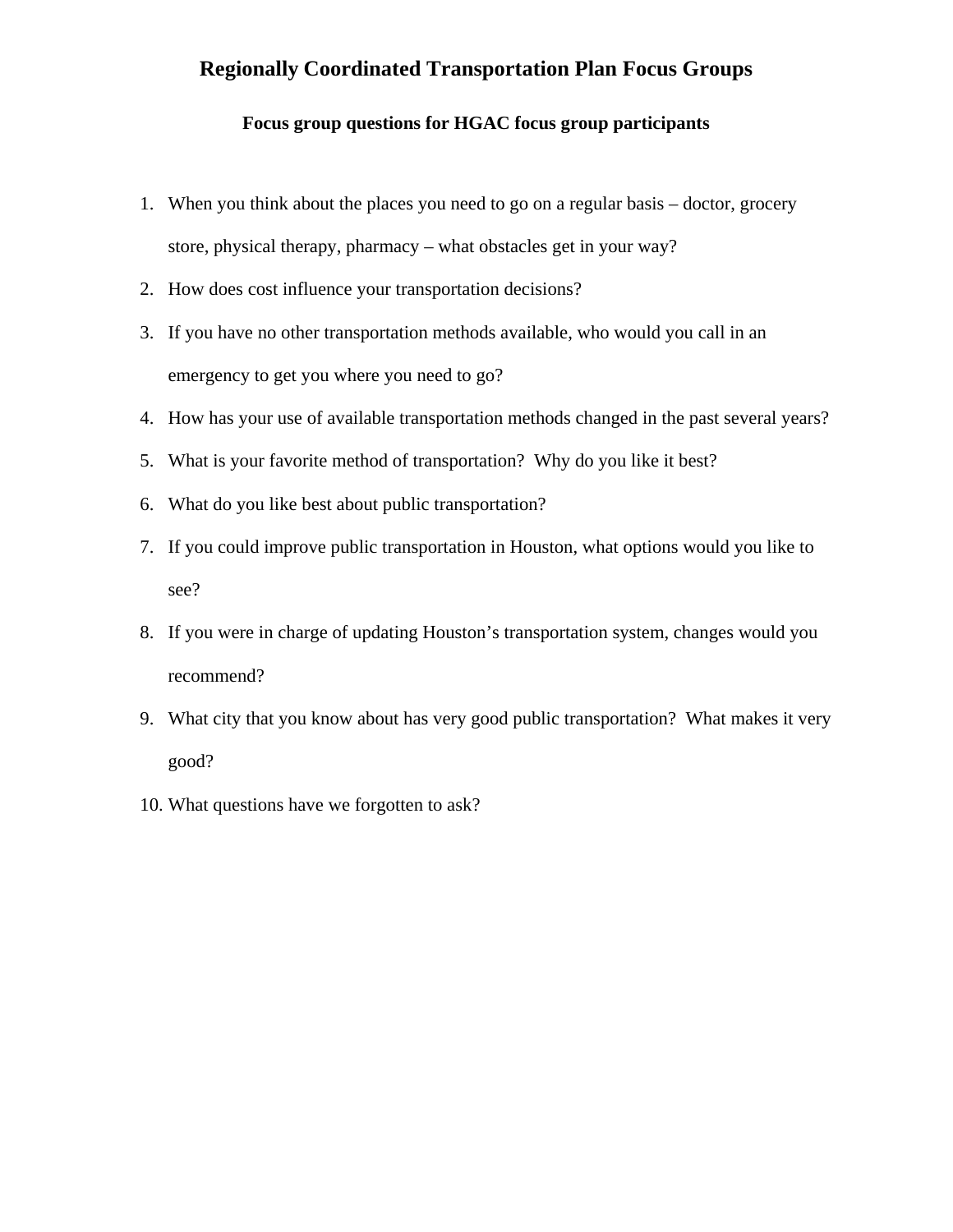# Regionally Coordinated Transportation Plan‐Focus Groups

#### **Preguntas de los grupos focales para los participantes de los grupos focales HGAC**

- 1. ¿Cuando piensa en los lugares que necesita ir en una base regular médico, tienda de comestibles, terapia fisica, farmacia - cuáles son los obstáculos en su camino?
- 2. ¿Cómo influye el costo de sus decisiones sobre el transporte?
- 3. ¿Si no tiene otros medios transporte disponibles, a quién llamamos en caso de emergencia para llegar a donde tiene que ir?
- 4. ¿Cómo ha sido su uso de métodos de transporte disponibles cambiado en los últimos años?
- 5. ¿Cuál es su método preferido de transporte? ¿Por qué te gusta más?
- 6. ¿Qué le gusta de transporte público?
- 7. ¿Si se pudiera mejorar el transporte público en Houston, qué opciones le gustaría ver?
- 8. ¿Si usted estuviera a cargo de actualizar el sistema de transporte de Houston, que cambios me recomiendan?
- 9. ¿Qué ciudad que usted sabe acerca tiene muy buen transporte público? Que hace que sea muy bueno?
- 10. ¿Hemos olvidado alguna pregunta?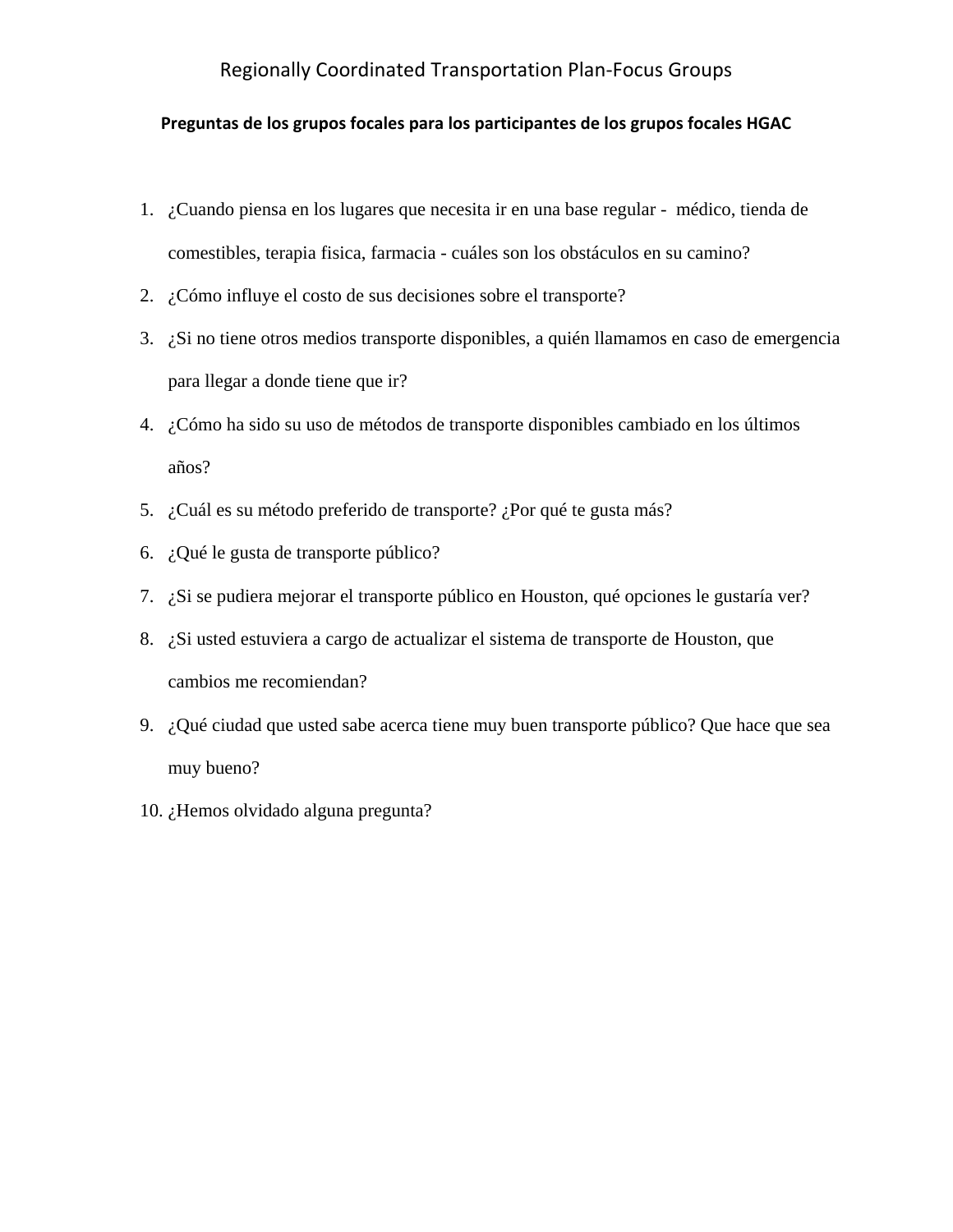# **Demographic Questions for Focus Group Participants**

Your responses to the questions below will help us prepare our final reports. Your responses are voluntary and do not affect your participation in the focus group.

Indicate your gender

- $\Box$  M
- $\Box$  F

 $Age$ <sub>\_\_\_\_\_\_\_\_</sub>

# Ethnicity:

- Asian
- □ Black/African American
- Caucasian
- $\Box$  Hispanic
- Middle Eastern
- □ Other

**Disability** 

- Yes
- $\neg$  No

Veteran Status

- $\Box$  I am a veteran
- $\Box$  I am not a veteran

Home Zip Code: \_\_\_\_\_

What types of transportation do you use to get where you need to go to?

- $\Box$  Car
- $\Box$  Bus
- □ Train
- □ Metro-lift
- Uber
- Taxi/Cab
- $\Box$  Friend or neighbor drives
- **Bike**
- **Motorcycle**
- Shared Ride Program
- Walk
- $\Box$  Other

How often do you have trouble getting to/traveling to places you need to go?

- $\Box$  Daily
- **Weekly**
- Monthly
- $\Box$  Several times per year
- **Never**
- **D** Other

# Employment status

- $\Box$  Full time employment
- $\Box$  Part time employment
- Unemployed
- Retired
- $\Box$  Looking for employment

# Residence

- House rent
- House own
- Apartment
- $\Box$  Congregate living
- □ Shelter
- □ Other

Number of people living with you

- $\Box$  Live alone
- $\Box$  2-3 others live with me
- $\Box$  More than 3 others live with me

How much is your monthly household income? \_\_\_\_\_\_\_\_\_\_\_\_\_\_\_\_\_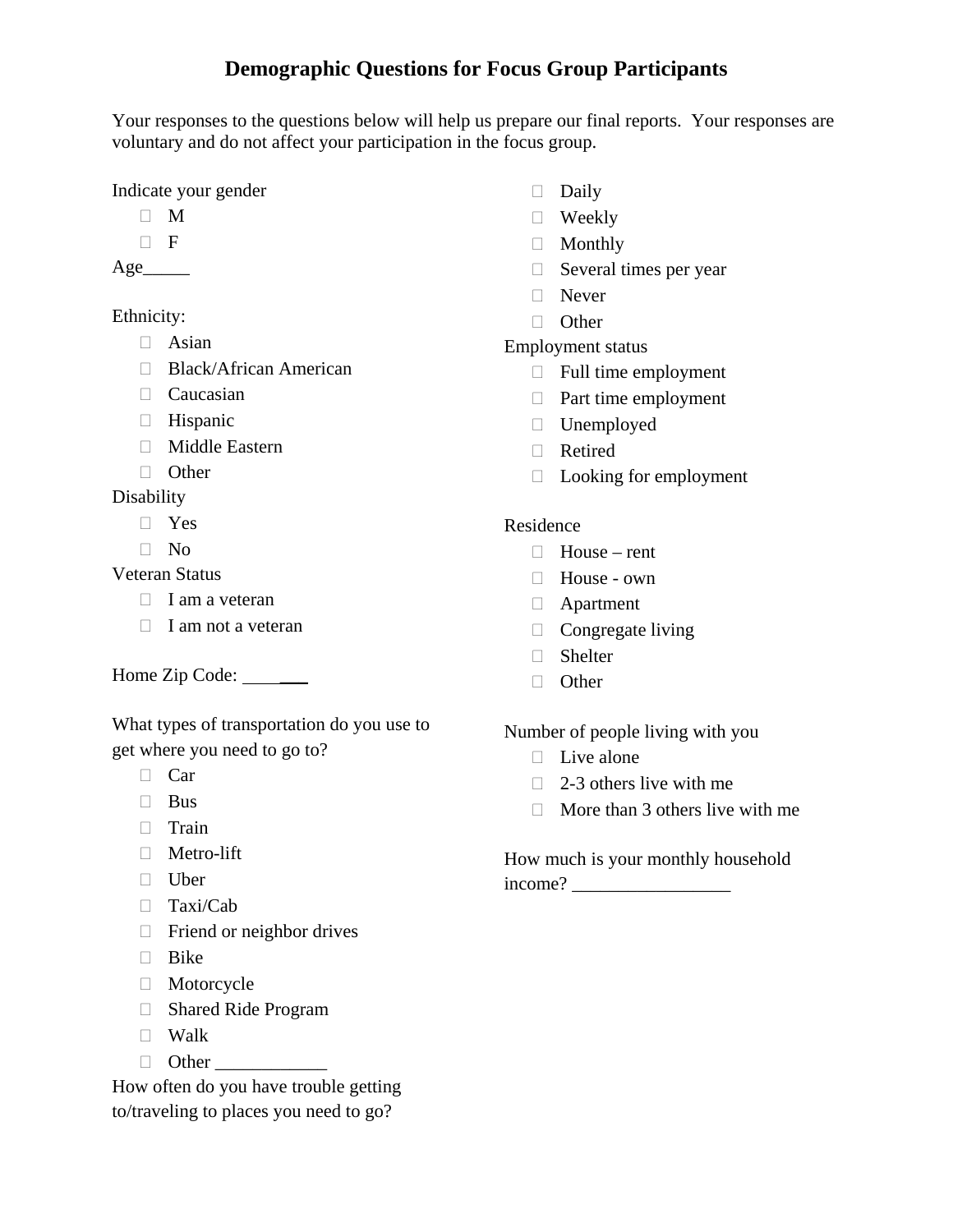# **Preguentas demograficas para partiticipantes**

Su respuesta a las siguientes preguntas nos ayudará a preparar nuestros informes finales. Sus respuestas son voluntarias y no afectan su participación en el grupo de enfoque.

Indicar su sexo

- $\Box$  M
- $\Box$  H

Edad \_\_\_\_\_\_

#### Etnicidad:

- Asiático
- □ Negro; Americano de decendencia Africana
- Caucásico
- **Hispano**
- Medio-oriente
- $\Box$  Otro

#### Descapacitado

- $\Box$  Si
- $\Box$  No

#### Estado de veteran militar

- Soy veterano
- $\Box$  No soy un veterano

Código postal del domicilio: \_\_\_\_\_\_\_

¿Qué tipo de transporte utiliza para llegar a donde necesita ir?

- Coche privado
- Autobús/Metro
- □ Tren/Light Rail
- Servicio Metro-Lift
- $\Box$  Uber
- Taxi
- $\Box$  Viajar con un amigo o vecino
- □ Bicicleta
- $\Box$  La motocicleta
- Programa de viaje compartido
- $\Box$  Caminar a pie
- Otro \_\_\_\_\_\_\_\_\_\_\_\_

¿Con qué frecuencia tiene problemas para llegar a / de viajar a lugares a donde necesita ir?

Diariamente

- Semanal
- Mensual
- Varias veces al año
- $\Box$  Nunca
- □ Otro

#### Estado de empleo

- Empleo a tiempo completo
- Trabajo de medio tiempo
- Desempleado
- Retirado
- $\Box$  Buscando empleo

#### Residencia

- $\Box$  Casa alquiler
- Casa propio
- Apartamento
- Vivienda compartida
- Casa de refugio
- $\Box$  Otro

Número de personas que viven con usted

- Viviendo solo
- $\Box$  Comparto con 2-3 otras personas
- $\Box$  Mas de los 3 personas viven conmigo

¿Cuánto es el ingreso mensual de todos en su hogar? \_\_\_\_\_\_\_\_\_\_\_\_\_\_\_\_\_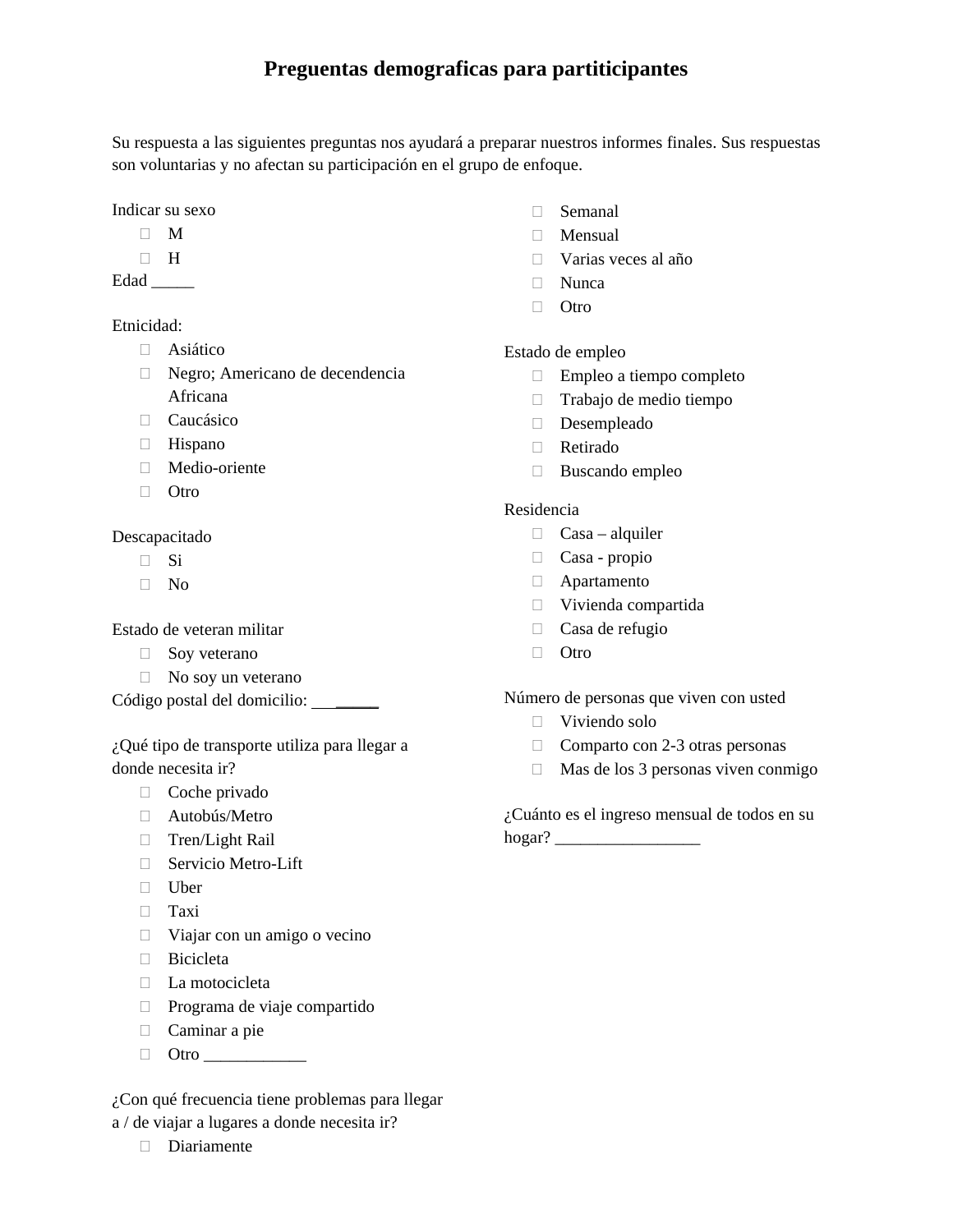Location / Facility Hosting Focus Group

Month/Date/Year Sign In Sheet

| Participant       | Last Name | <b>First Name</b> | Home Zip Code | <b>Email Address</b> | Final  | Gift |
|-------------------|-----------|-------------------|---------------|----------------------|--------|------|
|                   |           |                   |               |                      | Report | Card |
|                   |           |                   |               |                      | (Y/N)  |      |
|                   |           |                   |               |                      |        |      |
| 0001              |           |                   |               |                      |        |      |
| 0002              |           |                   |               |                      |        |      |
| 0003              |           |                   |               |                      |        |      |
| 0004              |           |                   |               |                      |        |      |
| 0005              |           |                   |               |                      |        |      |
| 0006              |           |                   |               |                      |        |      |
| 0007              |           |                   |               |                      |        |      |
| 0008              |           |                   |               |                      |        |      |
| 0009              |           |                   |               |                      |        |      |
| $\overline{00}10$ |           |                   |               |                      |        |      |
| 0011              |           |                   |               |                      |        |      |
| 0012              |           |                   |               |                      |        |      |
| 0013              |           |                   |               |                      |        |      |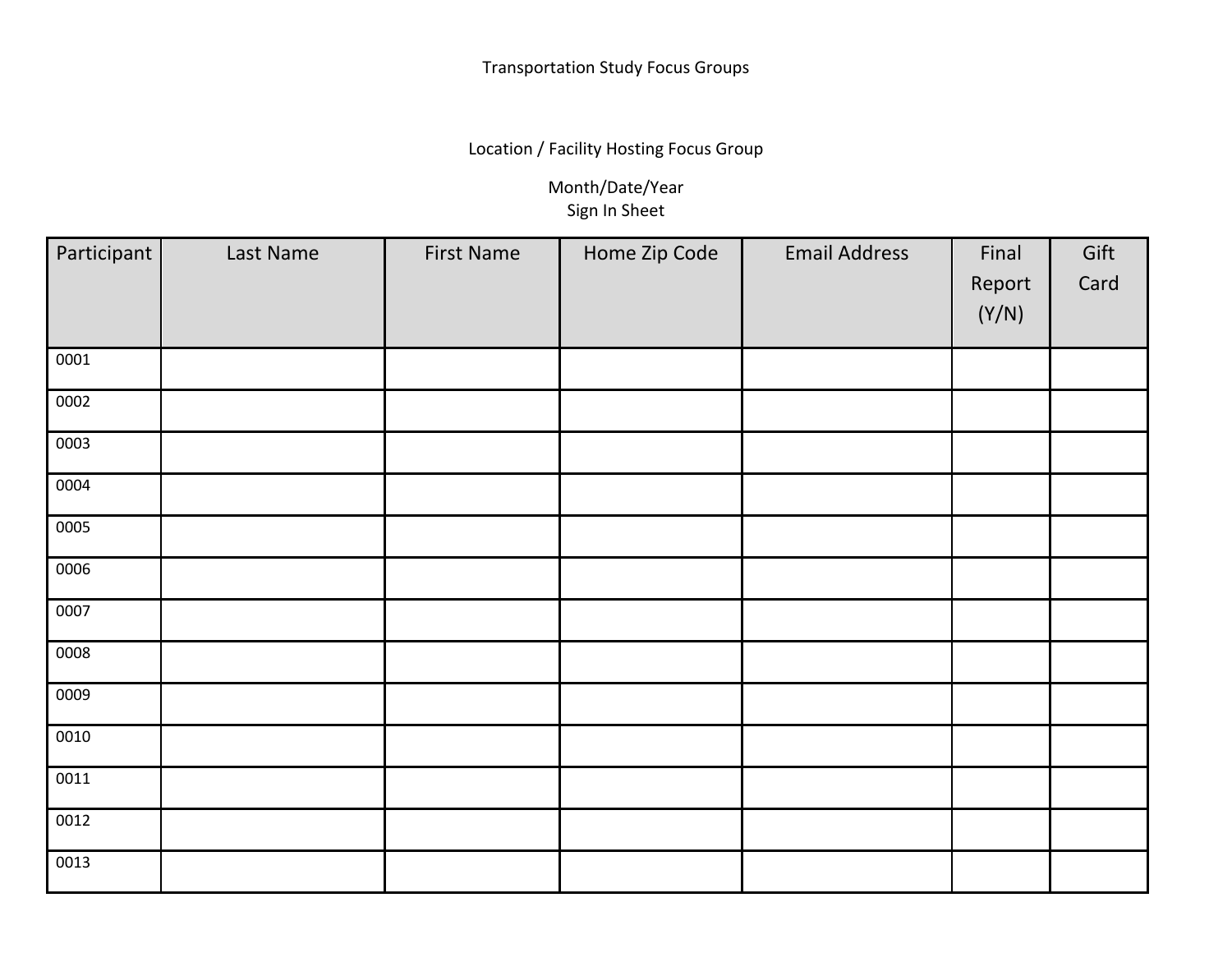



# **RCTP Focus Group Comment Card**

| Name:                    |  |
|--------------------------|--|
| Email Address:           |  |
| Address:                 |  |
| Phone:                   |  |
| Comments:                |  |
|                          |  |
|                          |  |
| $\cdot$                  |  |
|                          |  |
|                          |  |
|                          |  |
|                          |  |
|                          |  |
|                          |  |
|                          |  |
|                          |  |
|                          |  |
|                          |  |
|                          |  |
|                          |  |
|                          |  |
|                          |  |
|                          |  |
| $\overline{\phantom{a}}$ |  |
|                          |  |
|                          |  |
|                          |  |
|                          |  |
|                          |  |
|                          |  |

Thank you! Please check here if you would you like to receive updates on this project.

Public input is vital to the success of these proposed improvements. Written comments can be made online at PublicComments@h-gac.com, faxed to 713-993-4508, or mailed to H-GAC Transportation Public Information, P.O. Box 22777, Houston, TX 77227-2777. Toll free voicemail to submit comments: 1-855-363-2516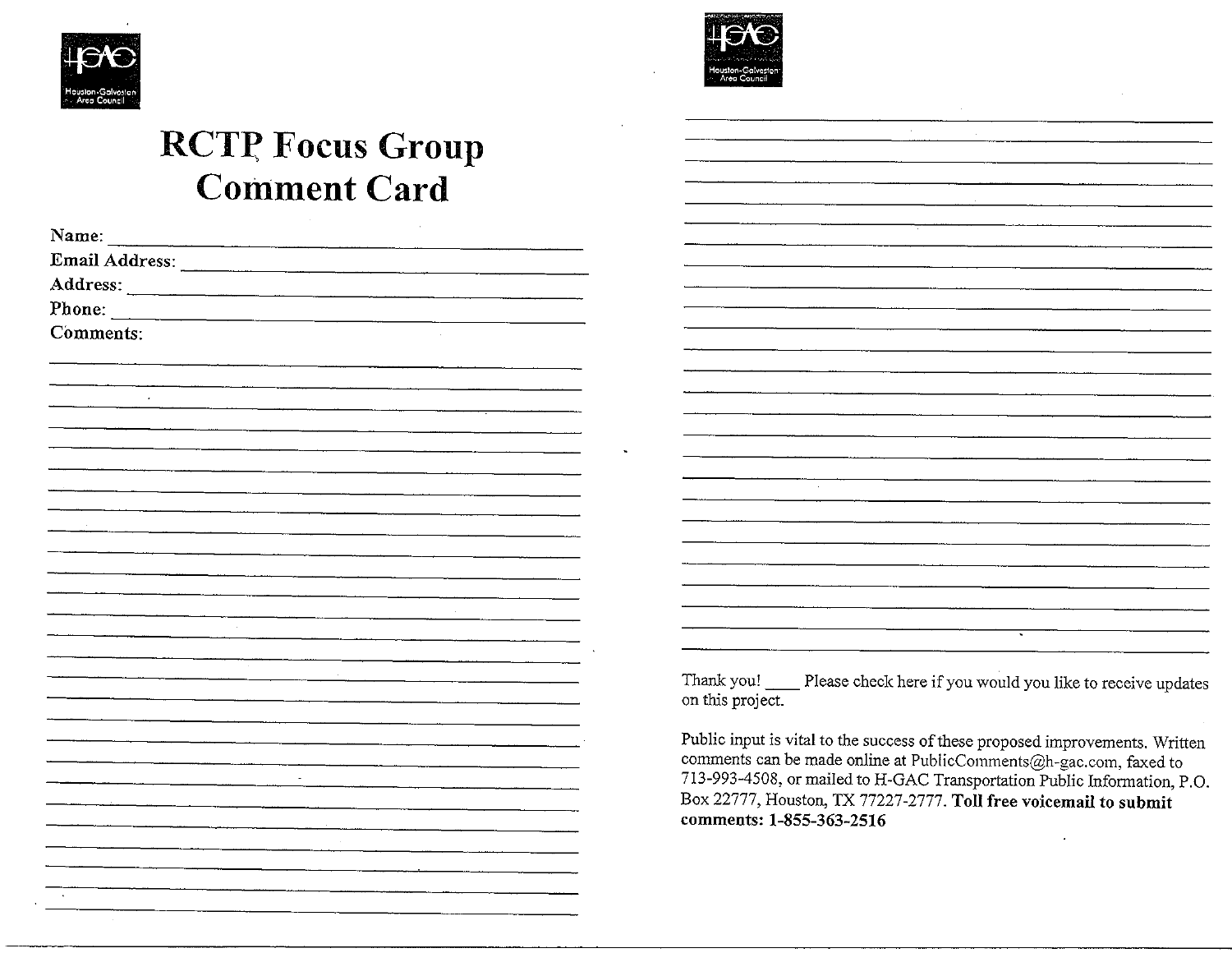

# H-GAC TALENT RELEASE FORM

I grant H-GAC the following rights in consideration of possible use of my appearance or of materials supplied by me for advertising, publicity or program production.

- 1) H-GAC may use my likeness, voice and the materials supplied by me for purposes of advertising, publicity or program production for NO fee.
- 2) H-GAC will have the right to edit material, the right to copyright and broadcast the final product. If commercial is syndicated, a separate fee will be negotiated.
- 3) Any use of my appearance and/or the material provided by me as described above will not violate the rights of any persons or organization and will not incur any liability for payment to any person or organization.

ACCEPTED AND AGREED:

| <b>LEGAL NAME:</b>       | DATE: |  |
|--------------------------|-------|--|
| <b>SIGNATURE:</b>        |       |  |
| <b>WITNESS:</b>          |       |  |
| <b>PRODUCTION TITLE:</b> |       |  |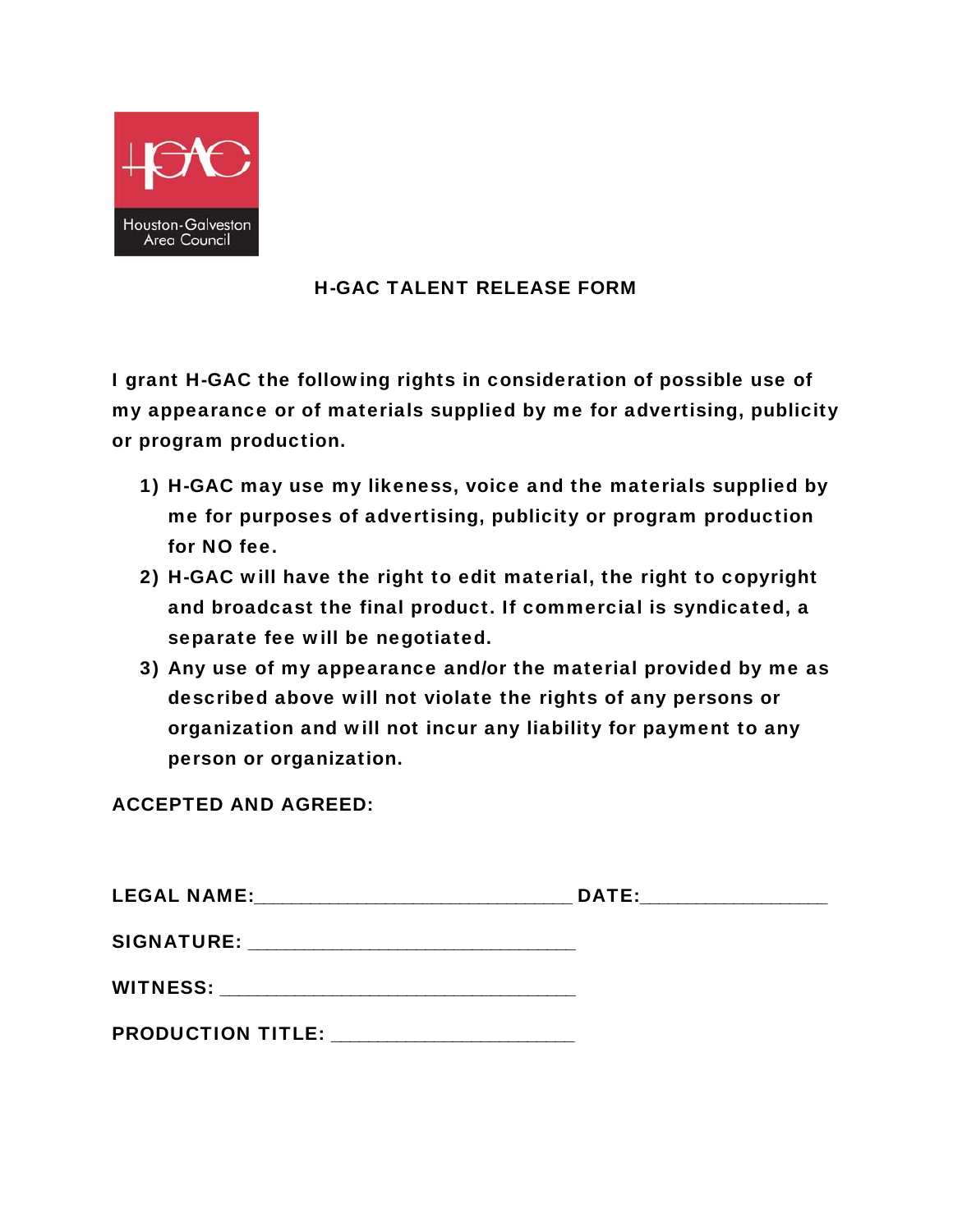

#### **H-GAC FORMULARIO DE CESION DE DERECHOS DE TALENTO**

Yo concedo a H-GAC los siguientes derechos en consideración del posible uso de mi apariencia o de materiales suministrado por mí para la publicidad, o producción de programas.

- 1) H-GAC puede usar mi imagen, voz, y los materiales suministrados por mí para uso de la publicidad o la producción de programas SIN costo.
- 2) H-GAC tendrá el derecho de editar el material, el derecho de autor y de emitir el producto final. Si el comercial es sindicado, se negociará un honorario separado.
- $\alpha$  ,  $\beta$  . 3) Cualquier uso de mi apariencia y / o los materiales proporcionado por mí como se ha descrito anteriormente no violará los derechos de ninguna persona u organización y no incurrirá ninguna responsabilidad para pago a cualquier persona u organización.

# **ACEPTADO Y ACORDADO:**

TÍTULO DE PRODUCCIÓN: \_\_\_\_\_\_\_\_\_

| <b>NOMBRE:</b><br>$\cdot$ | <b>FECHA:</b> |  |  |
|---------------------------|---------------|--|--|
| <b>FIRMA:</b>             |               |  |  |
| <b>TESTIGO:</b>           |               |  |  |
|                           |               |  |  |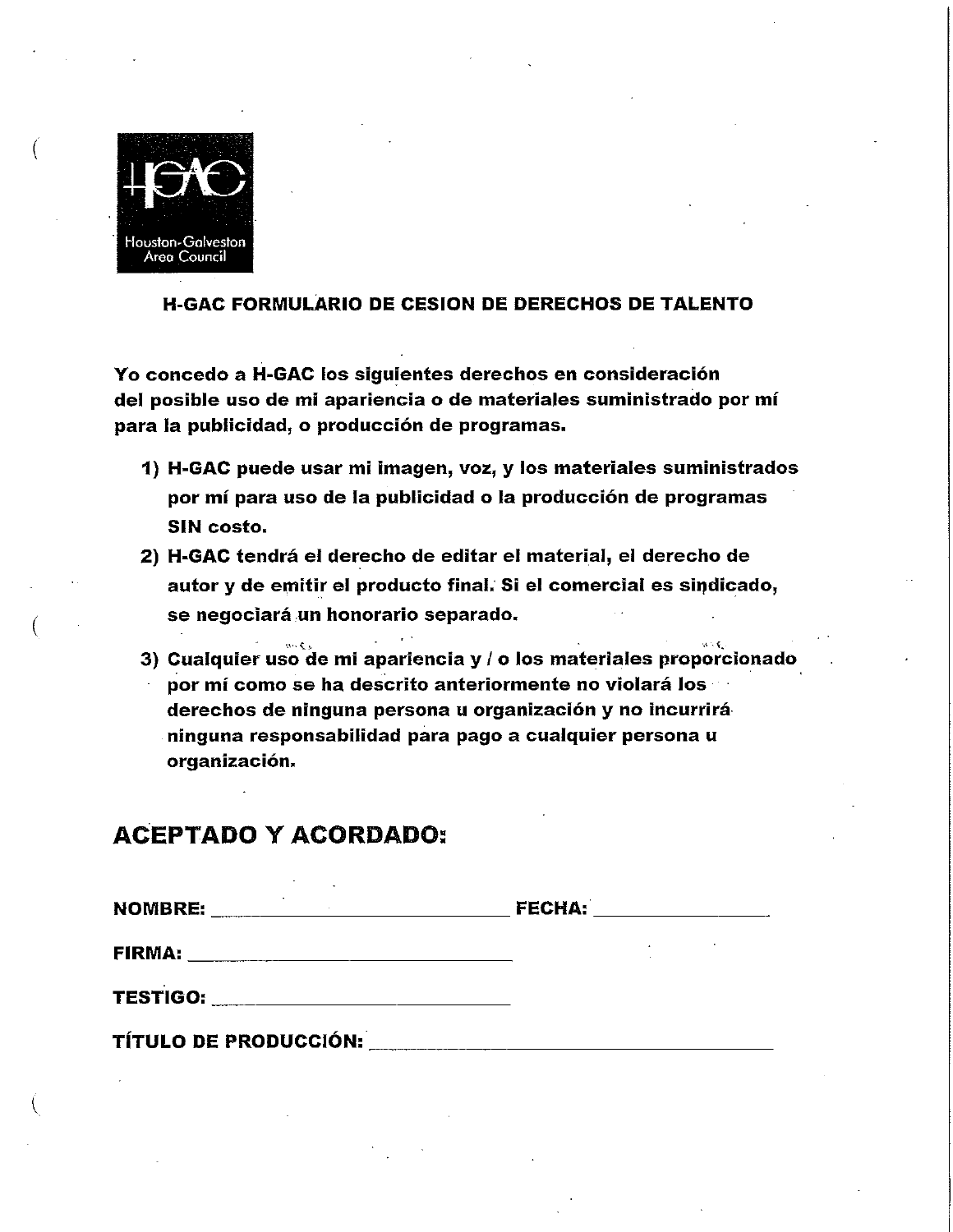# **Regionally Coordinated Transportation Plan Focus Groups Project Final Report**

**Addendum** 

**October 12, 2106** 

Disclaimer